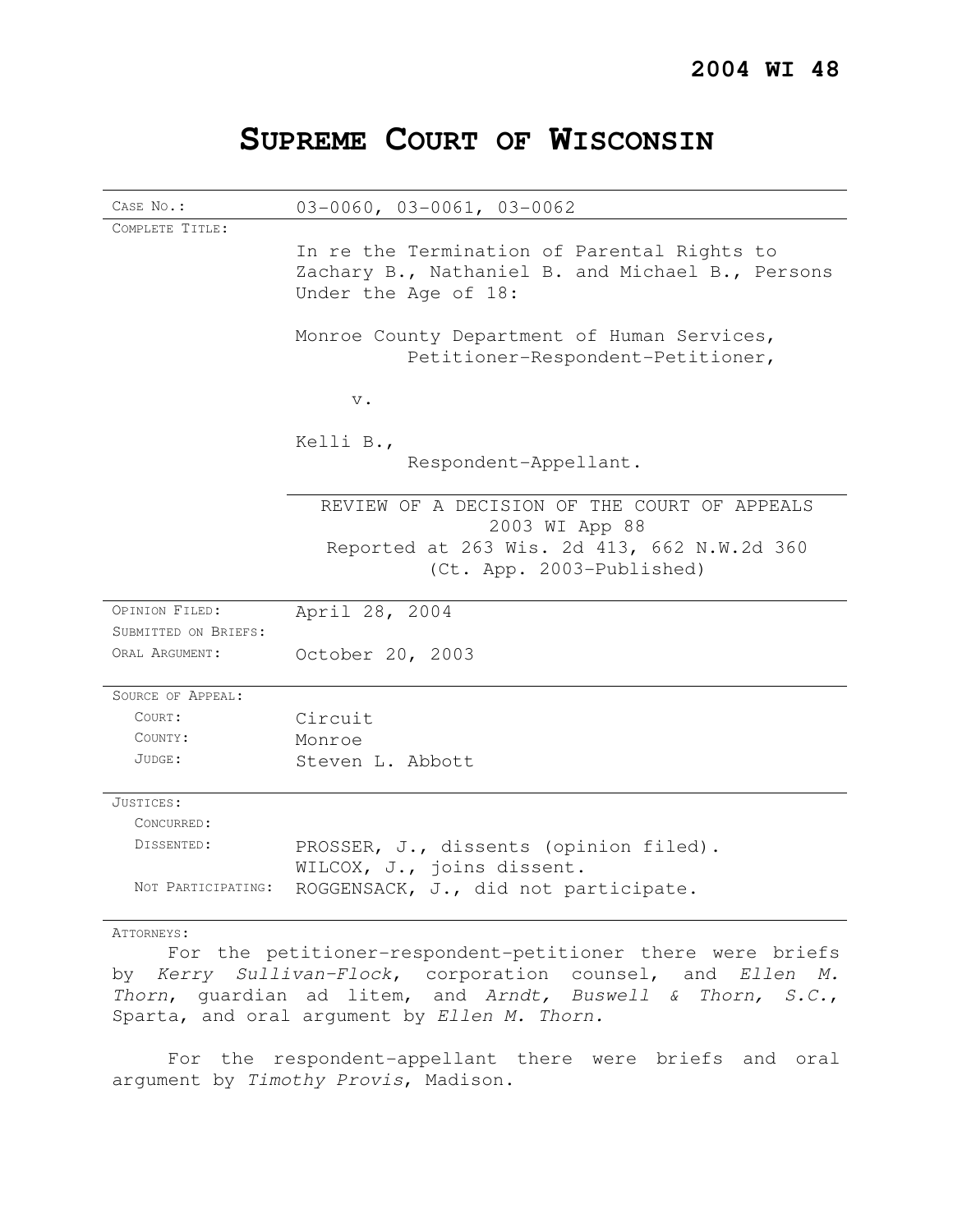A joint amicus curiae brief was filed by Cynthia L. Buchko, Whyte Hirschboeck Dudek S.C., Madison, Eva Shiffrin, Madison, and Carol Medaris, Madison, on behalf of Wisconsin Coalition Against Sexual Assault and Wisconsin Council on Children and Families.

An amicus curiae brief was filed by Sandra L. Nowack, assistant attorney general, and Peggy A. Lautenschlager, attorney general, on behalf of the Wisconsin Department of Justice.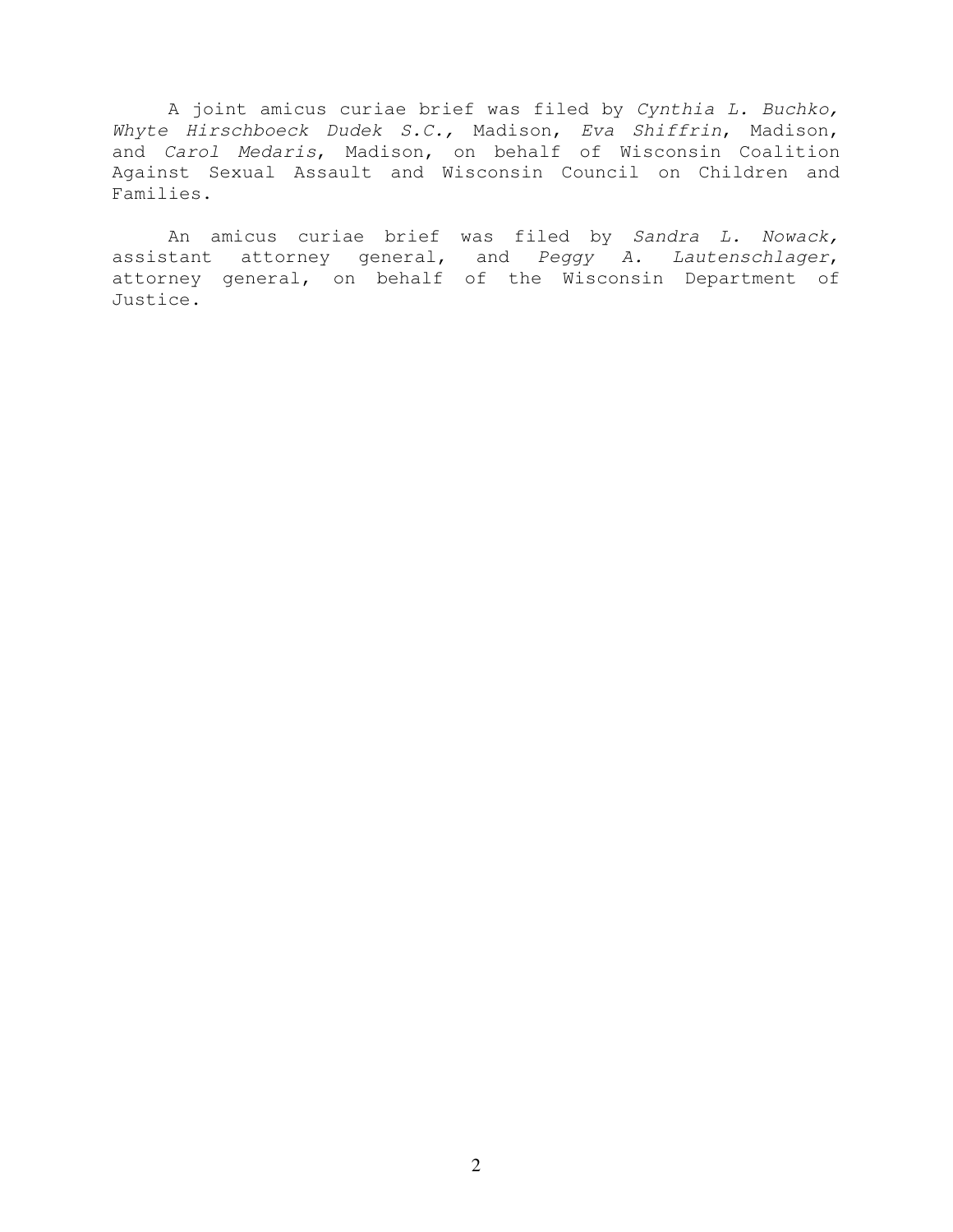# **2004 WI 48**

NOTICE

**This opinion is subject to further editing and modification. The final version will appear in the bound volume of the official reports.** 

No. 03-0060, 03-0061, 03-0062 (L.C. No. 02 TP 000009, 02 TP 000010, 02 TP 000011

STATE OF WISCONSIN  $\cdot$   $\cdot$  in SUPREME COURT

**In re the Termination of Parental Rights to Zachary B., a Person Under the Age of 18:** 

**Monroe County Department of Human Services,** 

> **Petitioner-Respondent- Petitioner,**

**FILED** 

**APR 28, 2004** 

Cornelia G. Clark Clerk of Supreme Court

 **v.** 

**Kelli B.,** 

 **Respondent-Appellant.** 

**In re the Termination of Parental Rights to Nathaniel B., a Person Under the Age of 18:** 

**Monroe County Department of Human Services,** 

> **Petitioner-Respondent- Petitioner,**

 **v.** 

**Kelli B.,** 

 **Respondent-Appellant.** 

**In re the Termination of Parental Rights to Michael B., a Person Under the Age of**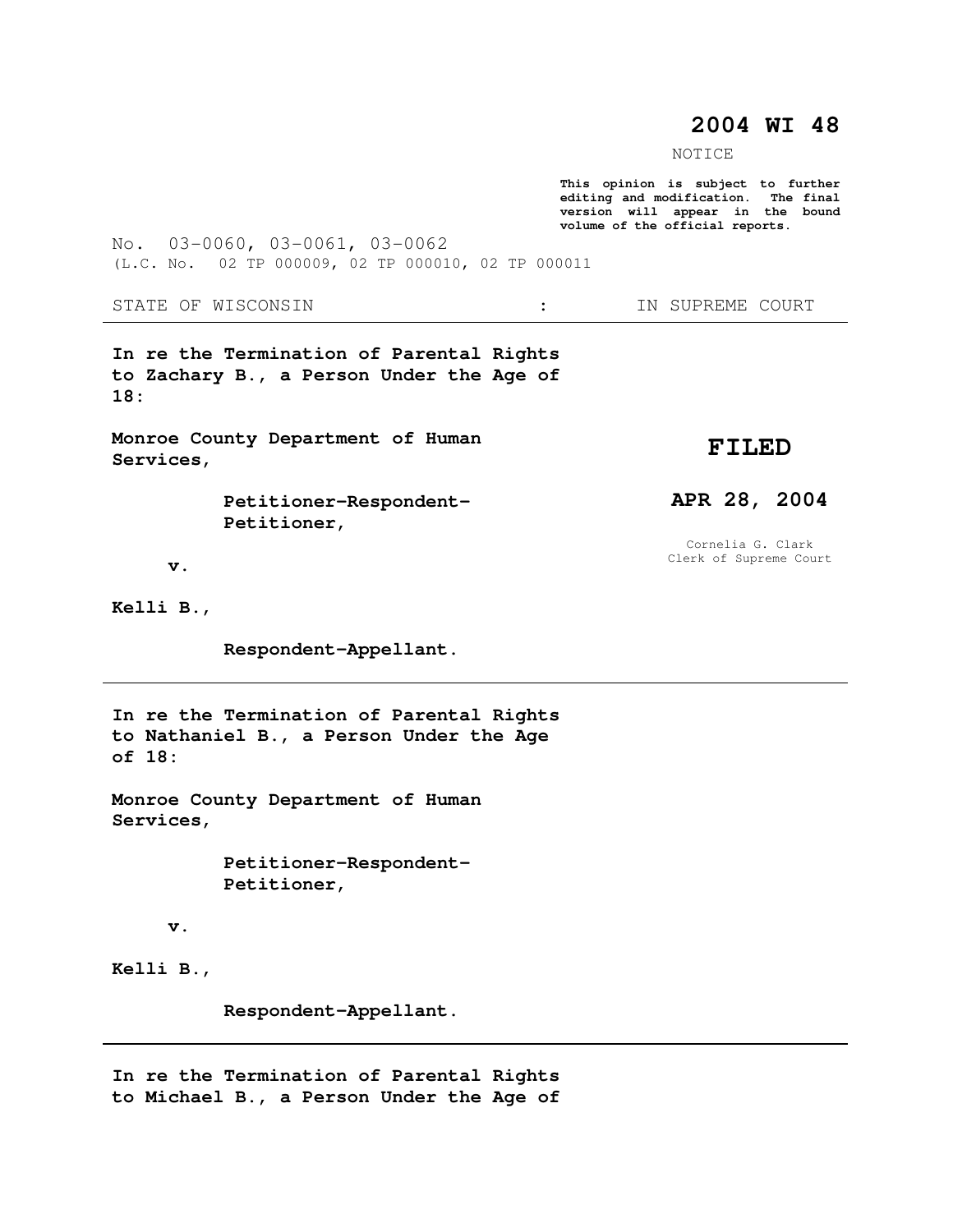**18:** 

**Monroe County Department of Human Services,** 

> **Petitioner-Respondent- Petitioner,**

 **v.** 

**Kelli B.,** 

 $\overline{a}$ 

 **Respondent-Appellant.** 

REVIEW of a decision of the Court of Appeals. Affirmed.

¶1 ANN WALSH BRADLEY, J. The Monroe County Department of Human Services ("County") seeks review of a published court of appeals' decision that reversed the orders of the circuit court terminating Kelli B.'s parental rights to her three sons.<sup>1</sup> The County contends that the court of appeals erred in holding that Wis. Stat. § 48.415(7) (2001-02) could not constitutionally be applied to Kelli, a victim of long-term and continuous incest perpetrated by her father.<sup>2</sup> Because we determine that the statute, as applied, is not narrowly tailored to advance a compelling state interest, we conclude that it violates Kelli's

Monroe County Department of Human Services v. Kelli B., 2003 WI App 88, 263 Wis. 2d 413, 662 N.W.2d 360 (reversing a decision of the circuit court for Monroe County, Steven L. Abbott, Judge).

 $2$  All statutory references are to the 2001-02 version of the Wisconsin Statutes unless otherwise noted.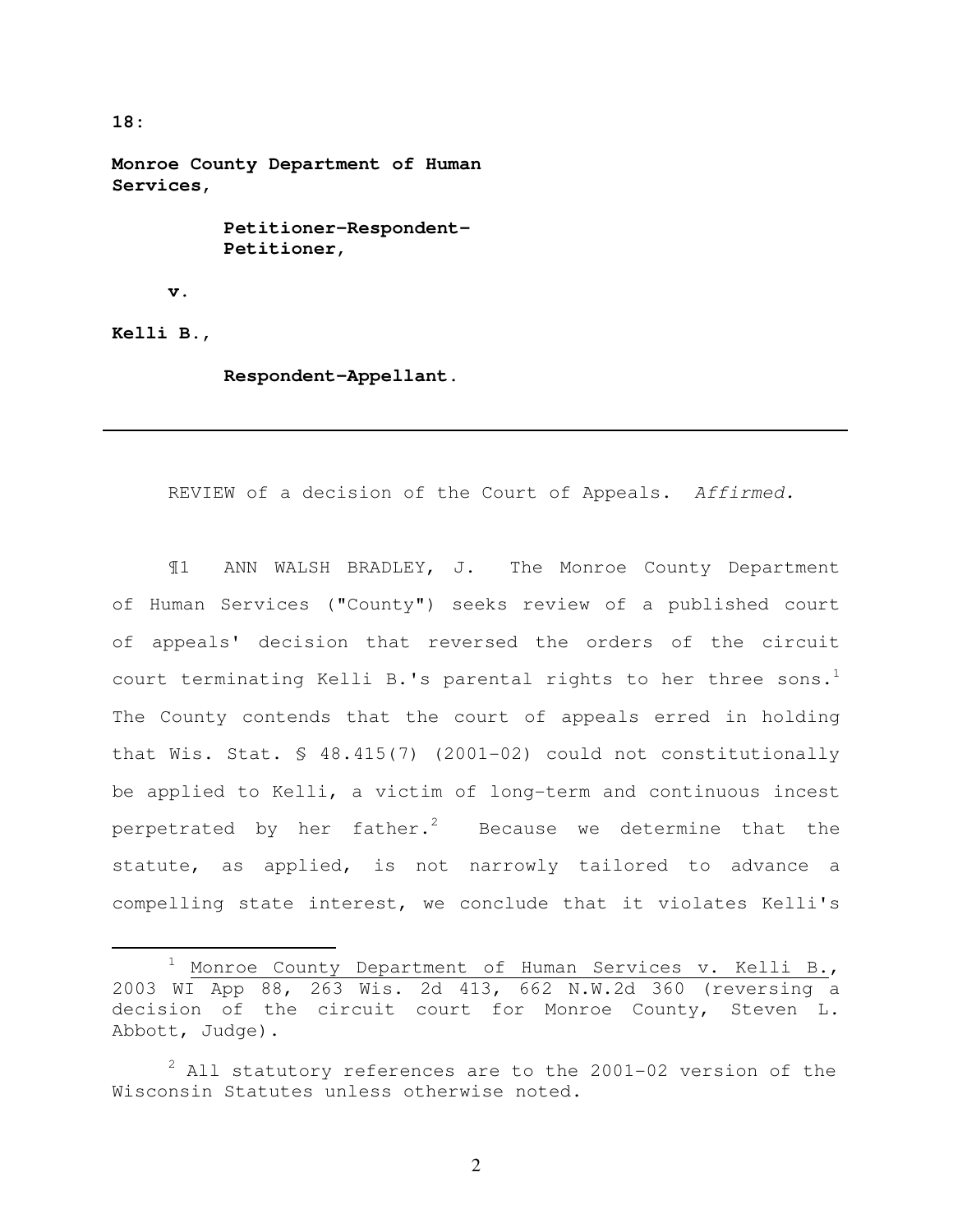right to substantive due process. Accordingly, we affirm the court of appeals. $3$ 

I

¶2 Kelli was born on January 17, 1980. Her first son, Zachary, was conceived and born when she was 17 years of age. Her second son, Nathaniel, was conceived when she was 18, and her third son, Michael, was conceived when she was 20. It is undisputed that Kelli's father, Roger, is the father of her children.

¶3 By most accounts, Kelli's incestuous relationship with Roger began about the time she was  $12.^4$  She did not disclose the identity of her children's father until after the birth of her third son, Michael. Kelli testified that she kept this secret because she feared for her life and the lives of her children.

 $\overline{a}$ 

<sup>&</sup>lt;sup>3</sup> During the pendency of this appeal, Kelli filed a motion to strike the County's brief or, in the alternative, for an extension of time to file her brief. The court granted the motion for an extension of time, but held in abeyance the motion to strike. Subsequently, Kelli filed a motion to withdraw her motion to strike. That motion was also held in abeyance pending our decision on the merits of the case. The court now grants Kelli's motion to withdraw her motion to strike the County's brief.

<sup>&</sup>lt;sup>4</sup> According to the court report, Kelli initially told the intake worker as well as the ongoing social worker that sexual abuse from her father began when she was approximately age 12. This is consistent with her testimony at the jury trial of her termination proceedings where she indicated that she was "under the age of twelve" when the sexual intercourse first started. At her father's sentencing hearing, however, Kelli recanted, maintaining that her incestuous relationship with her father had begun when she was 17 and that she had wanted the relationship. The circuit court later stated that it did not believe this recantation.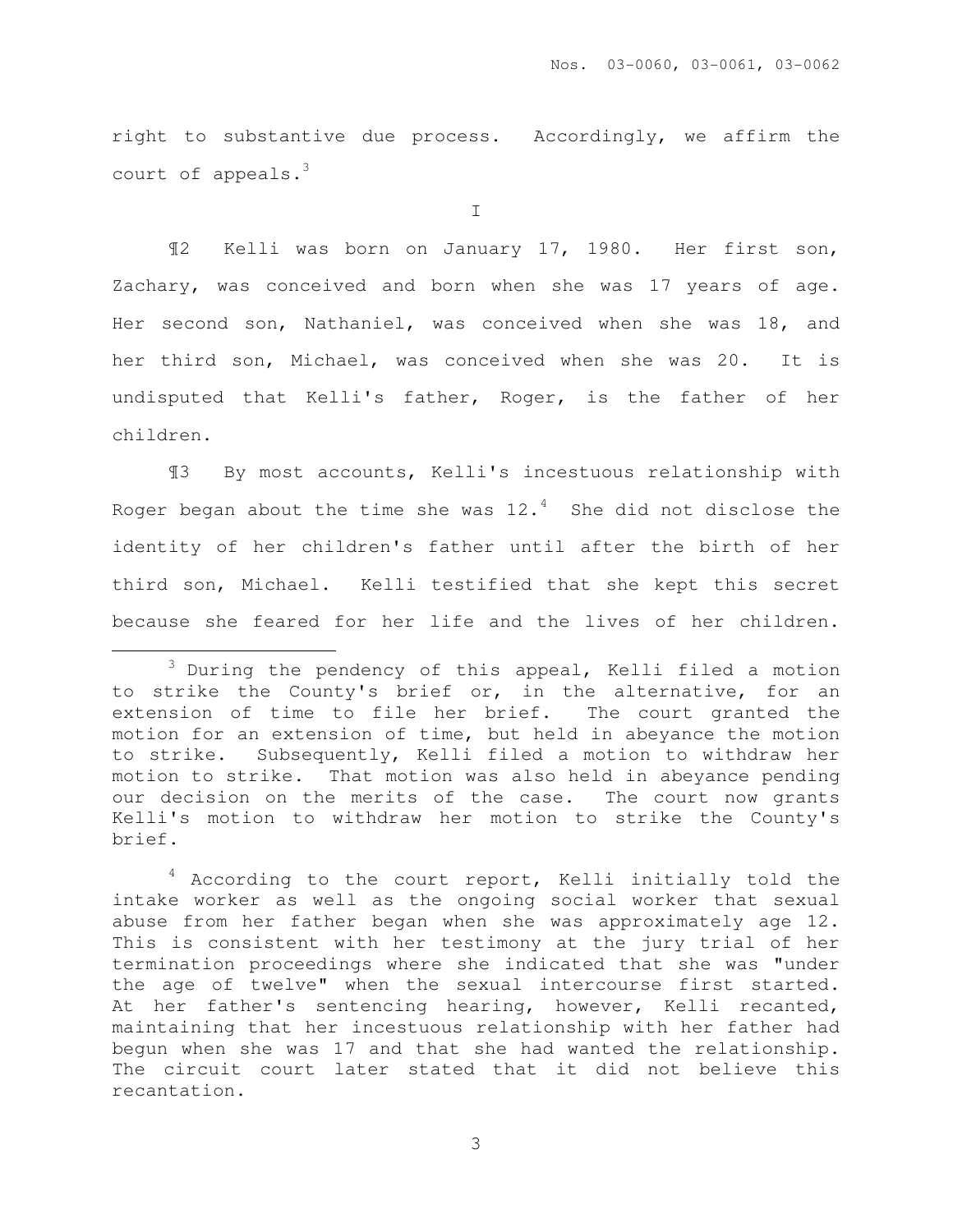Kelli finally broke her silence on May 30, 2001, and informed a child support specialist that her father, Roger, was also the father of her children.

¶4 After Kelli's disclosure, Roger was charged with first-degree sexual assault of a child for having sexual contact with Kelli when she was younger than 13, in violation of Wis. Stat. § 948.02(1), and second-degree sexual assault of a child for having intercourse with Kelli before the age of 16 in violation of Wis. Stat. § 948.02(2). The State later dropped the first-degree sexual assault charge and added the charge of incest with a child in violation of Wis. Stat. § 948.06(1).

¶5 Pursuant to an agreement, Roger entered a plea of guilty to the incest charge and a felony bail jumping charge, and the sexual assault charge was dismissed. Eventually, Roger was given a sentence of ten years for the incest charge and one year, consecutive, for the bail jumping charge. At both his sentencing and resentencing hearings, the court referred to Kelli as a "victim."

¶6 Subsequently, on September 9, 2001, the Monroe County Police Department notified the County that Kelli had been arrested on unrelated charges and that no one was available to care for her minor children. Two caseworkers responded to the call and found the children to be living in unsafe and unsanitary conditions. The children were taken into custody by the County, and it was soon determined that at that time all three were developmentally delayed.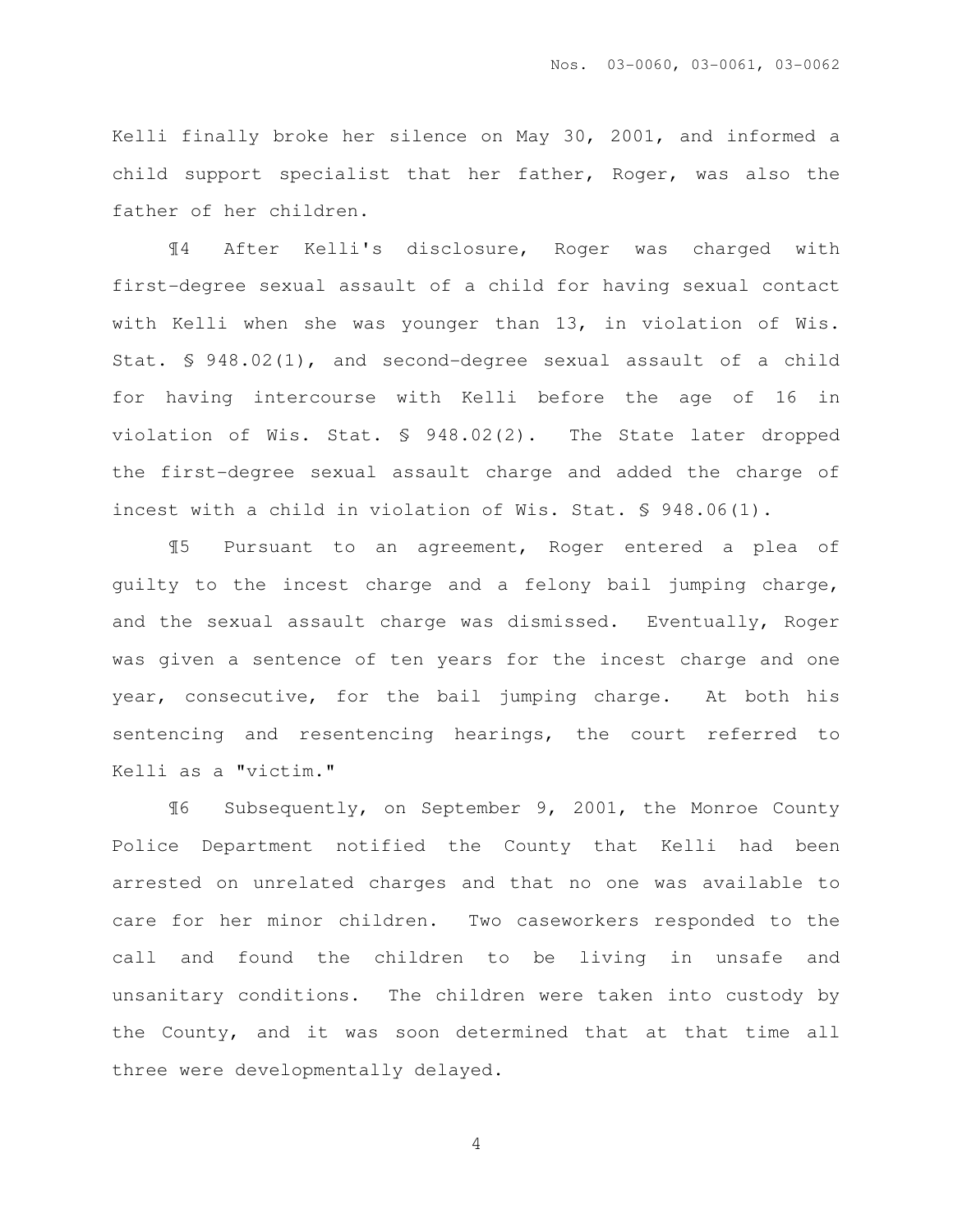¶7 After Kelli admitted that her children were in need of protection and services, a dispositional order was entered under Wis. Stat. § 48.13(10) on November 19, 2001. During the course of the next several months, the County attempted to work with Kelli to get her into a position where she might be able to care for her children. From the beginning, the County's plan was focused on reunifying the children with Kelli.

¶8 On June 27, 2002, after months of inconsistent visitation, failure to cooperate with the court order, and an inability to achieve a stable lifestyle, the County petitioned to terminate both Kelli and Roger's parental rights. For Kelli, the petition alleged two separate grounds: (1) that the children were in continuing need of protection or services, Wis. Stat. § 48.415(2); and (2) the ground of incestuous parenthood, Wis. Stat. § 48.415(7). For Roger, the petition alleged (1) incestuous parenthood; and (2) that his parenthood was a result of sexual assault, Wis. Stat. § 48.415(9). Roger has since voluntarily agreed to terminate his parental rights, and his rights are not at issue in this case.

¶9 Kelli moved to dismiss the incestuous parenthood ground. She contended that, as the victim of incest, application of this provision violated her right to substantive due process. $5$  On August 6, 2002, the circuit court denied her motion, stating that a parent did not have a fundamental right

 $\overline{a}$ 

<sup>5</sup> Kelli also contended that application of this ground violated her right to equal protection. Because she did not pursue this issue on appeal, however, we do not address it here.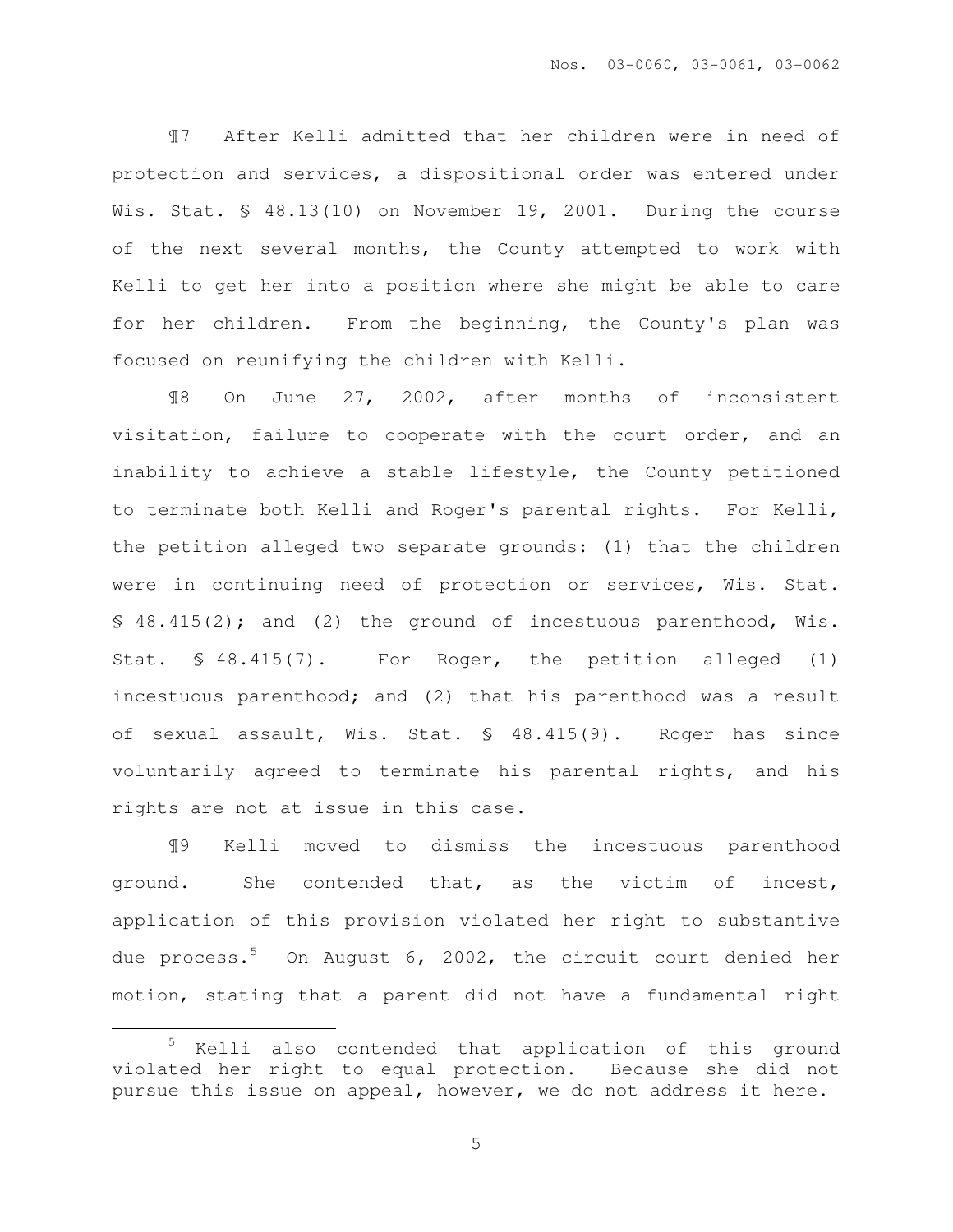to raise a child born of an incestuous relationship. The court further noted that it had discretion at the disposition stage not to terminate parental rights if the parent was providing good care to the child born of an incestuous relationship and the incest was not voluntary.

¶10 After the circuit court denied Kelli's motion, the County moved for partial summary judgment on the incest ground. The circuit court granted the motion. At that time, the County requested to dismiss without prejudice the remaining ground that the children were in continuing need of protection, and the court granted the motion.

¶11 On September 26, 2002, the guardian ad litem brought a motion for reconsideration of the circuit court's partial summary judgment. The guardian argued that summary judgment was inappropriate for such proceedings and that due process required that the court reverse its decision. The court agreed and reversed its partial summary judgment.

¶12 The circuit court then held a jury trial to determine whether there was a basis for termination of parental rights on the sole ground of incestuous parenthood. Immediately before trial, Kelli renewed her constitutional challenge to the statute as it applied to her, a victim of long-term and continuous incest perpetrated by her father. The circuit court again denied her motion. The jury returned a verdict with the necessary finding to establish the ground of incestuous parenthood, that is, a finding that Kelli and Roger were related by blood in a degree of kinship closer than second cousin.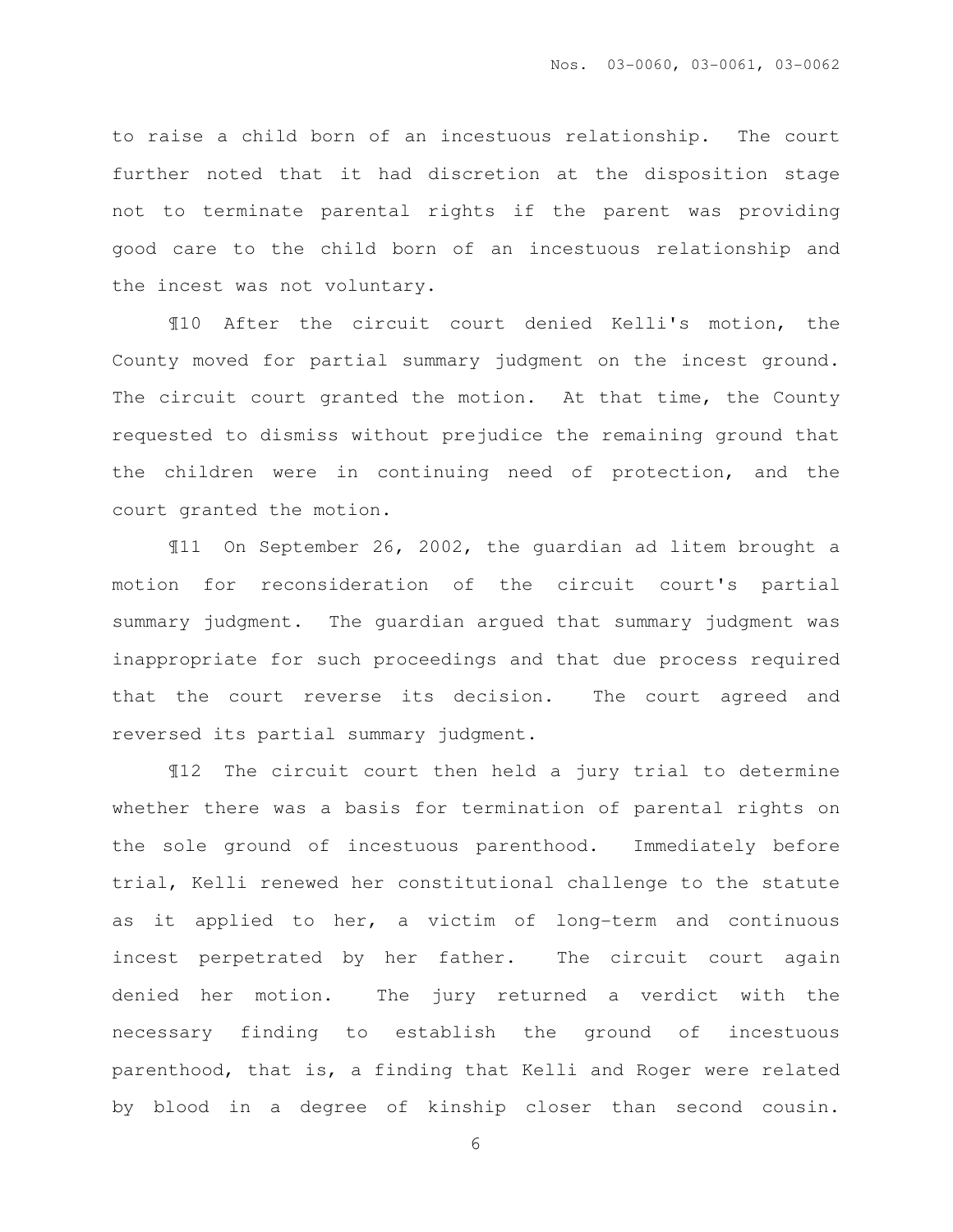Accordingly, pursuant to Wis. Stat. § 48.424(4), the circuit court found her to be an unfit parent.<sup>6</sup>

¶13 After trial, the circuit court held a dispositional hearing to determine whether termination of Kelli's parental rights was in her children's best interests. The court determined that it was. Although it acknowledged that "[Kelli] has been a victim, and she has been damaged . . ." the court concluded that it was not in the children's best interests to wait and see if Kelli was able to make sufficient progress to become a good parent. The court explained that at the disposition stage of a termination of parental rights proceeding, it was required to determine what was in the best interests of the children.

¶14 The court of appeals reversed the circuit court's orders terminating Kelli's parental rights. It concluded that the fact of incestuous parenthood in itself did not demonstrate that Kelli was an unfit parent. Monroe County Department of Human Services v. Kelli B., 2003 WI App 88, ¶17, 263 Wis. 2d 413, 662 N.W.2d 36. The court recognized that Kelli had a fundamental liberty interest in raising her children. Id., ¶14. It also noted that the application of Wis. Stat. § 48.415(7) to Kelli was not narrowly tailored to advance a compelling state interest. See id., ¶¶16, 17. Finally, the court rejected the County's argument that the circuit court's discretionary

 $\overline{a}$ 

 $6$  Wisconsin Stat. § 48.424(4) provides in part, "If grounds for the termination of parental rights are found by the court or jury, the court shall find the parent unfit. . . . "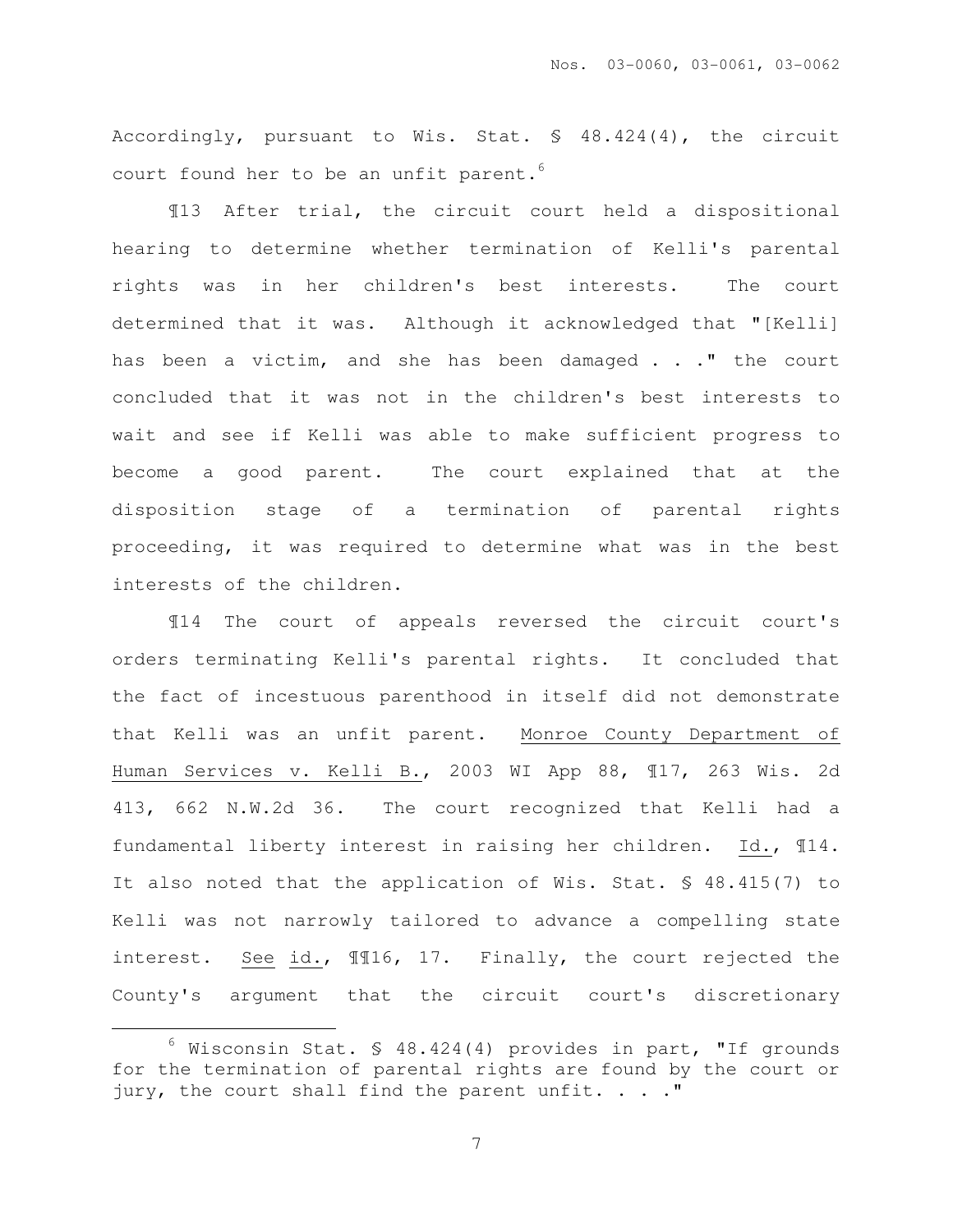authority at the disposition stage was sufficient to satisfy the requirements of substantive due process. Id., ¶20.

¶15 Ultimately, the court of appeals held that the ground of incestuous parenthood was unconstitutional as applied to Kelli because she was a victim of her father's incestuous relationship with her. Id., ¶21. Specifically, the court concluded that the application of Wis. Stat. § 48.415(7) to Kelli violated her right to substantive due process. Id.

#### II

¶16 In this case we address whether Wis. Stat. § 48.415(7), as applied, violates the constitutional right to substantive due process. Such an issue presents a question of law subject to independent appellate review. See State v. Allen M., 214 Wis. 2d 302, 313, 571 N.W.2d 872 (Ct. App. 1997). We begin with the presumption that the statute is constitutional and resolve any doubt in upholding its constitutionality. See id.

¶17 Here the parties disagree as to whether the termination of Kelli's parental rights implicates a fundamental liberty interest. If it does, we review the question while employing a standard of strict scrutiny. Winnebago County DSS v. Darrel A., 194 Wis. 2d 627, 639, 534 N.W.2d 907 (Ct. App. 1995). This requires the County to show that the statute, as applied, is narrowly tailored to advance a compelling interest that justifies interference with Kelli's fundamental liberty interest. See id. If a fundamental liberty interest is not implicated, then we need only review the termination of Kelli's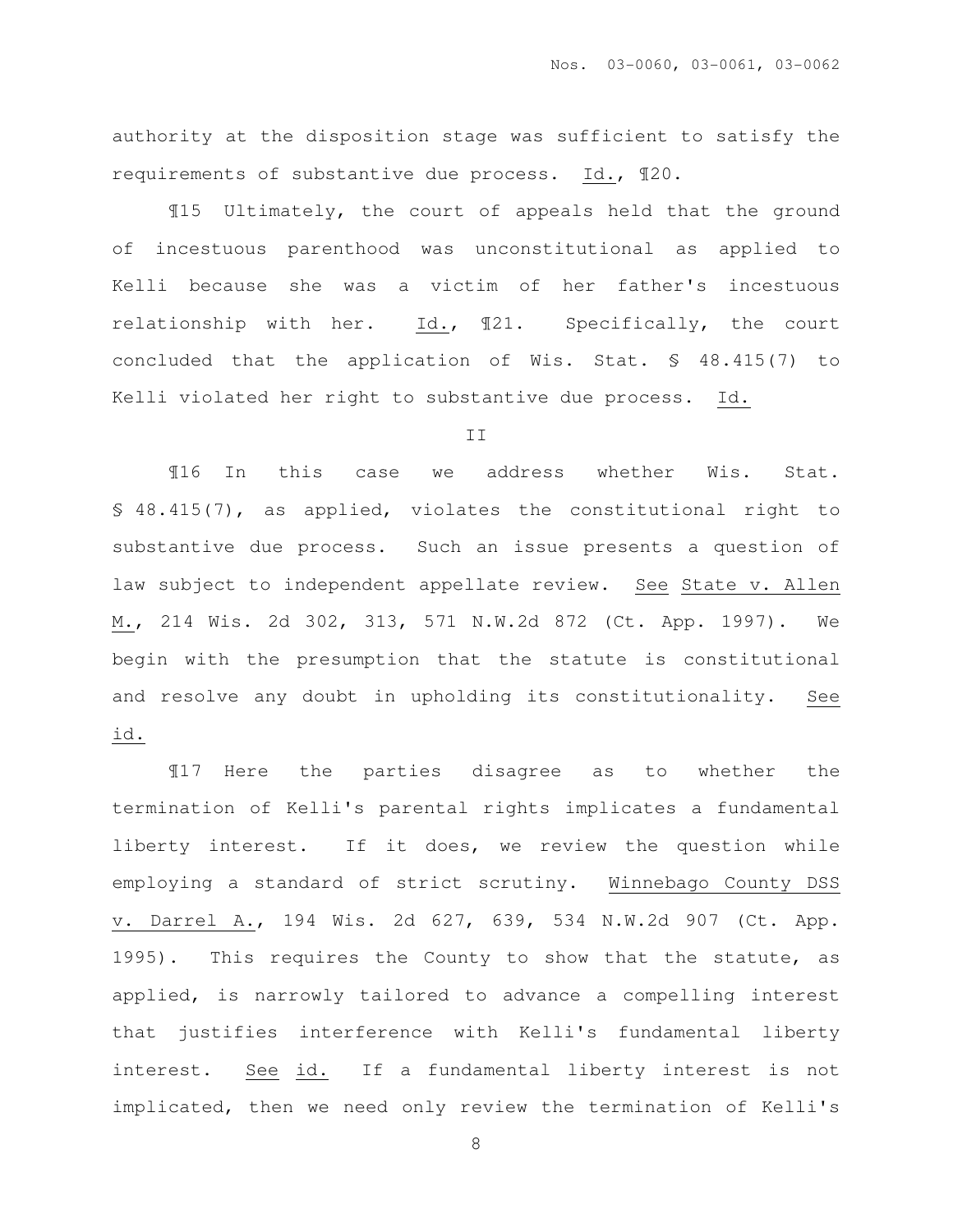parental rights under the standard of rational basis. See Allen M., 214 Wis. 2d at 314, n. 12. This is satisfied if the legislative enactment bears a rational relation to some legitimate end. State v. McCaughtry, 2003 WI 80, ¶41, 263 Wis. 2d 83, 664 N.W.2d 596.

#### III

¶18 We begin our analysis with an examination of the statute at issue. Wisconsin Stat. § 48.415(7) provides for the termination of parental rights based on the ground of incestuous parenthood:

48.415 Grounds for involuntary termination of parental rights . . . Grounds for termination of parental rights shall be one of the following:

. . .

 $\overline{a}$ 

(7) INCESTUOUS PARENTHOOD. Incestuous parenthood, which shall be established by proving that the person whose parental rights are sought to be terminated is also related, either by blood or adoption, to the child's other parent in a degree of kinship closer than 2nd cousin.

¶19 Kelli asserts that the statute, as applied to her, violates her constitutional right to substantive due process. This right emanates from the Fourteenth Amendment of the Constitution. $7$  In essence, it protects against governmental actions that are arbitrary and wrong "regardless of the fairness of the procedures used to implement them." Penterman v.

<sup>7</sup> The Due Process Clause of the Fourteenth Amendment prohibits a state from depriving "any person of life, liberty, or property, without due process of law[.]" See also Wis. Const. art. I, §§ 1 and 8.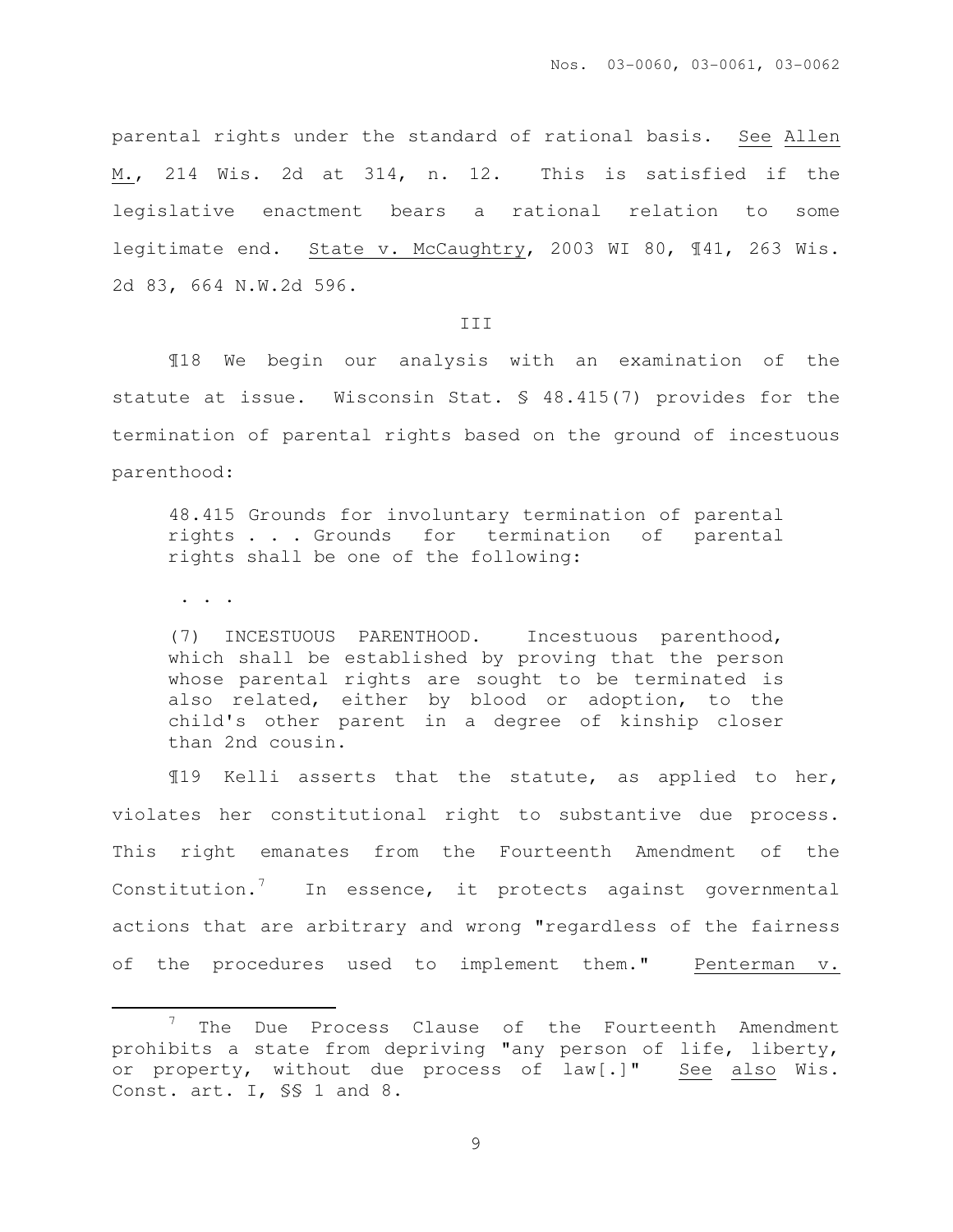Wisconsin Elec. Power Co., 211 Wis. 2d 458, 480, 565 N.W.2d 521 (1997) (citations omitted). Substantive due process has been traditionally afforded to fundamental liberty interests, such as marriage, family, procreation, and bodily integrity. Id. at 480-81, n. 10. Its analysis balances the state's compelling interests with its chosen method of protecting those interests.

¶20 The threshold inquiry we address is whether Kelli has a fundamental liberty interest in parenting her children. The County contends that she does not.<sup>8</sup> It cites  $\underline{\text{Allen M.}}$  for the proposition that "no court has ever recognized incestuous parenthood or the act of incest as a fundamental right." 214 Wis. 2d 302, 314, n. 12. Furthermore, it argues that Kelli did not have a substantial relationship with her children, despite the fact that she had custody and lived with them until September 9, 2001, when they were three years old, two years old, and nearly seven months old respectively.

¶21 In Allen M., the court of appeals addressed a constitutional challenge to Wis. Stat. § 48.415(7) in a different factual setting. There, two biological siblings, engaged in a consensual and continuing incestuous relationship, maintained that the termination of their parental rights violated due process and equal protection. Id. at 306. Although the court ultimately reviewed the statute under strict

 $\overline{a}$ 

<sup>&</sup>lt;sup>8</sup> In the court of appeals, the County apparently conceded that Kelli has a fundamental liberty interest in parenting her children. Kelli B., 263 Wis. 2d 413, ¶14. However, it now maintains that she does not. Although this issue has arguably been waived, we nevertheless address it here.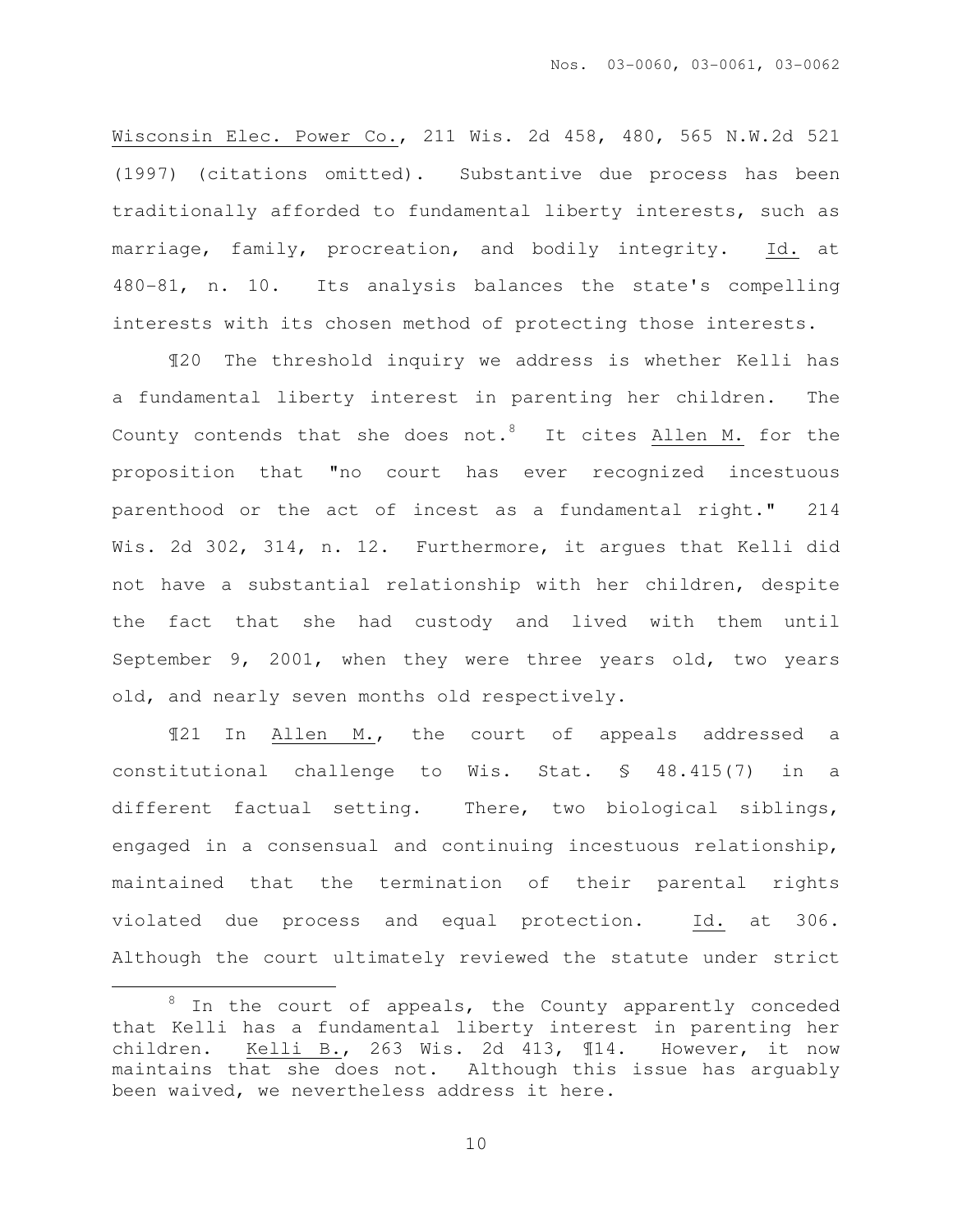scrutiny, it stated in a footnote that it was "intrigued" by the State and guardian ad litem's assertion that rational basis review was appropriate because the siblings did not have a fundamental right to raise a child born of an incestuous relationship. Id. at 314, n. 12.

¶22 The County skews the question before us when it attempts to apply this comment of the Allen M. court to the facts of this case. The question is not, as asserted by the County, whether any court "has ever recognized incestuous parenthood or the act of incest as a fundamental right." To suggest that anyone here is asserting that the act of incest is a fundamental liberty interest obfuscates the focus.

¶23 Rather, the question is whether a parent who has a substantial relationship with his or her child has a fundamental liberty interest in parenting the child. Our case law recognizes this fundamental liberty interest. See Parental Rights to SueAnn A.M., 176 Wis. 2d 673, 686, 500 N.W.2d 649 (1993); In Interest of Baby Girl K., 113 Wis. 2d 429, 446-47, 335 N.W.2d 846 (1983).

¶24 Here, Kelli established this fundamental liberty interest by living with her children and having custody of them. See In Interest of J.L.W., 102 Wis. 2d 118, 135, 306 N.W.2d 46 (1981). The County has not cited, and we have not discovered, any precedent that would support its position that a parent in Kelli's situation, a victim of long-term and continuous incest, is excluded from this constitutional protection. Accordingly, we conclude that Kelli does have a fundamental liberty interest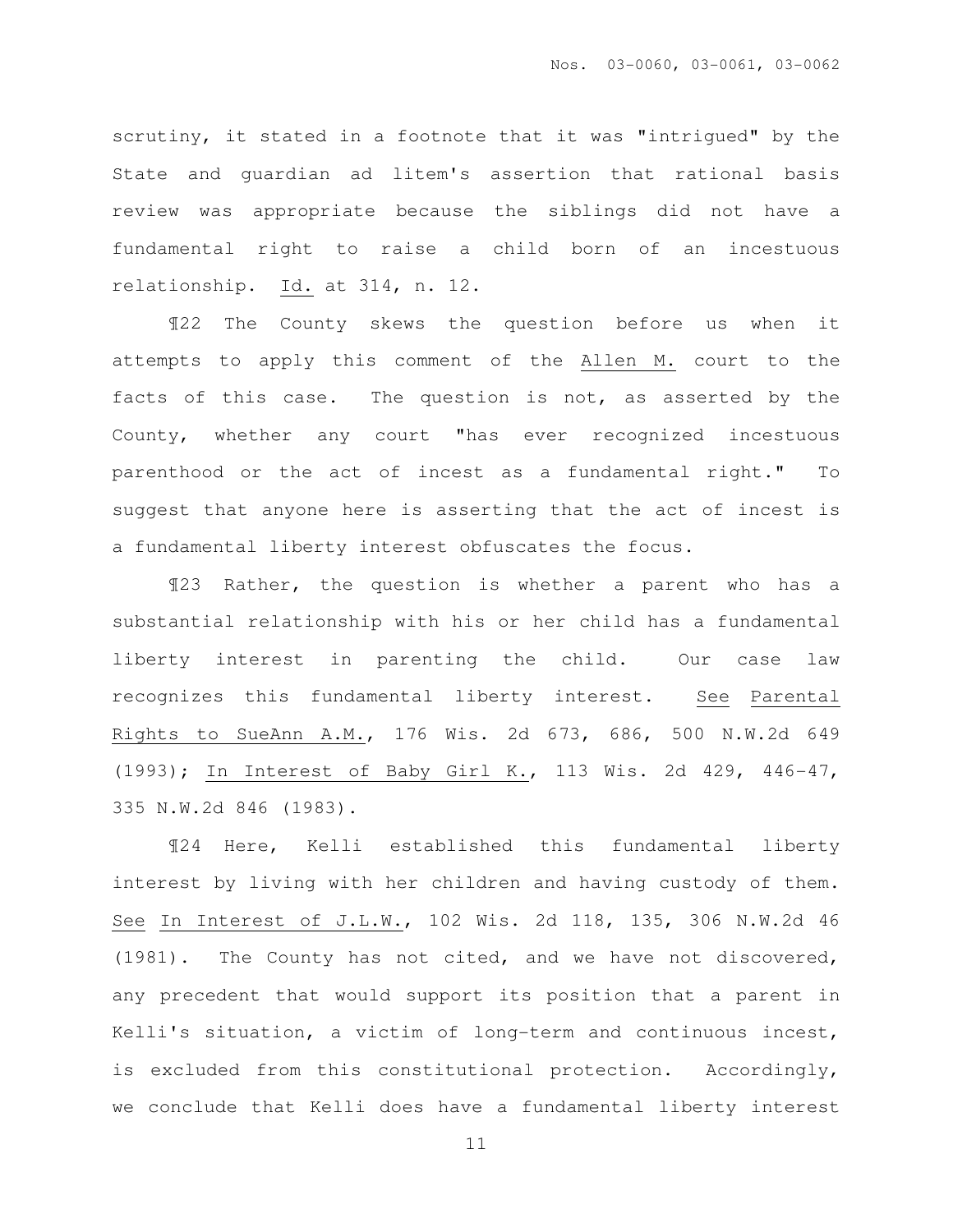in parenting her children that requires review under the standard of strict scrutiny.

¶25 Under that standard, we next consider whether the statute, as applied to Kelli, is narrowly tailored to advance a compelling state interest. "Incestuous parenthood" is one of 11 grounds set forth by Wis. Stat. § 48.415. The compelling interest underlying the statute is to protect children from unfit parents. See Wis. Stat. § 48.01.

¶26 As applied to Kelli, we conclude that the incestuous parenthood ground as set forth in Wis. Stat. § 48.415(7) is not narrowly tailored to advance the compelling state interest underlying the statute. The reason it is not narrowly tailored is that it renders people like Kelli per se unfit solely by virtue of their status as victims. While we recognize a correlation between perpetrators of incest and unfit parents, we fail to see how being victimized by one's parent or relative necessarily warrants the same conclusion. The fact of incestuous parenthood does not, in itself, demonstrate that victims like Kelli are unfit parents.

¶27 We agree with the State of Wisconsin, Department of Justice, that filed an amicus curiae brief in support of Kelli. It asserts that it is fundamentally unfair to terminate the parental rights of victims of incest based solely on that status:

In using Wis. Stat. § 48.415(7) to find a victim unfit to parent her child based solely on the fact of her victimization——without regard for her actual parenting activities and/or the actual condition of her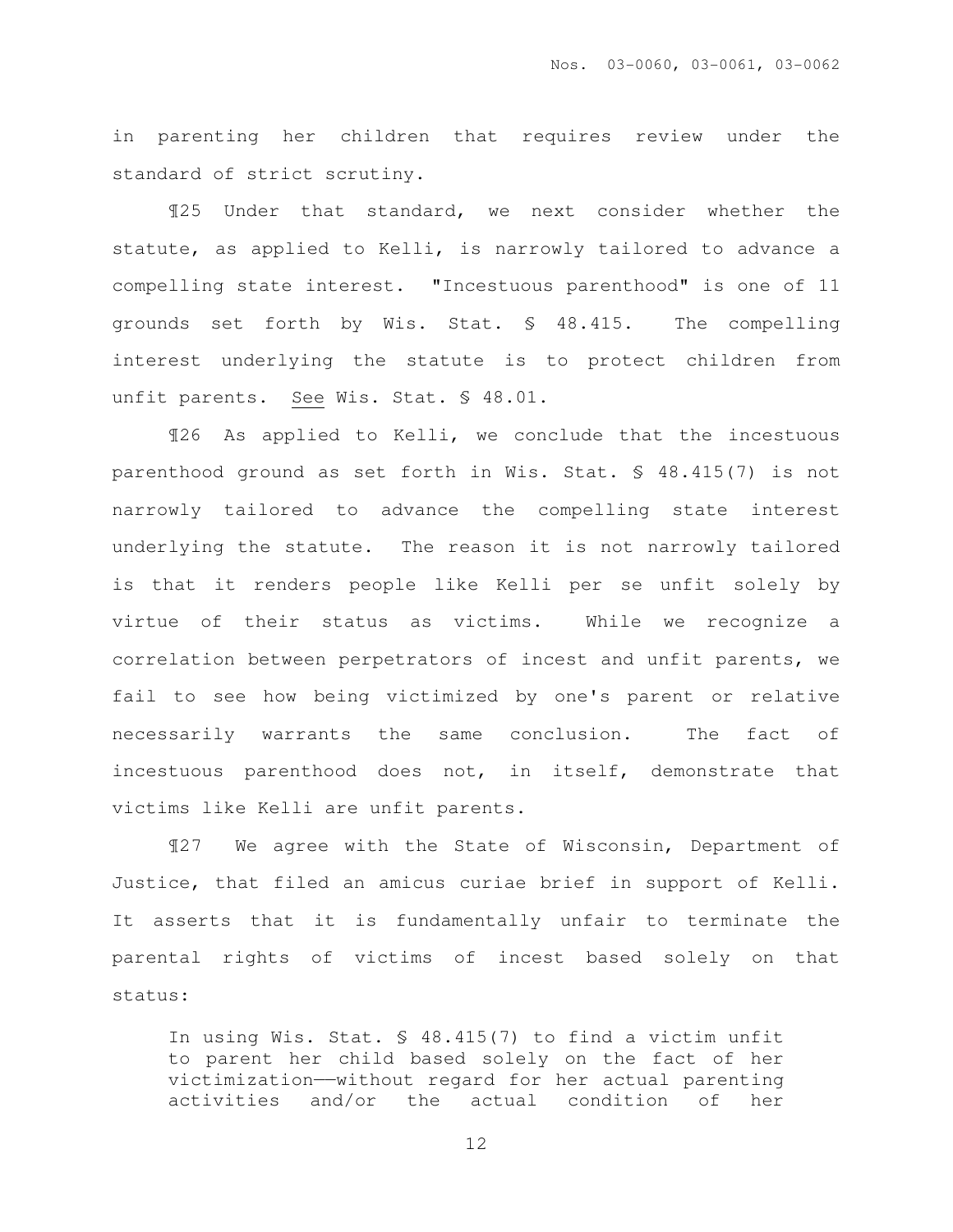children——Monroe County uses this crime victim's plight against her.

In accord with the Wisconsin Department of Justice, we determine that it is fundamentally unfair to terminate Kelli's parental rights based solely on her status as a victim of incest.

 ¶28 In addition to the compelling interest underlying the statute, the County asserts two specific compelling state interests that justify the interference with Kelli's liberty interest: (1) the deterrence of father-daughter incest; and (2) the protection of children from psychological harm. Although we agree with the County that both interests are compelling, we are not persuaded that the statute, as applied to Kelli, is narrowly tailored to advance either one.

¶29 In its first argument, the County contends that the application of Wis. Stat. § 48.415(7) to Kelli serves to deter "future incestuous conduct resulting in birth between fathers and daughters." It asserts:

The question put to this Court is whether it would be better to condone the biological realities of these children's births or discourage it, and any future incestuous conduct resulting in births between fathers and daughters by refusing to bestow legal protection on the relationship between Kelli and her children.

¶30 We conclude that the statute, as applied to Kelli, is not narrowly tailored to advance the compelling interest of deterring father-daughter incest. The concept of deterrence presupposes that Kelli had a meaningful choice in her relationship with her father. Yet the facts here do not support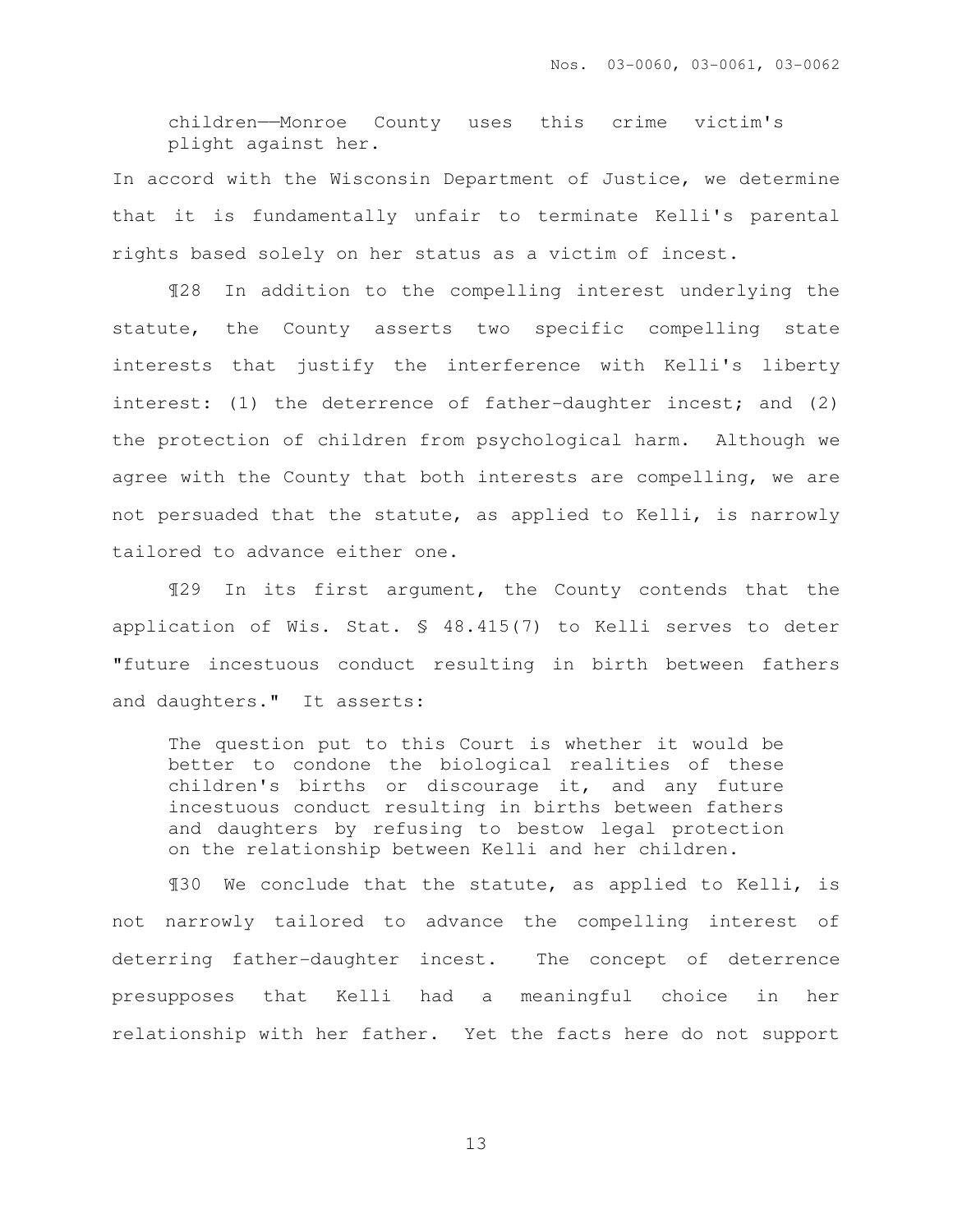this presupposition. Rather, they support our conclusion as a matter of law that she is a victim.

¶31 From the time Kelli was 12 years old, continuing through the birth of her third child nine years later, she was involved in an incestuous relationship with her father. The facts reflect that she was a victim of this long-term and continuous relationship. Her father was convicted of felony incest with a child. The County's own petition to terminate Roger's parental rights alleged that it was a "substantiated [fact] that all three of Kelli's minor children are the products of sexual assault." At both Roger's sentencing and resentencing hearings, the circuit court recognized that Kelli was a victim. Finally, at the dispositional hearing, the circuit court acknowledged, "[a]s to Kelli, it's a very sad story. There is no question about it. And she has been a victim, and she has been damaged  $\cdot \cdot \cdot \cdot$  "<sup>9</sup>

¶32 Given her status as a victim, the statute is not narrowly tailored to promote the compelling state interest of deterring father-daughter incest. The reason it is not narrowly tailored is because it applies not only to perpetrators who may be amenable to deterrence but also to incest victims, for whom deterrence plays no role.

 $\overline{a}$ 

 $9$  Despite these facts, the dissent questions Kelli's status as a victim and asserts that her non-consent should be established at trial by a jury. Dissent, ¶90. Because we determine as a matter of law that Kelli was a victim, we need not address how the issue of non-consent should be raised and decided in future cases.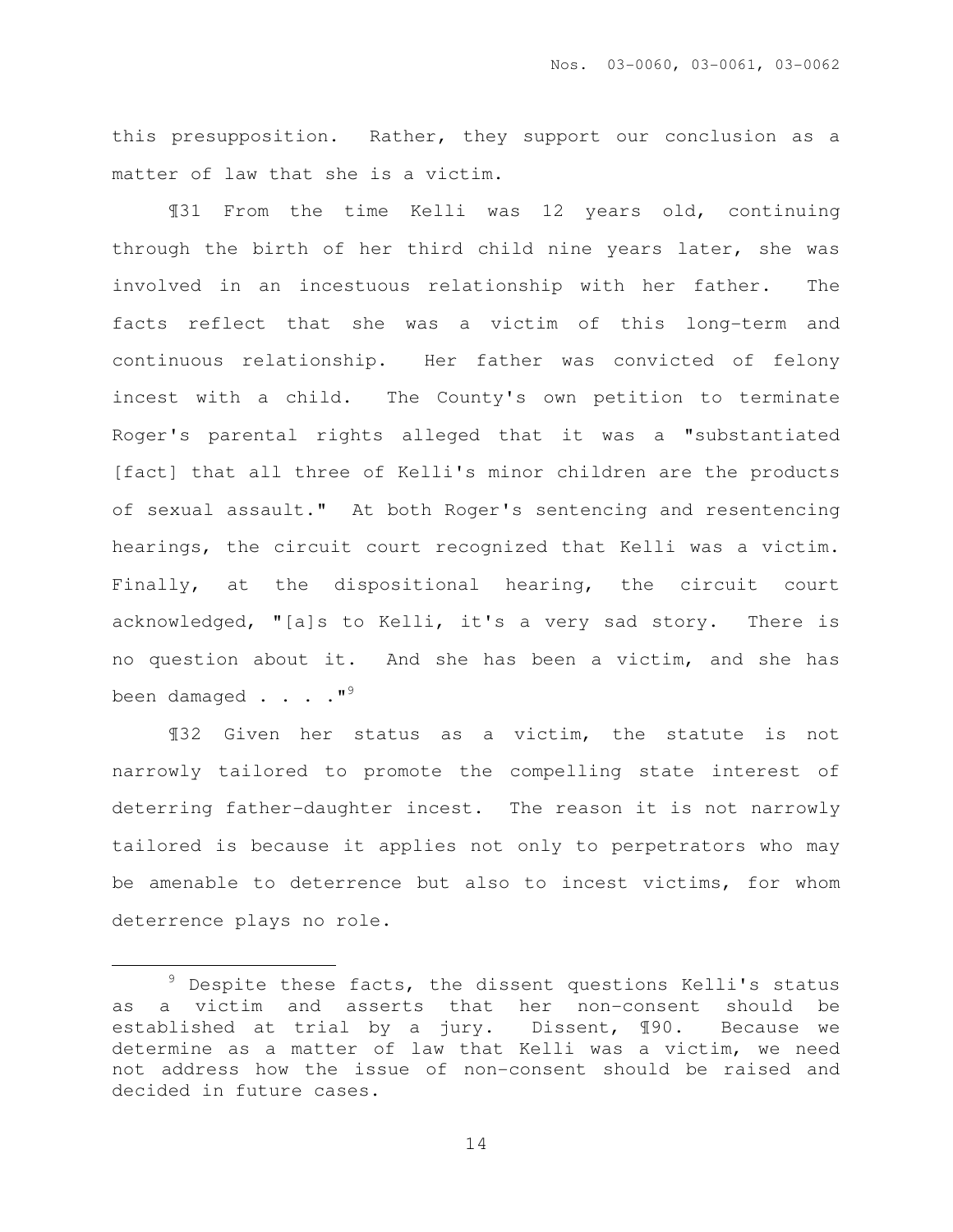¶33 Additionally, the County asserts that failing to apply the statute to victims like Kelli would be promoting or "admitting a de facto acceptance of incestuous parenthood." We note that the Wisconsin legislature already discourages incestuous parenthood through several of its statutes. The legislature has criminalized incestuous  $sex.^{10}$  It has also criminalized incest with a child. $11$  Given the existence of these  $\overline{a}$ 

 $11$  Wisconsin Stat. § 948.06 states, "Whoever does any of the following is guilty of a Class C felony:

(1) Marries or has sexual intercourse or sexual contact with a child he or she knows is related, either by blood or adoption, and the child is related in a degree of kinship closer than 2nd cousin; or

(2) Is a person responsible for the child's welfare and:

(a) Has knowledge that another person related to the child by blood or adoption in a degree of kinship closer than 2nd cousin has had or intends to have sexual intercourse or sexual contact with the child;

(b) Is physically and emotionally capable of taking action that will prevent the intercourse or contact from occurring or being repeated;

(c) Fails to take that action; and

(d) The failure to act exposes the child to an unreasonable risk that intercourse or contact may occur between the child and the other person or facilitates the intercourse or contact that does occur between the child and the other person."

 $10$  Wisconsin Stat. § 944.06 states, "Whoever marries or has nonmarital sexual intercourse with a person he or she knows is a blood relative and such relative is in fact related in a degree within which the marriage of the parties is prohibited by the law of this state is quilty of a Class F felony."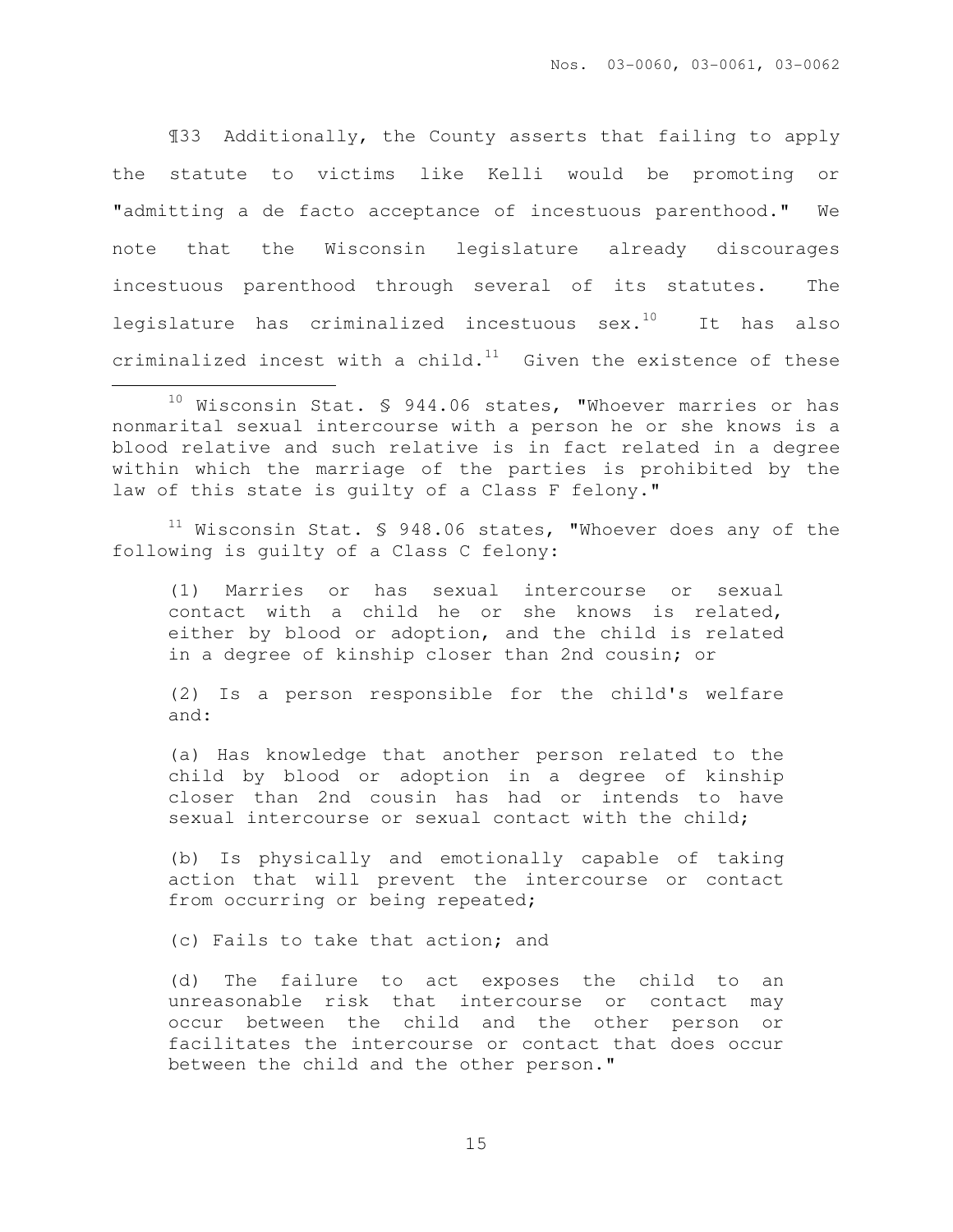provisions, we are not persuaded that failing to apply the statute to victims like Kelli is tantamount to a "de facto acceptance of incestuous parenthood."

¶34 As a final compelling state interest, the County maintains that termination is necessary to protect Kelli's children from psychological harm encountered by being raised in an incestuous household. Specifically, it cites Allen M. in support of its argument:

A statute that declares incestuous parents unfit acknowledges the fundamentally disordered circumstances in which the child of an incestuous relationship will be raised. Moreover, it recognizes the vulnerability of the child and the compelling interest in protecting children from psychological confusion and emotional damage they likely will suffer as a result of being born to and living within an incestuous family.

214 Wis. 2d at 320.

 ¶35 The psychological harm described in Allen M. stemmed from the prospect of being raised in a home in which the parents were engaged in a consensual and continuing incestuous relationship. There is no evidence that Kelli intended to subject her children to such an environment. Indeed, by reporting her father to the proper authorities, Kelli demonstrated an intent to end the incestuous relationship. As a result we determine that the statute, as applied to Kelli, does not meet the standard of strict scrutiny.

¶36 Thus, we conclude that the statute, as applied here, is not narrowly tailored to advance any of the compelling state interests offered by the County. Kelli is a victim of long-term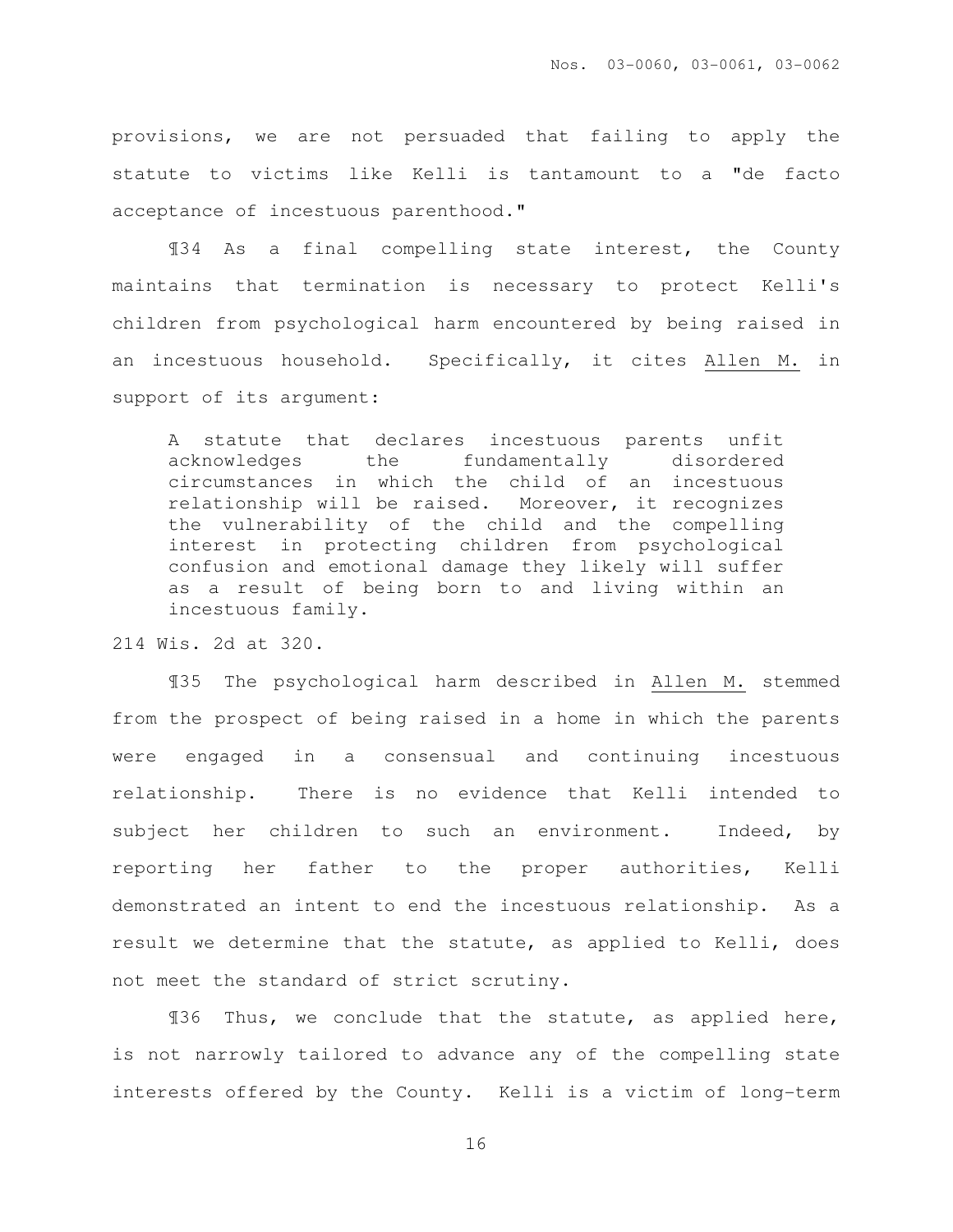and continuous incest perpetrated by her father. Wisconsin Stat. § 48.415(7), applied to a victim like Kelli, is not narrowly tailored to protect children from unfit parents, does not promote deterrence, and does not protect children from the psychological harm of being raised in an incestuous family.

¶37 Perhaps the greatest difficulty we have with the County's position is that it elected to prove Kelli's parental unfitness solely on the ground of incestuous parenthood, rather than relying on other statutory grounds. It may well be that the County can ultimately prove Kelli's unfitness on other grounds. Initially, it alleged that her children were in continuing need of protection or services, Wis. Stat. § 48.415(2). However, the County dismissed that ground because it thought it more expedient to pursue only the incestuous parenthood ground. $^{12}$ 

 $\overline{a}$ 

Of course we recognize that the state has a compelling interest in terminating the rights of a parent who shows serious deficiencies in the ability to raise her children. A ground that would address those deficiencies, however, is not before us. Rather, the only ground before us is incestuous parenthood, which defines unfitness based on a status determination. Accordingly, all that the County had to prove was that Kelli and Roger were related by blood in a degree of kinship closer than second cousin.

 $12$  Contrary to the dissent's assertion, we are not refusing "to recognize that the state has a compelling interest in terminating the parental rights of a parent who shows serious deficiencies in the ability to raise her children as a result of her victimization from incest." Dissent, ¶81, n. 15. In making such a statement, the dissent conflates the grounds for unfitness and reads something into Wis. Stat. § 48.415(7) that is not there.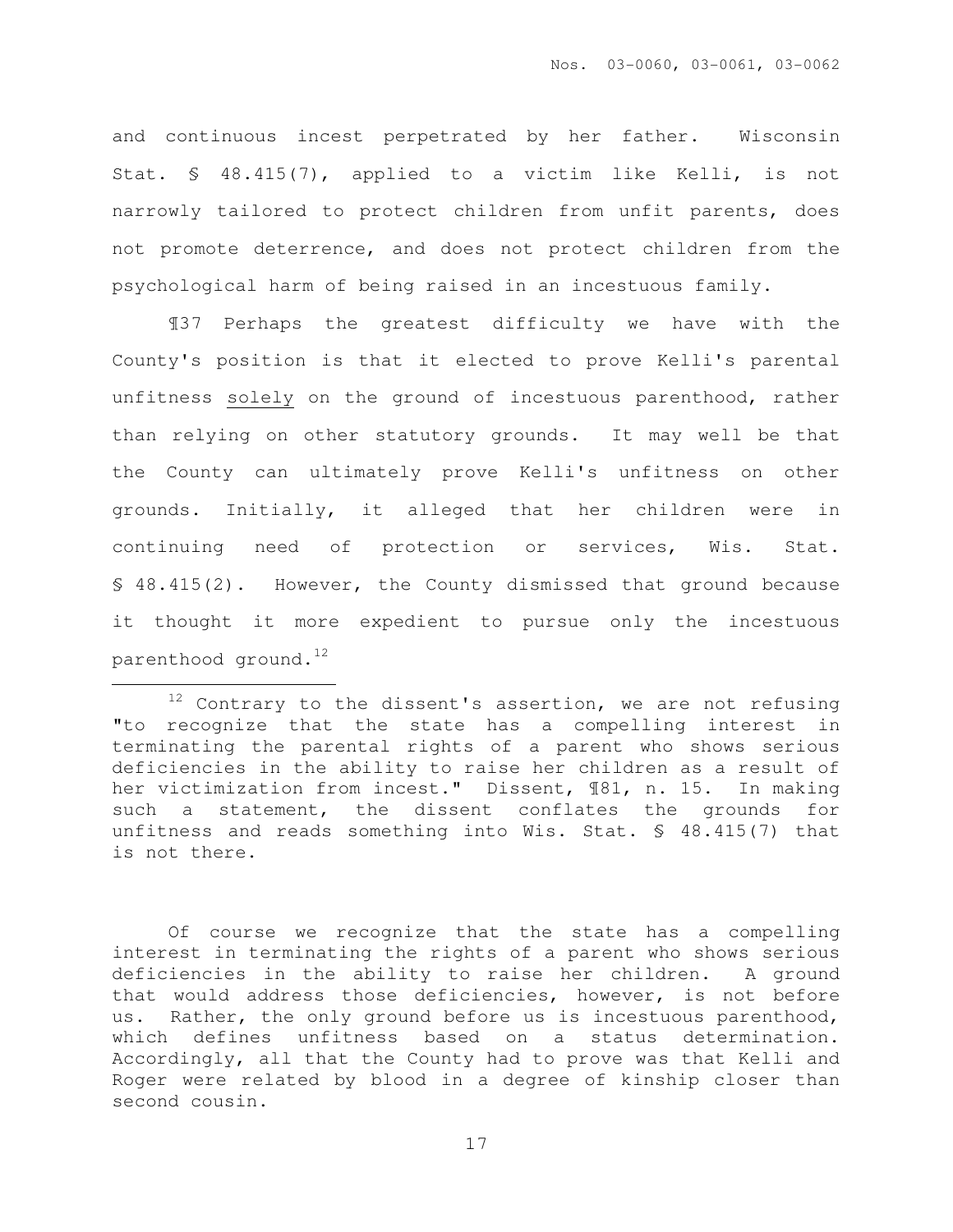¶38 There can be little doubt that the County's objective was to do what was best for Kelli's children. But in taking the route thought to be the easiest, the County attempted to demonstrate Kelli's unfitness as a parent solely on her status— a victim of incest when her children were conceived. Accordingly, we agree with Kelli that the County's actions have implicated her constitutional right to substantive due process.

¶39 In its defense, the County maintains that the circuit court's discretion at the disposition stage to dismiss pursuant to Wis. Stat. §  $48.427(2)^{13}$  is sufficient to satisfy Kelli's right to substantive due process. The circuit court cited this discretion as part of its rationale in denying Kelli's motion to dismiss. It explained that it had authority at the disposition stage not to terminate parental rights if the parent was providing good care to the child born of an incestuous relationship and the incest was not voluntary.

¶40 Again, the County's argument misses its mark. Here, Kelli's challenge is one of substantive due process, not procedural due process. In such cases, the existence of extra procedural protections cannot cure the substantive due process violation. See Penterman, 211 Wis. 2d at 480. Therefore, it is irrelevant to inquire into the adequacy of the termination procedure, or, more specifically, whether the procedure

 $\overline{a}$ 

<sup>&</sup>lt;sup>13</sup> Wisconsin Stat. § 48.427(2) states, "The court may dismiss the petition if it finds that the evidence does not warrant the termination of parental rights."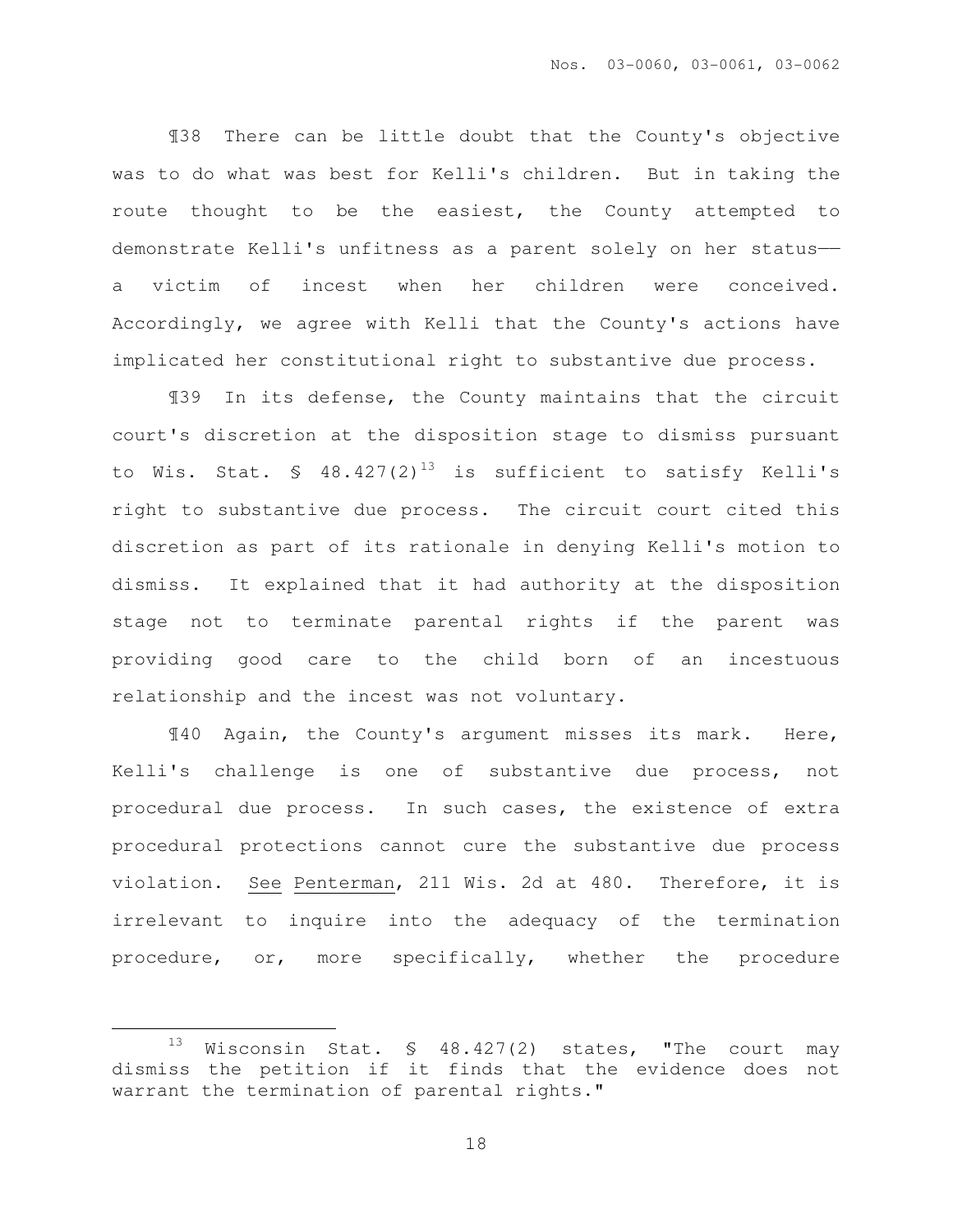applicable at the dispositional phase satisfies Kelli's constitutional rights.

¶41 In addition to constitutional considerations, Kelli's position is also supported by strong public policy favoring the protection of crime victims. Article I, § 9m of the Wisconsin Constitution provides, "[t]his state shall treat crime victims, as defined by law, with fairness, dignity and respect for their privacy." Furthermore, the Wisconsin legislature enacted Wis. Stat. ch. 950 to ensure that victims have access to, and involvement with, the criminal justice system. See Wis. Stat. § 950.01. Taken together, these provisions send a strong message concerning the state's interest in the treatment of crime victims.

¶42 We are mindful of this public policy in reaching our decision today. Were we to accept the County's position, Wisconsin would become the only state to authorize the termination of parental rights of victims as well as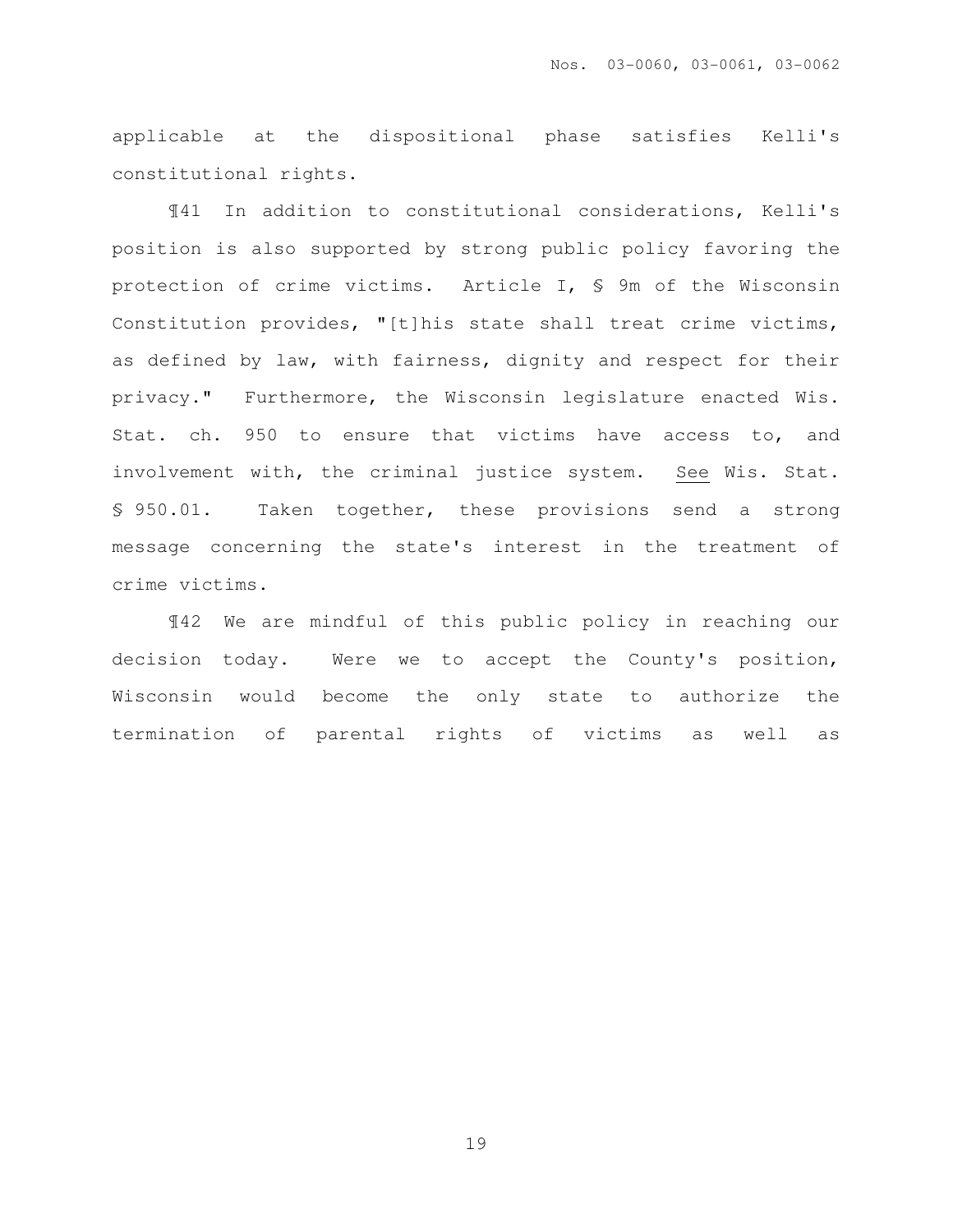perpetrators of incest.<sup>14</sup> Not only would this undermine the state's general efforts to support crime victims, but it would also create a powerful disincentive for victims like Kelli to come forward in the first place.

¶43 In sum, we determine that Kelli has a fundamental liberty interest in parenting her children. Wisconsin Stat. § 48.415(7), as applied to Kelli, a victim of long-term and

 $\overline{a}$ 

<sup>14</sup> See, Ala. Code § 26-18-7 (2003); Alaska Stat. § 25.23.180 (Michie 2002); Ariz. Rev. Stat. § 8-533 (2003); Ark. Code Ann. § 9-9-220 (Michie 2003); Cal. Welf. & Inst. Code § 366.26 (West 2003); Colo. Rev. Stat. § 19-3-604 (2003); Conn. Gen. Stat. § 45a-717 (2003); Del. Code Ann. tit. 13 § 1103 (2003); Fla. Stat. ch. § 39.806 (2002); Ga. Code Ann. § 15-11-94 (2003); Haw. Rev. Stat. § 571-61 (2003); Idaho Code § 16-2005 (Michie 2003); 705 Ill. Comp. Stat. 405/2-13 (2003); Ind. Code § 31-35-3-4 (2003); Iowa Code § 232.116 (2003); Kan. Stat. Ann. § 38-1583 (2002); Ky. Rev. Stat. Ann. § 625.090 (Michie 2003); La. Children's Code art. 1015 (West 2002); Me. Rev. Stat. Ann. tit. 22 § 4055 (West 2003); Md. Code Ann., Fam. Law § 5-313 (2003); Mass. Ann. Laws ch. 210, § 3(Law. Co-op 2003); Mich. Comp. Laws Ann. § 712A.19b (West 2003); Minn. Stat. § 260C.301 (2003); Miss. Code Ann. § 93-15-103 (2003); Mo. Rev. Stat. § 211.447 (2003); Mont. Code Ann. § 41-3-609 (2003); Neb. Rev. Stat. § 43-292 (2003); Nev. Rev. Stat. Ann. §§ 128.105 (Michie 2002); N.H. Rev. Stat. Ann. § 170-C:5 (2002); N.J. Stat. Ann. § 9:2-19 (West 2003); N.M. Stat. Ann. § 32A-4-28 (Michie 2003); N.Y. Soc. Serv. Law § 384-b(4) (McKinney 2003); N.C. Gen. Stat. § 7B-1111 (2003); N.D. Cent. Code § 27-20-44 (2003); Ohio Rev. Code Ann. § 2151.414 (2003); Okla. Stat. tit. 10, § 7006-1.1 (2002); Or. Rev. Stat. § 419B.502 (2003); 23 Pa. Cons. Stat. § 2511 (2003); R.I. Gen. Laws § 15-7-7 (2002); S.C. Code Ann. § 20-7-763 (Law. Co-op. 2003); S.D. Codified Laws § 26-8A-26.1 (Michie 2003); Tenn. Code Ann. § 36-1-113 (2003); Tex. Fam. Code Ann. § 161.001 (Vernon 2003); Utah Code Ann. § 78-3a-407 (2003); Vt. Stat. Ann. tit. 15A, § 3-504 (2003); Va. Code Ann. § 16.1-283 (Michie 2003); Wash. Rev. Code § 13.34.180 (2003); W. Va. Code § 49-6-5b (2003); Wyo. Stat. Ann. § 14-2-309 (Michie 2002).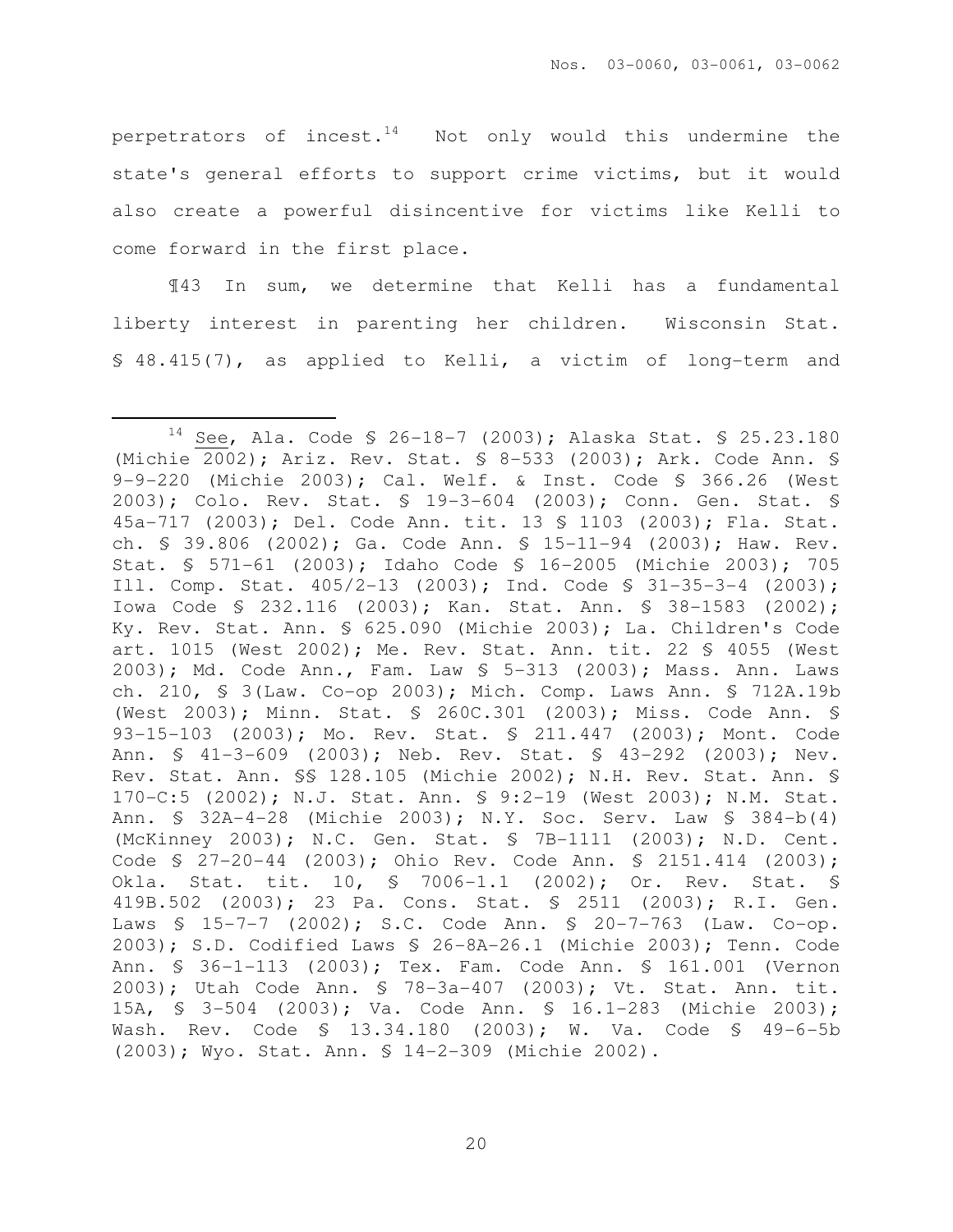continuous incest perpetrated by her father, is not narrowly tailored to advance a compelling state interest. Therefore, like the court of appeals, we determine that the application of the statute to Kelli violated her right to substantive due process. Accordingly, we affirm the court of appeals.<sup>15</sup>

By the Court.—The decision of the court of appeals is affirmed.

¶44 PATIENCE D. ROGGENSACK, J., did not participate.

 $\overline{a}$ 

<sup>&</sup>lt;sup>15</sup> When a statute is held to be unconstitutional as applied to particular facts of a given case, it may be applied in other contexts. State v. Konrath, 218 Wis. 2d 290, 304, n. 13, 577 N.W.2d 601 (1998).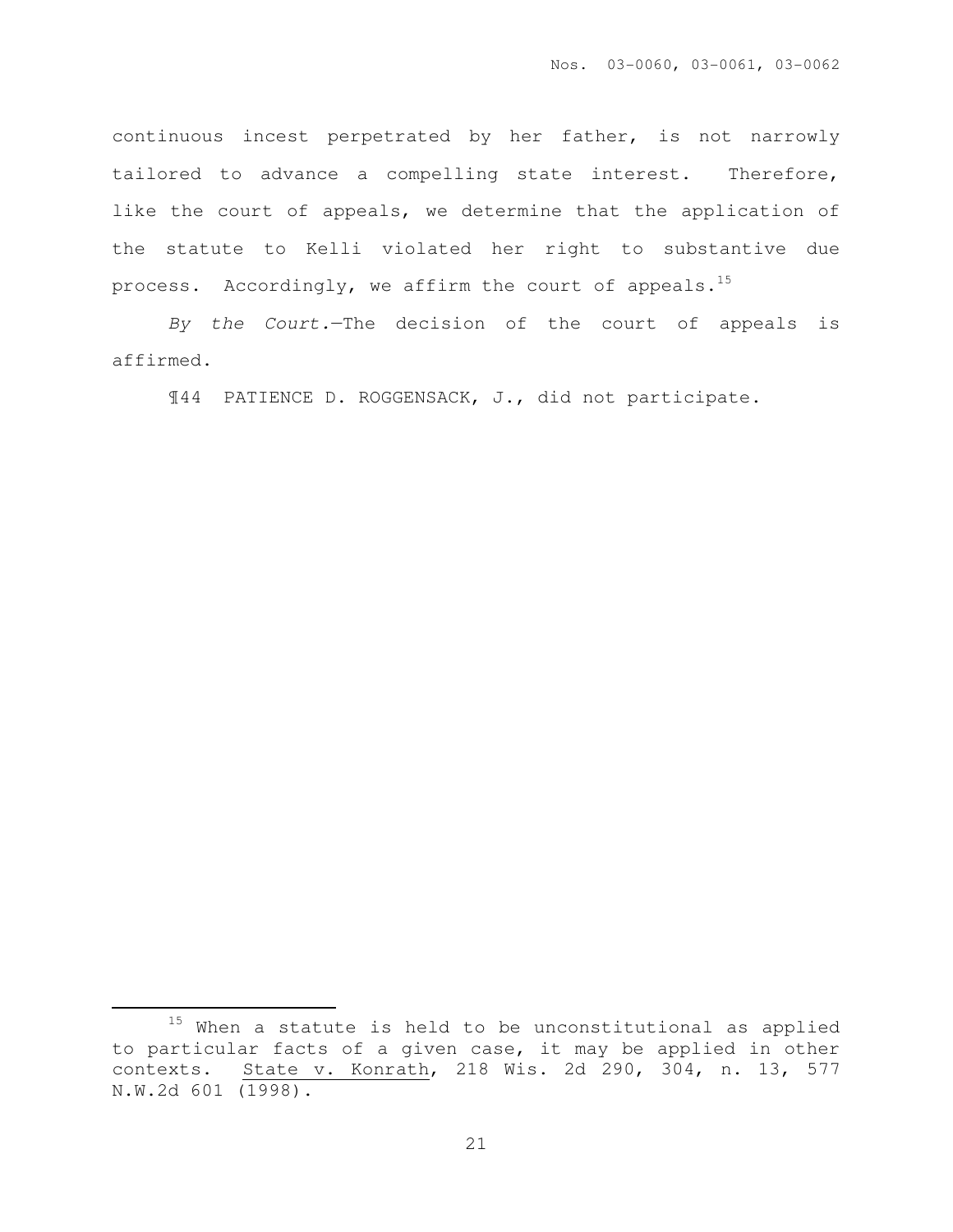¶45 DAVID T. PROSSER, J. (dissenting). This is a sad case, with profound implications for a mother, her three children, and public policy.

¶46 The majority asserts that the application of Wis. Stat. § 48.415(7) to Kelli B. violates her right to substantive due process because, as applied, the statute "is not narrowly tailored to advance a compelling state interest." Majority op., ¶¶1, 32. The majority concludes that Kelli B. "has a fundamental liberty interest in parenting her children," id., ¶43, and this interest may not be terminated on "incestuous parenthood" grounds because Kelli B. was "a victim of long-term and continuous incest perpetrated by her father." Id. In short, the State may not use Kelli B.'s status as a crime victim as grounds to terminate her fundamental liberty interest.

¶47 Upon reflection, this case is more complicated than the majority is prepared to acknowledge. "Incestuous parenthood" is a legitimate ground for termination of parental rights in situations where an incestuous parent was the "perpetrator" of incest, where an incestuous parent capable of consent was a willing participant in incest, and where an incestuous parent's inability to provide for the emotional, physical, and developmental needs of the offspring of incest is inextricably linked to the parent's victimization from incest. In approving an "as applied" challenge to the constitutionality of the statute, the majority opinion is disturbingly selective in its consideration of facts and curiously unhelpful in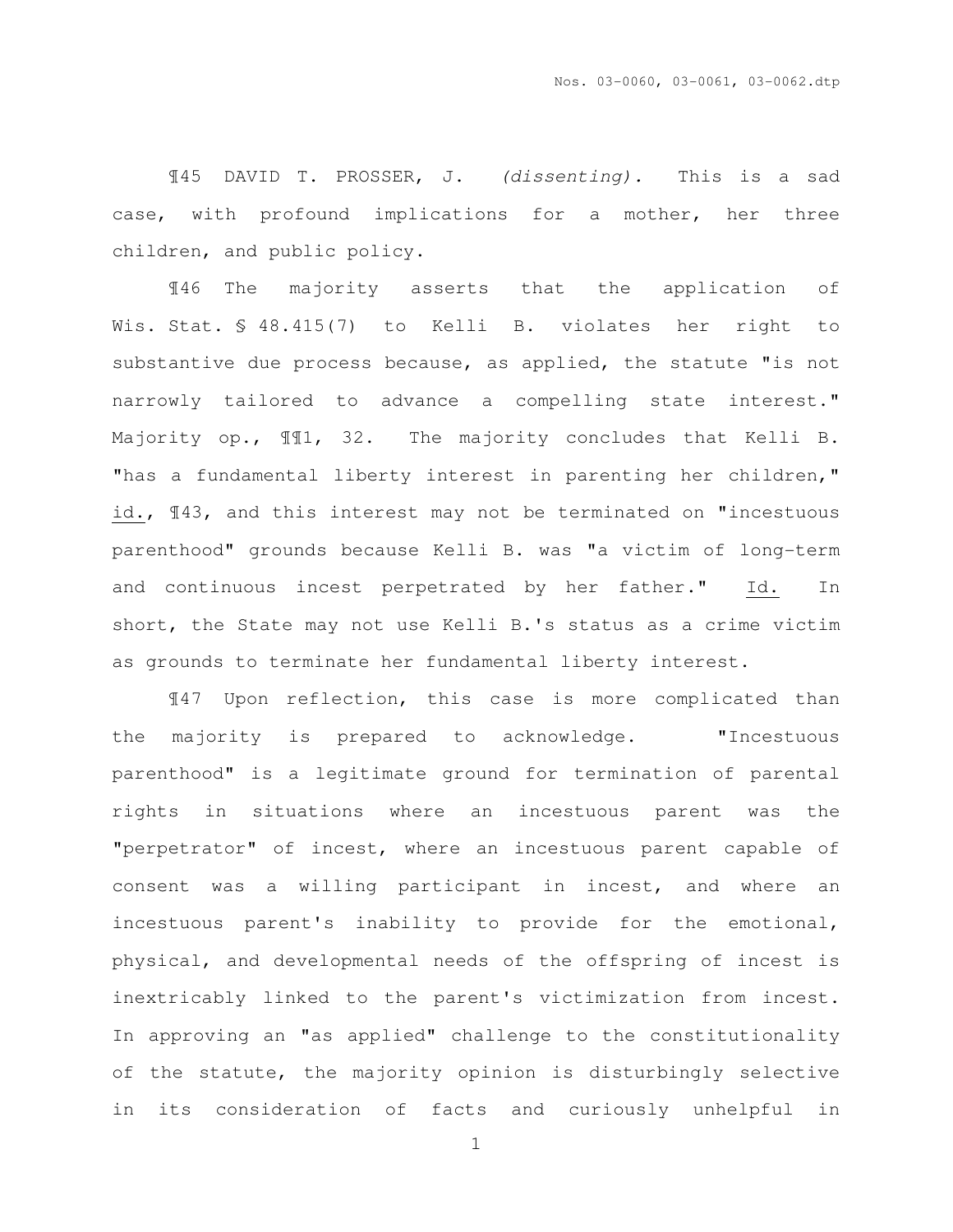explaining how it believes the case should have been handled in circuit court. Because I believe the opinion will create problems for the future, I respectfully dissent.

#### I. INCEST STATUTES

 ¶48 There are several Wisconsin statutes that address incest. In the criminal code, Wis. Stat. § 944.06 reads as follows: "Whoever marries or has nonmarital sexual intercourse with a person he or she knows is a blood relative and such relative is in fact related in a degree within which the marriage of the parties is prohibited by law is guilty of a Class F felony." Wisconsin Stat. § 948.06 focuses on incest with a child, providing in part that "Whoever  $\ldots$  (1) [m]arries or has sexual intercourse or sexual contact with a child he or she knows is related, either by blood or adoption, and the child is related in a degree of kinship closer than 2nd cousin" is quilty of a Class C felony. (Emphasis added.)<sup>16</sup>

 ¶49 In the chapter on marriage, Wis. Stat. § 765.03(1) reads in part:

No marriage shall be contracted . . . between persons who are nearer of kin than 2nd cousins except that marriage may be contracted between first cousins where the female has obtained the age of 55 years or where either party, at the time of application for a marriage license, submits an affidavit signed by a physician stating that either party is permanently sterile. Relationship under this section shall be computed by the rule of the civil law, whether the parties to the marriage are of the half or of the whole blood.

 $\overline{a}$ 

<sup>&</sup>lt;sup>16</sup> At the time Roger B. was prosecuted in 2001, incest under Wis. Stat. § 948.06 was denominated a Class BC felony.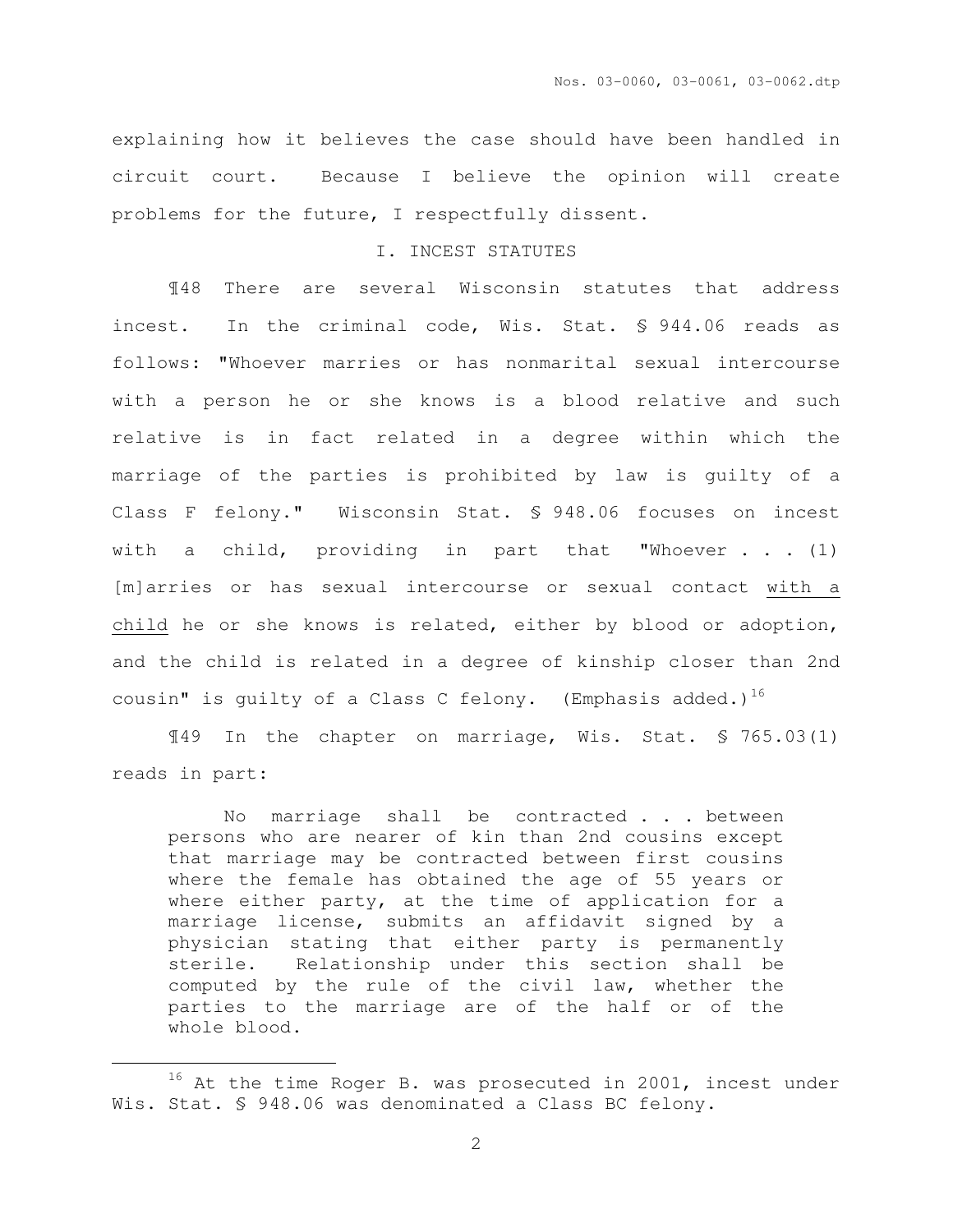The rule of the civil law alluded to in § 765.03(1) is codified in Wis. Stat. § 990.001(16).

 ¶50 These incest statutes reflect important concerns. "The rationale behind punishing incest is founded on . . . the danger of biological mutations which might occur in the issue of such relationships[ ] and . . . the desire to protect children from the abuse of parental authority."  $42 \text{ C.J.S.}$  Incest § 2(b) 57-58 (1991) (citing People v. York, 329 N.E.2d 845, 846-47 (Ill. App. Ct. 1975)).<sup>17</sup> The latter concern should be expanded

l.

The genetic concern about incestuous offspring is under attack. See, e.g., Carolyn S. Bratt, Incest Statutes and the Fundamental Right of Marriage: Is Oedipus Free to Marry? 18 Fam. L.Q. 257, 267-81 (1984). Professor Bratt contends that "[t]he primary misconception underlaying the asserted hereditarybiological function of incest statutes is the belief that consanguineous matings cause genetically defective offspring. A cursory examination of Mendelian, autosomal, dominant and recessive inheritance reveals that such a belief is simply inaccurate." Bratt, supra, at 267-68.

After stating her premise, Professor Bratt writes:

 Genetic research has identified many genetically linked disorders and has determined the probability of their occurrence. Research has also established that recessive autosomal traits are more severe in their manifestation than are dominant autosomal traits. On the average each human carries between one and five deleterious recessive genes. However, these deleterious genes usually do not result in offspring who exhibit the trait associated with the gene because there is only a very small likelihood of mating with a person who carries the same recessive gene at the same locus on the same chromosome in the same pair. The

 $17$  Wisconsin Stat. § 765.03(1) excepts marriages between first cousins in limited situations. These exceptions underscore the legislature's concern about "biological mutations," that is, genetic problems in the issue of incestuous relationships.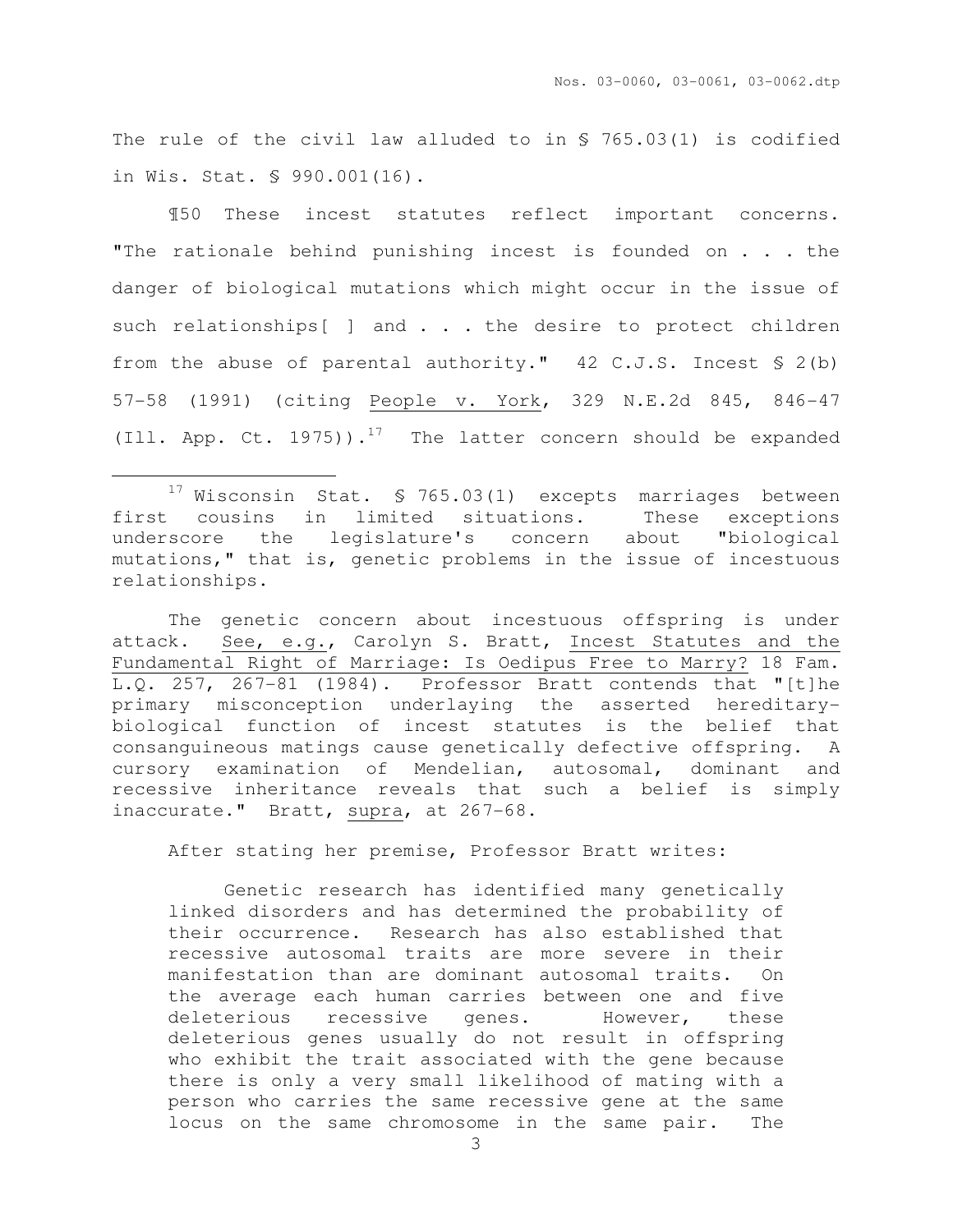danger in consanguineous matings is not, as commonly believed, that such unions cause or increase the number of deleterious recessive genes in the offspring. Rather, such matings increase the probability that the spouses both carry an identical recessive gene which will be passed to the offspring in the double dose necessary for the expression of the trait associated with that recessive gene.

 For example, if a particular individual is heterozygous for a recessive gene trait, there is a 0.5 probability that the individual's parent, child or sibling is also heterozygous for the trait. If the heterozygous individual has offspring by her or his parent, child, or sibling, the probability that the offspring will be homozygous for the recessive gene trait is 0.125. Assuming the mean number of harmful recessive gene traits carried per person is one and there is no history of deleterious gene traits in the pedigree, the risk of homozygosity, i.e., expression of the recessive gene trait, in the offspring of selected consanguineous matings is [0.1250 for 1º Lineals (parent, child) and 2º Collaterals (siblings)].

 The probabilities of offspring who are homozygous for a deleterious recessive gene appear low, but they are higher than the 0.001 probability of homozygosity for a deleterious recessive gene in nonconsanguineous matings when there is no family history of such recessive gene traits. Some empirical data suggest that consanguineous matings lead to an increase in infant mortality, congenital birth defects and anthropometric changes.

Bratt, supra, at 271-73.

 $\overline{a}$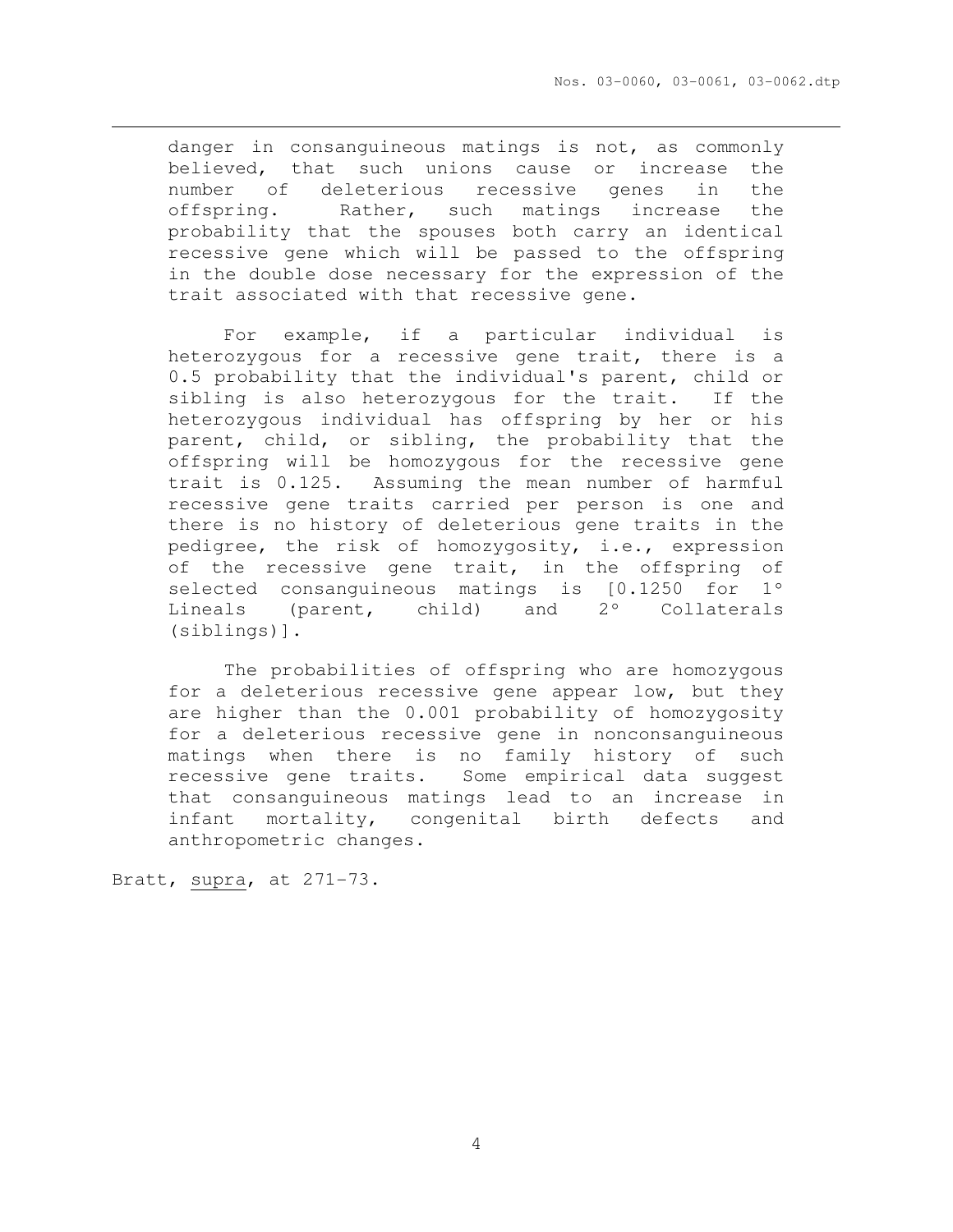to include a desire to protect children from sexual abuse by any close blood relative. Marriage between close blood relatives often facilitates one or both of these evils.

¶51 In addition, nonmarital sexual intercourse with a close blood relative may constitute adultery.<sup>18</sup> When it does, it is likely to undermine the existing marriage relationship. Incest can also spawn intra-family rivalry and tension and create psychological confusion in the family about the appropriate roles of family members. Incest is sometimes described as the product of an already dysfunctional family.<sup>19</sup> The conception of incestuous children will usually lead either to abortion<sup>20</sup> or to the exacerbation of existing problems within the family.

Professor Bratt's own calculations indicate that the probability that a single deleterious recessive gene will appear in the offspring of first degree lineals or second degree collaterals is 125 times greater than in a nonconsanguineous mating. The probability of genetic problems is bound to go up if consanguineous mates are carrying more than one deleterious recessive gene or if there is a history of deleterious gene traits in the family. It is the duty of legislators to decide whether these probabilities warrant statutory attention. See also Patricia A. Baird & Barbara McGillivray, Children of Incest, 101 Journal of Pediatrics 854-58 (Nov. 1982); Children born as a result of incest, 282 Brit. Med. J. 250 (Jan. 24. 1981); Alvin A. Rosenfeld, Incidence of a History of Incest Among 18 Female Psychiatric Patients, 136:6 Am. J. Psychiatry 791 (June 1979); Incest, Inbreeding, and Mental Abilities, Brit. Med. J. 4, 336-37 (Nov. 11, 1967); Morton S. Adams & James V. Neel, Children of Incest, 40 Pediatrics 55-62 (July 1967).

<sup>18</sup> See Wis. Stat. § 944.16.

 $\overline{a}$ 

<sup>19</sup> Anna C. Salter, Treating Child Sex Offenders and Victims 39-40 (1988).

 $20$  See Wis. Stat. §§ 20.927(2) and 253.10(3m)(b)(1).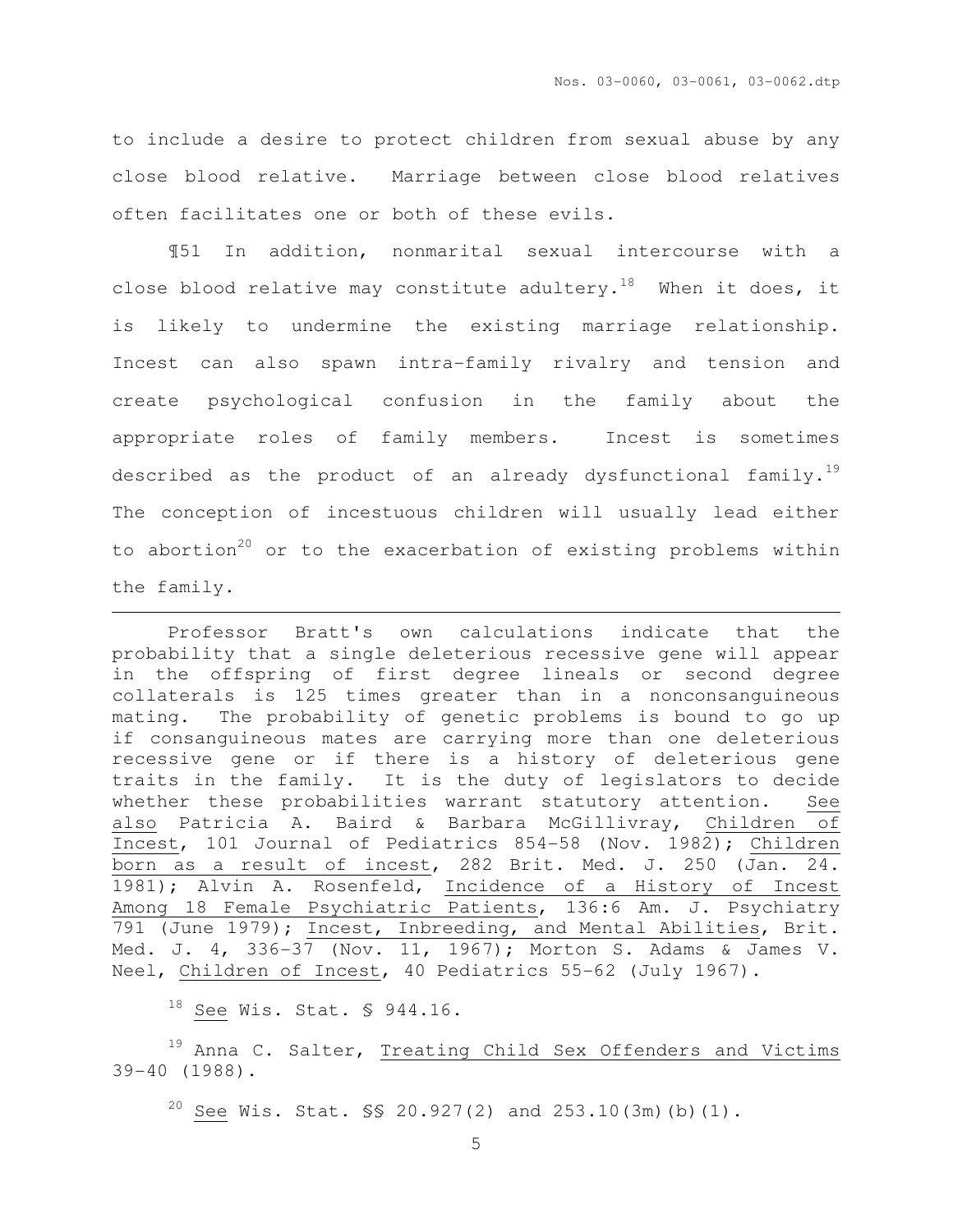¶52 "Marriage is the foundation of family and society. Its stability is basic to morality and civilization, and of vital interest to society and this state." Wis. Stat. § 944.01. In some circumstances, marriage between close blood relatives would completely pervert the concept of the nuclear family.

 ¶53 In the Children's Code, "Incestuous parenthood" is one of the grounds for termination of parental rights. $^{21}$  This ground complements the statutes on incest but also embodies separate and distinct concerns about the ability of incestuous parents to raise and support their children in a manner that does not victimize the children.

### II. FELONY INCEST

 ¶54 The felony incest statute, Wis. Stat. § 944.06, prohibits marriage or sexual intercourse with a person who is a blood relative nearer of kin than 2nd cousin according to the rule of civil law. This statute is broadly written to include relationships with such blood relatives as grandparents, aunts, uncles, and cousins.<sup>22</sup>

 $\overline{a}$ 

 $21$  "(7) Incestuous Parenthood. Incestuous parenthood, which shall be established by proving that the person whose parental rights are sought to be terminated is also related, either by blood or adoption, to the child's other parent in a degree of kinship closer than 2nd cousin." Wis. Stat. § 48.415(7).

<sup>22</sup> "Sexual intercourse" is defined in Wis. Stat. §§ 940.225(5)(c) and 948.01(6). Because of these definitions, the incest statute does not exclude same sex sexual intercourse between close blood relatives. However, application of the felony incest statute to consenting adults of the same sex would appear to go beyond the traditional notion of incest and not reflect the core objectives of the offense.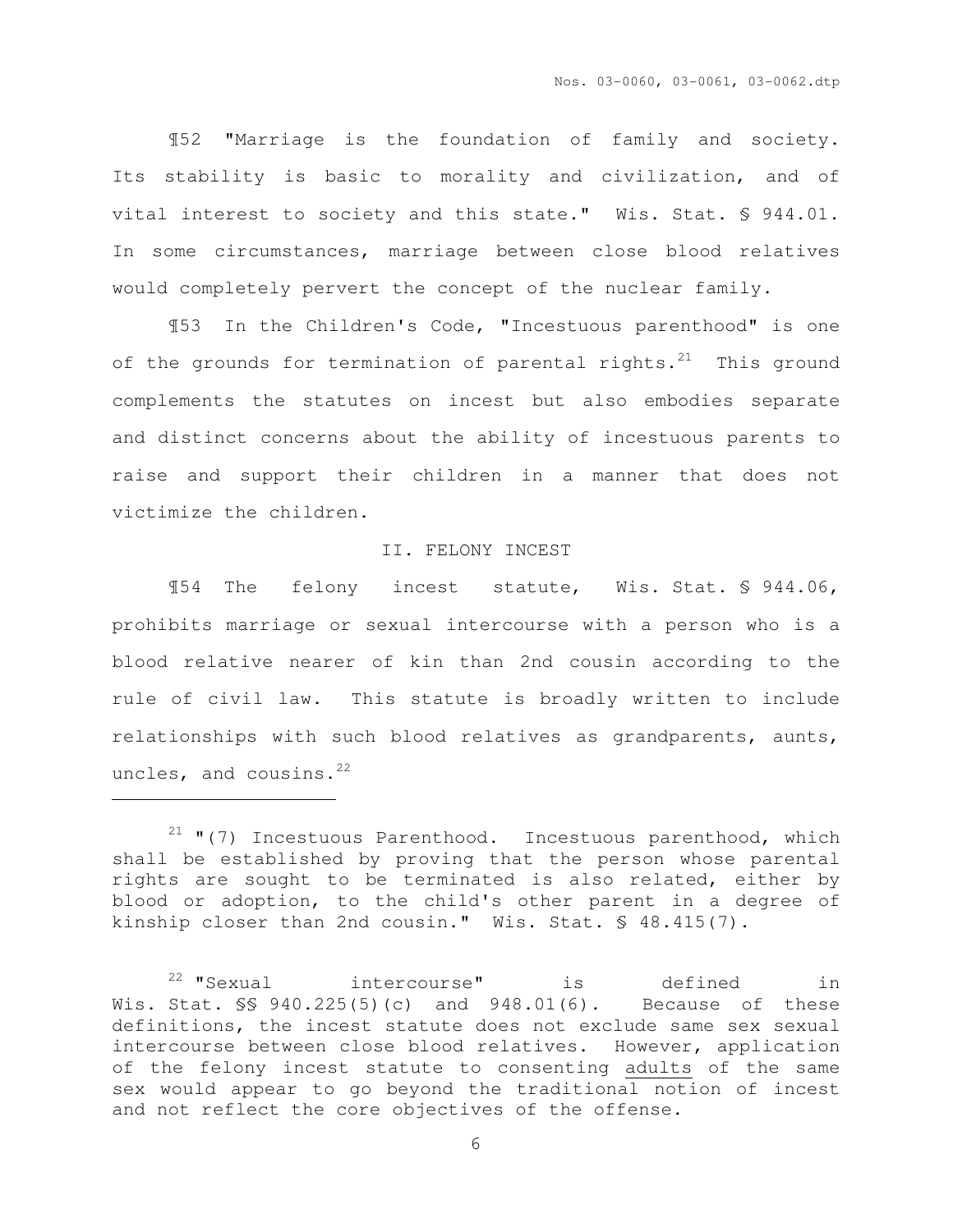¶55 Incest may involve two adults, two minors, or one adult and one minor. If the state chooses to prosecute a person for incest, it will select either § 944.06 or § 948.06, depending upon the facts.

¶56 A person charged with incest may also be charged with sexual assault, provided that the state is able to prove the requisite non-consent by the victim of the sexual assault. See State ex rel. Lawrence v. Burke, 253 Wis. 240, 247, 33 N.W.2d 242 (1948); Porath v. State, 90 Wis. 527, 536, 63 N.W. 1061 (1895).

¶57 Consent is a defense to a charge of sexual assault but consent is not a defense to a charge of incest. Mutual consent does not validate unlawful incest. This case indirectly raises the question whether a person's non-consent to sexual intercourse would be a defense if that person were prosecuted for incest.

¶58 When a person is charged with incest under § 944.06 or § 948.06, the person may contend that no crime was committed because the person did not have "knowledge" of a blood relationship (or of "adoption" in the case of § 948.06(1)). "Knowledge" is an essential element of the offense. The person may also rely on such statutory defenses as "intoxication," Wis. Stat. § 939.42, "mistake," Wis. Stat. § 939.43, or "coercion," Wis. Stat. § 939.46, depending on the facts.

¶59 If non-consent were recognized as a defense to incest, it would likely be a broader defense than the statutory defense of coercion, which is narrowly defined in § 939.46. A non-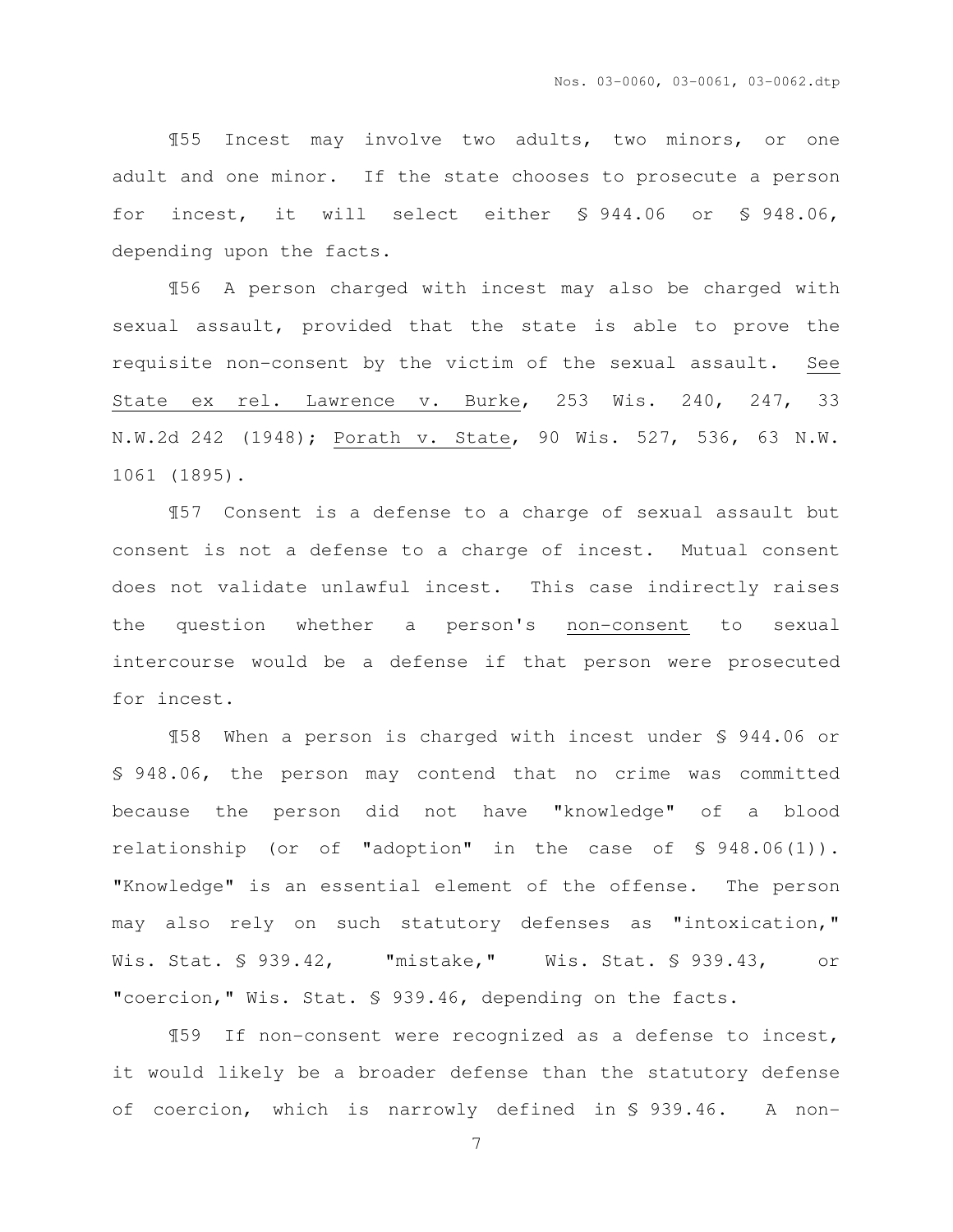consent defense would present legal issues about definition as well as burden of proof.<sup>23</sup>

¶60 A child involved in sexual contact or sexual intercourse who has not attained the age of 16 years is incapable of consent as a matter of law. Wis. Stat. § 948.02(1) and (2). The same cannot be said of a child who is age 16 or 17 and it certainly cannot be said of an adult. Thus, when the victim of a sexual assault is age 16, 17, or older, the state must prove that the sexual intercourse or sexual contact occurred without consent. It follows that when the state fails to charge one party to incest with sexual assault or fails to prove such a charge, the second party's consent remains an open question of fact as long as the second party is capable of giving consent.

¶61 In my view, a person who has engaged in sexual intercourse without consent may not be convicted of felony incest under any statute. This means that I would recognize a non-consent defense to incest even though that defense does not appear in the statutes. Conversely, I believe a person who has attained the age of 16 years and is capable of giving informed consent is subject to prosecution for incest if the person freely agrees to have sexual intercourse with a blood relative nearer of kin than 2nd cousin.

¶62 In this case, Roger B. was never convicted of sexual assault. He was convicted of incest under Wis. Stat. § 948.06,

 $\overline{a}$ 

 $23$  For discussion of burden of proof in defenses, see Moes v. State, 91 Wis. 2d 756, 763-69, 284 N.W.2d 66 (1979).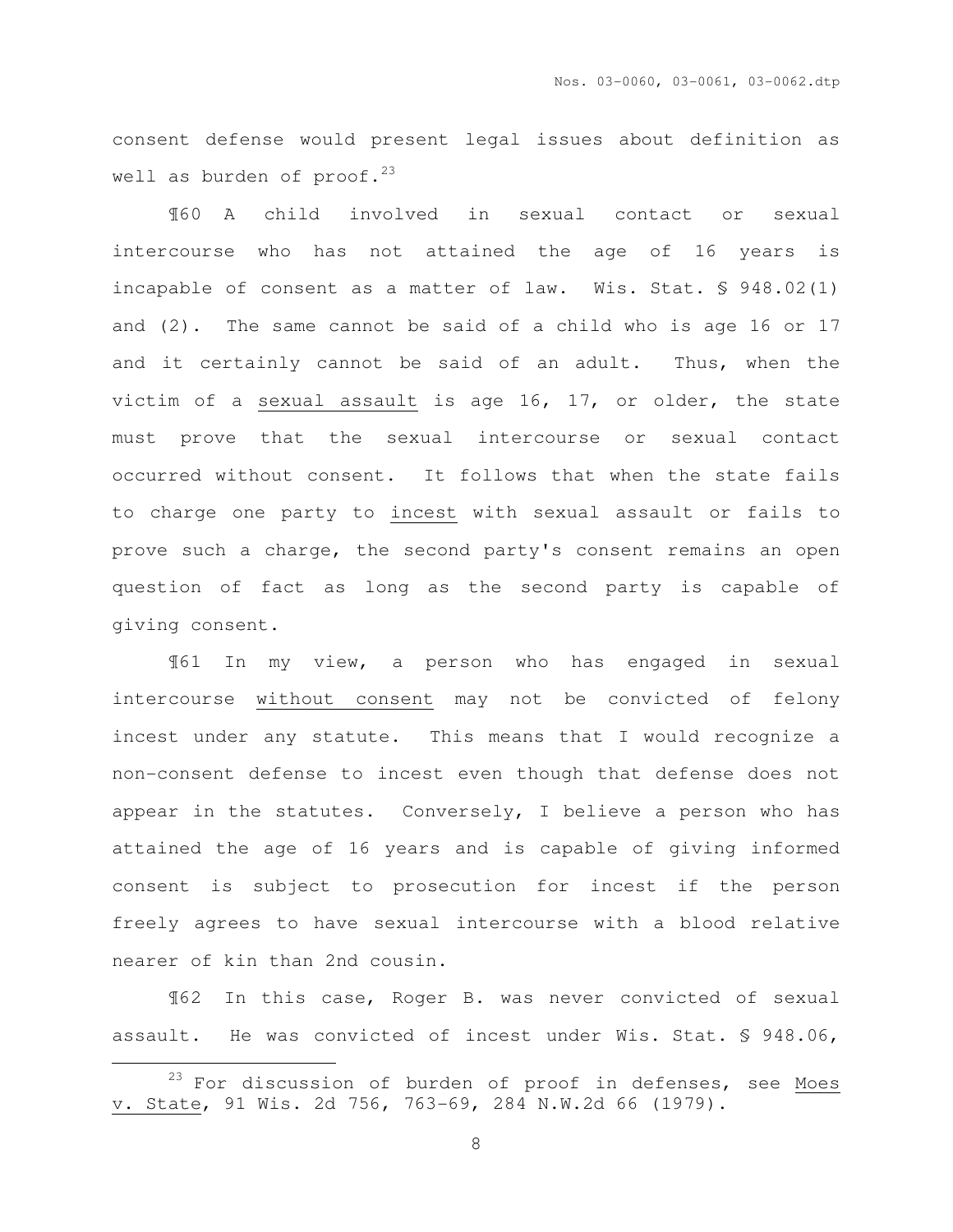an offense in which Kelli B.'s consent or non-consent was immaterial. Thus, Kelli's non-consent to incest was not established and remained a material issue of fact. She gave birth to three incestuous children, one of whom was conceived and born when she was 17, and two of whom were conceived and born when she was an adult. None of Kelli's children was born under circumstances in which she was incapable of giving consent to sexual intercourse as a matter of law.

¶63 In fact, Kelli testified under oath that she wanted the relationship with her father. At Roger B.'s sentencing hearing——which occurred on November 1, 2001, more than seven months before Monroe County moved to terminate Kelli's parental rights——Kelli testified that: "Well, I don't think [my father] should go to prison because it was just as much my fault as it is his, because I wanted the relationship." On crossexamination, the following exchange occurred:

- Q Wouldn't you agree that in a normal parent child relationship that the parent bears some responsibility for the behaviors and activities of the child?
- A Well, the thing is is it was my fault just as much as it was his because I wanted it just like he did.
	- . . . .
- Q And you don't see anything wrong with the activity that occurred in this case?
- A No.

¶64 In addition, in response to questions from the court, Kelli denied that her father had been physically abusive to her.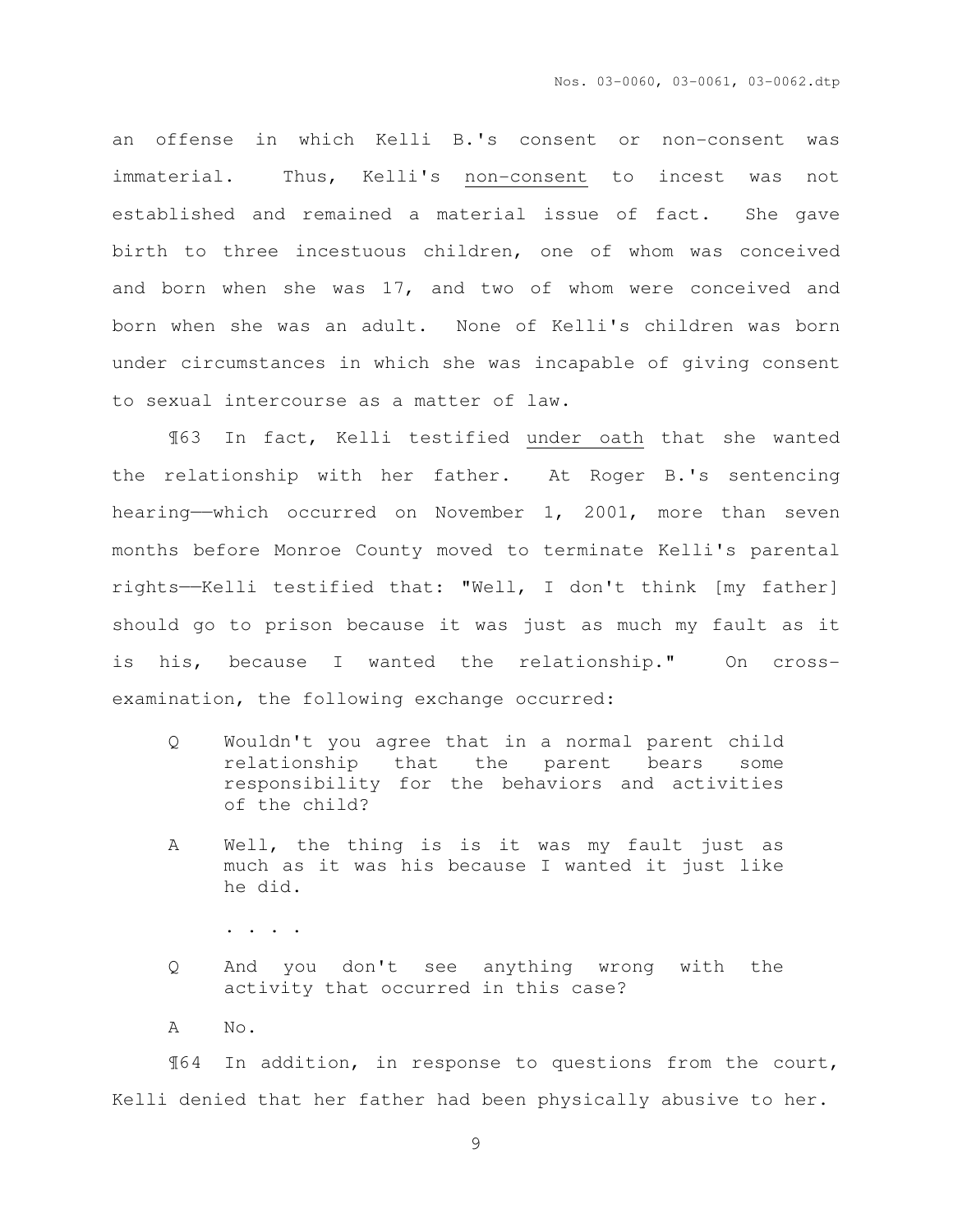- Q In the presentence report it says that there [are] some charges pending . . . . [A] charge of battery against your father and intimidation of a victim . . . . [H]e is accused of being physically and verbally abusive to you on two occasions. Are you saying that didn't happen?
- A The verbal abuse was going on, but the physical abuse was not.
- Q And the [PSI] report says that, and again the person who prepared the report didn't have the opportunity to talk to you, but said [Roger B.] threatened to kill you, and that if he goes to jail you're going to jail?
- A That's not true.
- Q That's not true. Okay. And it also says he is accused of strangling you to the point where you could not breathe?
- A That's not true.
- Q Do you know where somebody would come up with this kind of information if it's not true?
- A I said it to get him away from me, so I lied about it.
- Q So you lied to the authorities about what your father did?
- A Yes.

¶65 The majority is probably correct in believing that this testimony is not credible; that Kelli B. was so victimized and traumatized by her father that she endured many years of extreme sexual abuse and three pregnancies without ever telling authorities; that even as an adult, she was unable to break free from her father's dominance; that even when her father was locked up in jail, she was still so susceptible to his influence that she came to court to lie repeatedly in his behalf.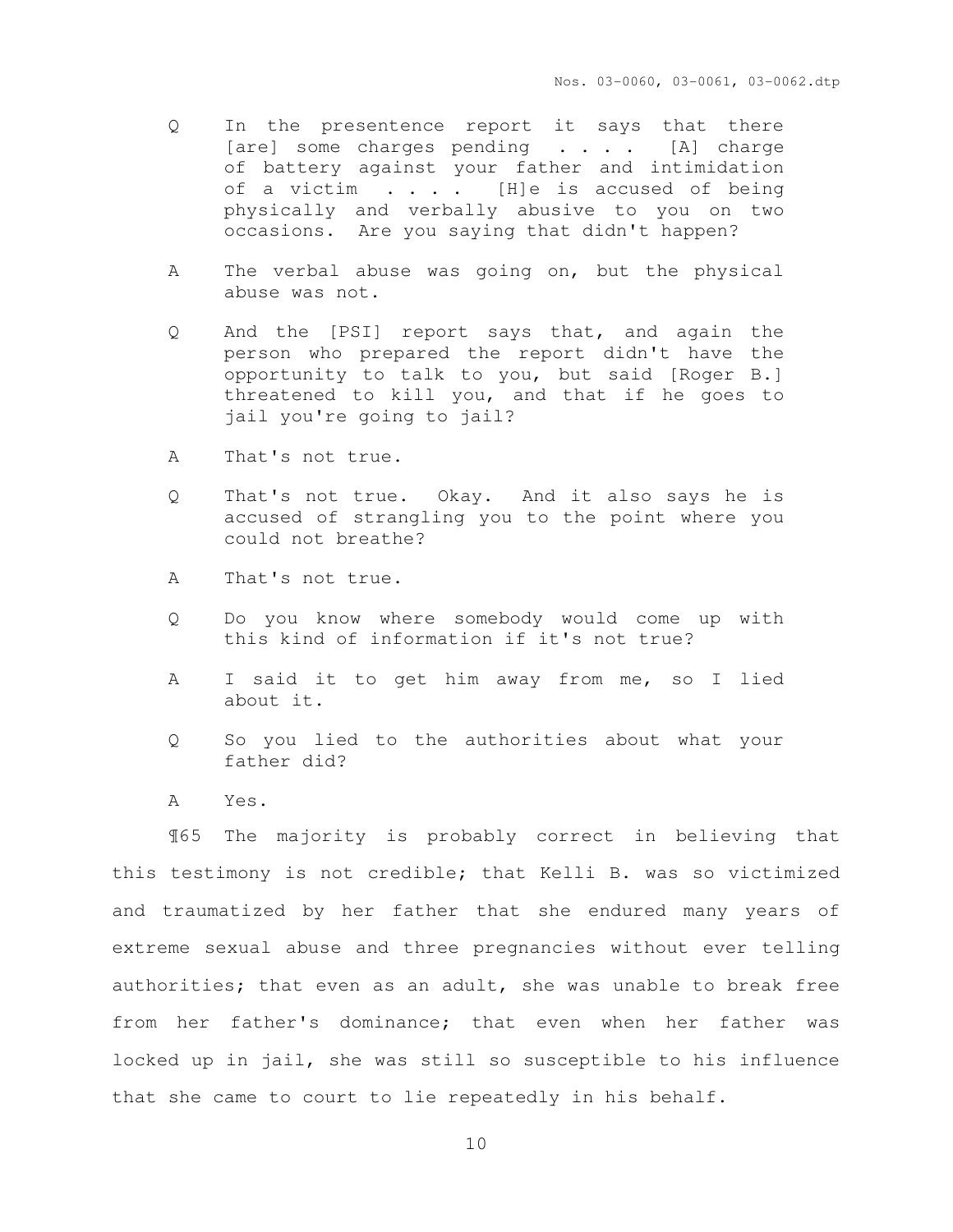¶66 In the book On Trial, America's Courts and Their Treatment of Sexually Abused Children (2d ed. 1991), Billie Wright Dziech & Judge Charles B. Schudson explain that:

Most [child victims of sexual abuse] disclose the incidents slowly and reluctantly over a period of weeks, months, or even years. Some live all of their lives without admitting to anyone what happened to them. Of former victims responding to the [Los Angeles] Times poll, 42 percent replied they told someone within a year, 21 percent said they waited more than a year, and 36 percent reported that they had told no one until asked by the interviewer. This response is indicative of the process that psychiatrist Roland Summit, after thousands of firsthand observations and consultations with professionals dealing with victims, described as the "child sexual abuse accommodation syndrome."

 Summit noted that sexually abused children generally reveal five characteristics in coping with their dilemmas: secrecy, helplessness, accommodation (seeing oneself as responsible for the victimization), delayed disclosure, and retraction or recantation. Although he originally defined these patterns in terms of incest, increased experience with and understanding of child sexual abuse has led professionals to recognize that the syndrome appears in victims of extrafamilial abuse as well.

Dziech & Schudson, supra at 3-4.

 ¶67 Applying this analysis, a court could find that Kelli B. demonstrated classic symptoms of child sexual abuse, even as an adult, in failing to report incestuous molestation. However, because Kelli gave birth to three incestuous children over a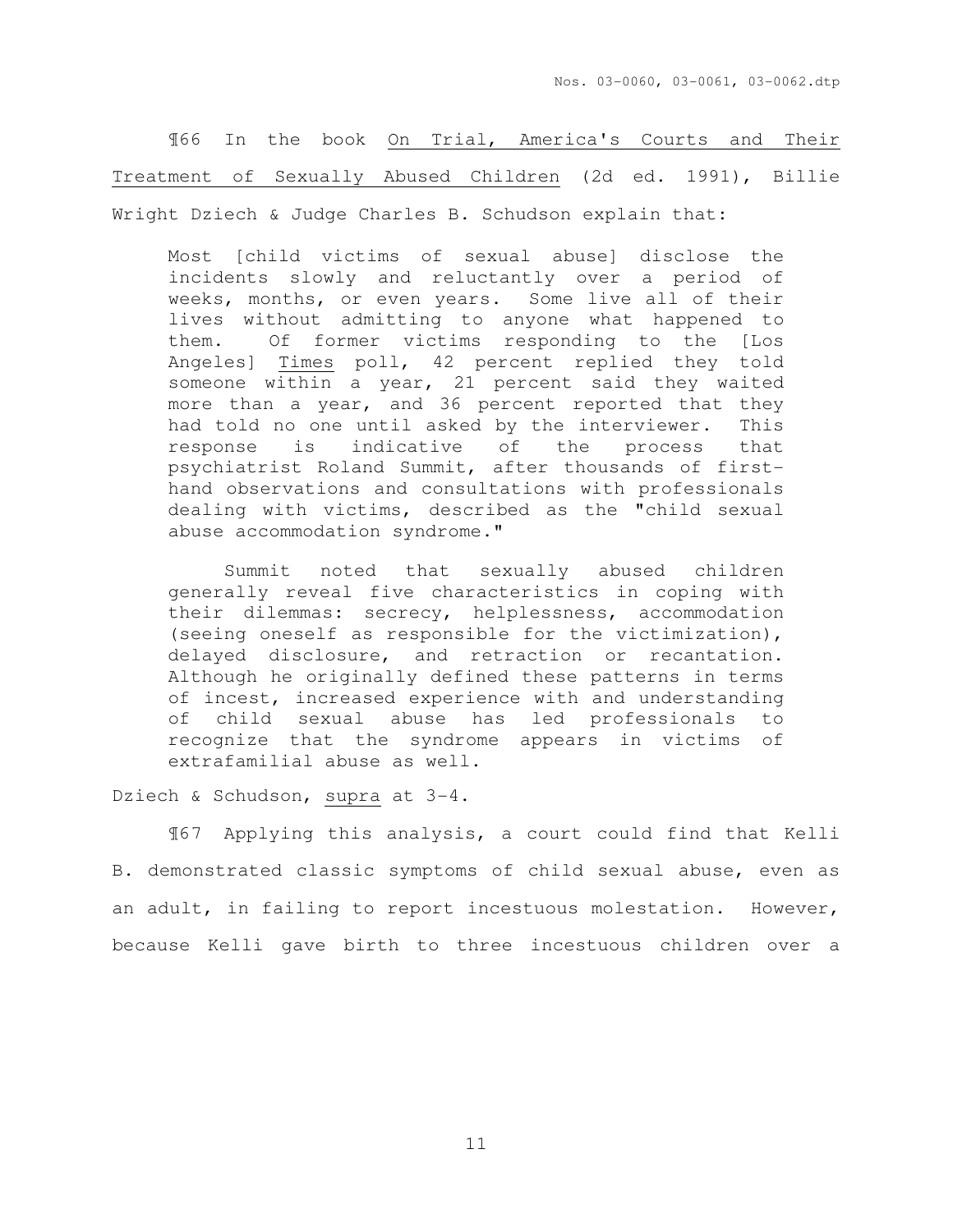period of several years, her case necessarily represents either extreme victimization or actual consent.<sup>24</sup>

 ¶68 In drafting the provision on "incestuous parenthood," the legislature must have considered the parenthood of a father who was the perpetrator of incest on his daughter. But in this constitutional challenge, we must also assume that the legislature contemplated incest's potentially extreme, psychologically damaging effect upon the daughter and the impact that this abuse would likely have on her fitness as a parent. The crux of this case is whether the legislature could determine that a person who is a severely traumatized victim of incest may be unable to satisfy the minimum responsibilities of parenthood without victimizing the person's children.

III. POLICY CONCERNS ABOUT INCESTUOUS PARENTHOOD

 $\overline{a}$ 

<sup>24</sup> The law ought to require a finding that an adult party to incest did not consent to incest before holding the adult blameless for incestuous offspring. This may require new definitions of consent and non-consent. "Consent" is defined, for use in the sexual assault statute, as "words or overt actions by a person who is competent to give informed consent indicating a freely given agreement to have sexual intercourse or sexual contact." Wis. Stat. § 940.225(4). In this case, Kelli B. gave birth to three children, one of whom was conceived and born when she was 17, and two of whom were conceived and born when she was an adult. At least with respect to Kelli B.'s second and third children, it is not clear that the State could have proved that Roger B. violated Wis. Stat. § 940.225(1)(a): "Whoever . . . [h]as . . . sexual intercourse with another person without consent of that person and causes pregnancy" is guilty of a Class B felony. Wis. Stat. § 940.225(1)(a) (emphasis added). My concern in raising this issue is that the circuit court never made a finding that Kelli B. had no responsibility for her second and third incestuous children. Consequently, I do not understand how this court can implicitly make that finding.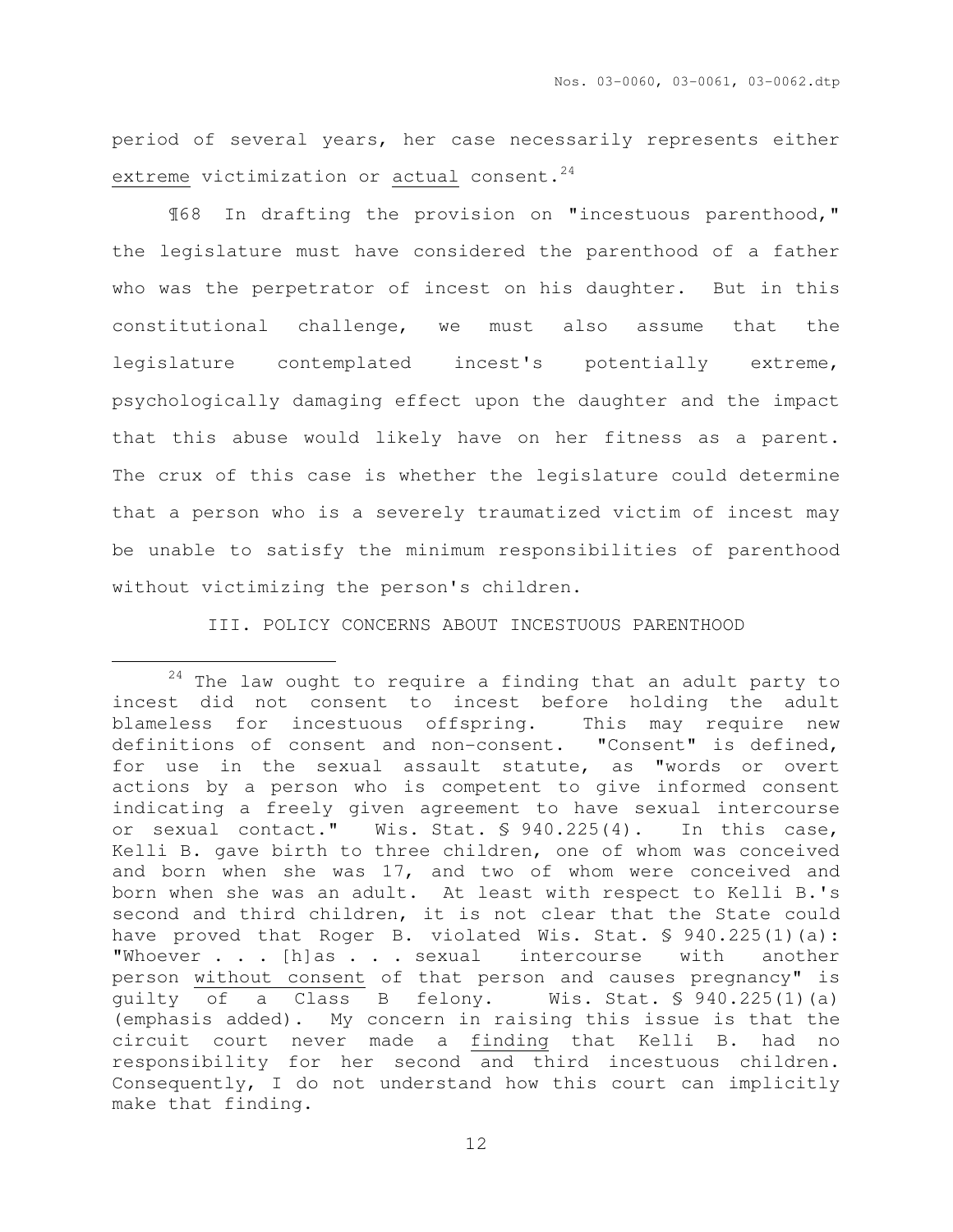¶69 The majority appears to have no difficulty with the proposition that incestuous parenthood may be used as a ground to terminate the parental rights of a father who is the perpetrator "of long-term and continuous incest" with his daughter. If the daughter did not consent to incest, the father would be culpable of sexual assault as well as incest and should not be rewarded for his criminality by maintaining his rights to nonmarital offspring. This would be true even if the father had a substantial relationship with his child.

 ¶70 A more difficult question is posed when the state seeks to terminate the parental rights of a daughter who gives consent to sexual intercourse with her father. In this situation, the daughter would argue that she has a fundamental liberty interest in parenting her biological child and that she has a relationship with the child. The state could argue that the daughter is a lawbreaker, that she should not be rewarded for her lawbreaking, and that termination is required as a deterrent to similar lawbreaking. The daughter's argument would indirectly implicate the validity and constitutionality of the felony incest statute.

¶71 The most difficult question arises in a situation where the daughter does not consent to incest. What is the state's compelling interest in terminating the parental rights of a victim of incest?

¶72 Therapist E. Sue Blume writes that:

 Incest is possibly the most crippling experience that a child can endure. It is a violation of body, boundaries, and trust. Unless identified and dealt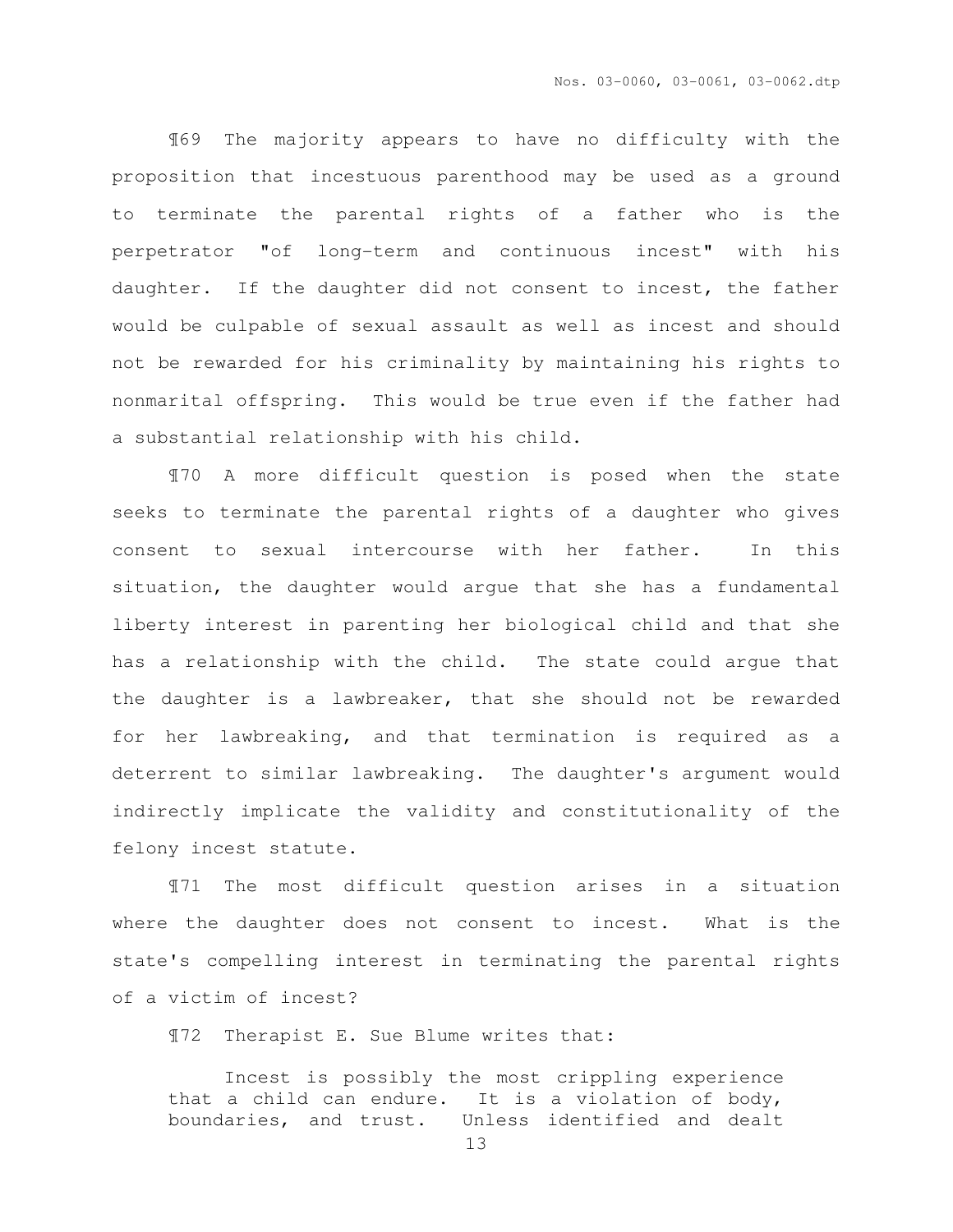with, the emotional and behavioral aftereffects can stay with the victim. The very defenses that initially protect the incest survivor later lock these problems into place, interfering with adult functioning and preventing healing or change.

E. Sue Blume, Secret Survivors, Uncovering Incest and Its Aftereffects in Women xiv (1990).

¶73 William Masters and Virginia Johnson report that "[m]ost researchers and clinicians agree that incest is an intensely damaging psychological experience. It can lead to drug abuse, prostitution, suicide attempts, and a host of other problems." William H. Masters, Virginia E. Johnson, & Robert C. Kolodny, Masters and Johnson on Sex and Human Loving 426 (1988). They continue:

[T]he most striking, but not surprising, finding in incest victims is the long-term persistence of a variety of sexual problems. . . . In many cases, the woman has been unable to form close, intimate, trusting relationships with men because she expects betrayal, rejection, or punishment.

. . . [I]t seems likely that an incestuous relationship between an adult and a child will create major conflicts for the child, even if these are eventually overcome.

Masters, et al., supra, at 427.

¶74 In her book, Blume describes the "complex and farreaching" consequences of incest, and labels them as "postincest syndrome." Blume, supra, at vi. She provides an "Incest Survivors' Aftereffects Checklist," building upon the work and studies of rape and incest counselors. The 34-point checklist includes: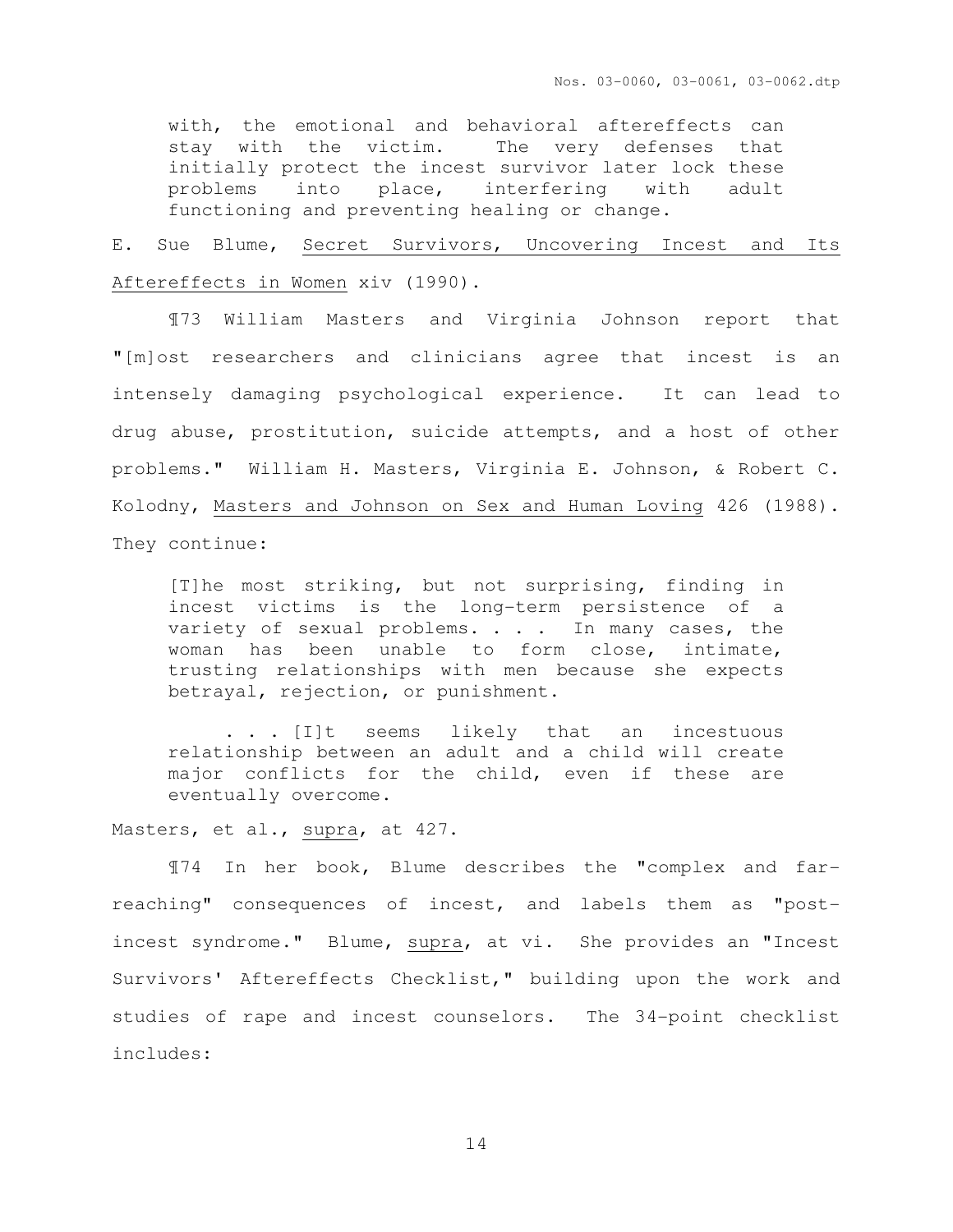- 6. Eating disorders, drug or alcohol abuse (or total abstinence); other addictions; compulsive behaviors
- 7. Self-destructiveness; skin carving, self-abuse
- 8. Phobias
- . . . .
- 10. Suicidal thoughts, attempts, obsession (including "passive suicide")
- 11. Depression (sometimes paralyzing); seemingly baseless crying
- 12. Anger issues; inability to recognize, own, or express anger; fear of actual or imagined rage; constant anger; intense hostility toward entire gender or ethnic group of the perpetrator
- . . . .
- 16. Trust issues; inability to trust (trust is not safe); total trust; trusting indiscriminately
- 17. High risk taking ("daring the fates") . . .
- . . . .
- 19. Guilt, shame; low self-esteem, feeling worthless; high appreciation of small favors by others
- . . . .
- 22. Abandonment issues
- . . . .
- 25. Feeling crazy; feeling different; feeling oneself to be unreal and everyone else to be real, or vice versa; creating fantasy worlds, relationships, or identities . . .
- . . . .
- 27. Sexual issues: . . . "promiscuous" sex with strangers . . . sexual acting out to meet anger or revenge needs . . .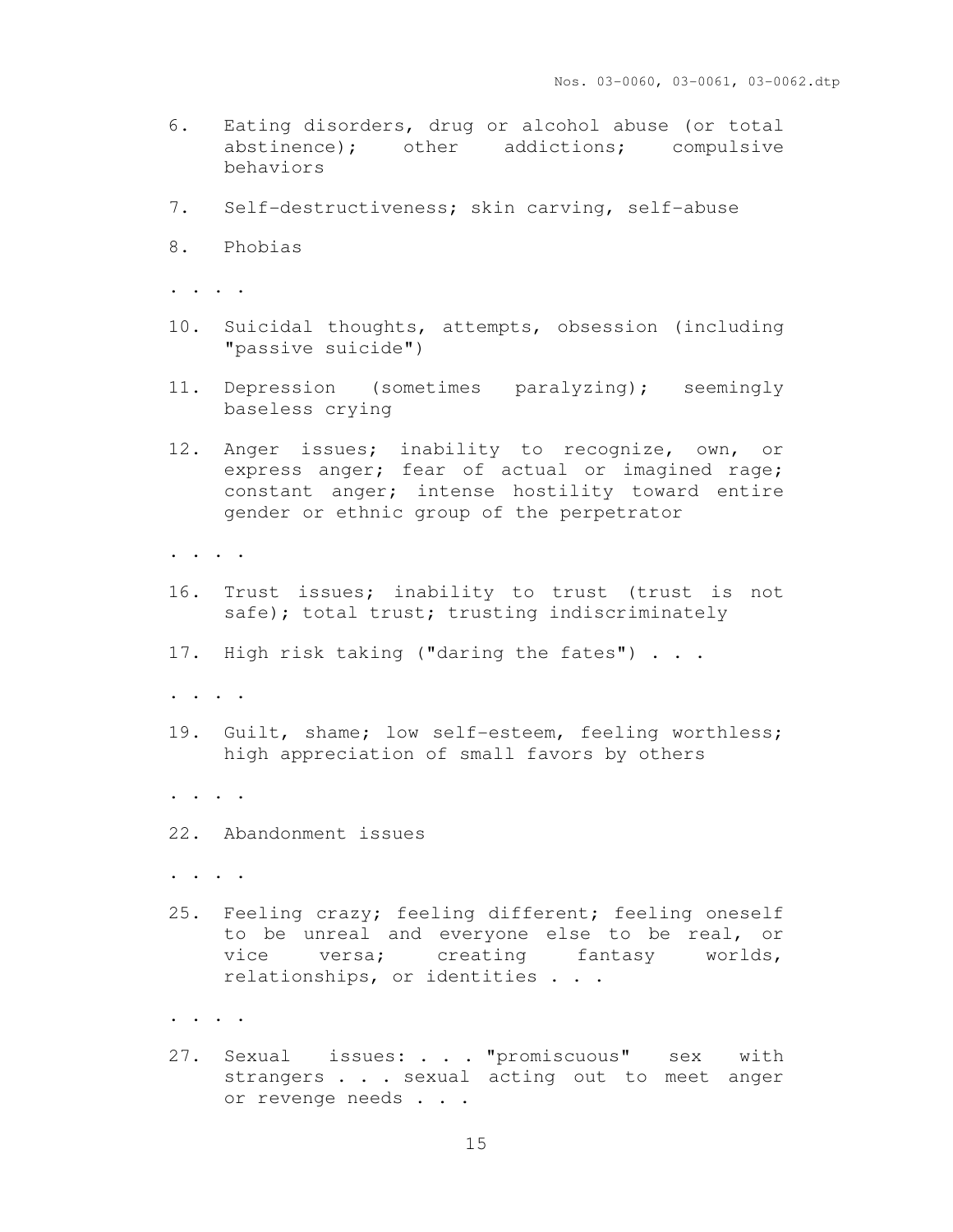. . . .

 $\overline{a}$ 

33. Stealing (adults) . . .

34. Multiple personality

Blume, supra, at xviii-xxi. When the most serious indicia of post-incest syndrome appear, the victim of incest is in a psychologically precarious position to effectively parent children.

¶75 The incest victim may be vulnerable in other ways. She is precluded from ever marrying the other parent of her child. The parental rights and responsibilities of the other parent, including the support obligation, are normally terminated in order to separate the two parents and discourage contact between them. This termination will deprive the victimparent of both emotional and financial support. $25$ 

¶76 When an unwed teenager becomes pregnant, she often turns to her parents for this sort of support. But a young woman who is the victim of incest by her father may not be able

<sup>&</sup>lt;sup>25</sup> Patricia A. Harrington, The Disposition of Father-Daughter Incestuous Assault Cases: An Overview 21 New Eng. L. Rev. 399, 415 (1985-86).

The financial impact of removing the breadwinner from the family is obvious. In addition, "many of the fathers who commit incest at least occasionally provide some form of positive reinforcement to the child they are victimizing, such as gifts, monetary rewards, or special privileges." Masters, et al., supra, at 425. The abusive father may also provide emotional support to the victim. Both forms of support are likely ended by the father's forced separation from his daughter.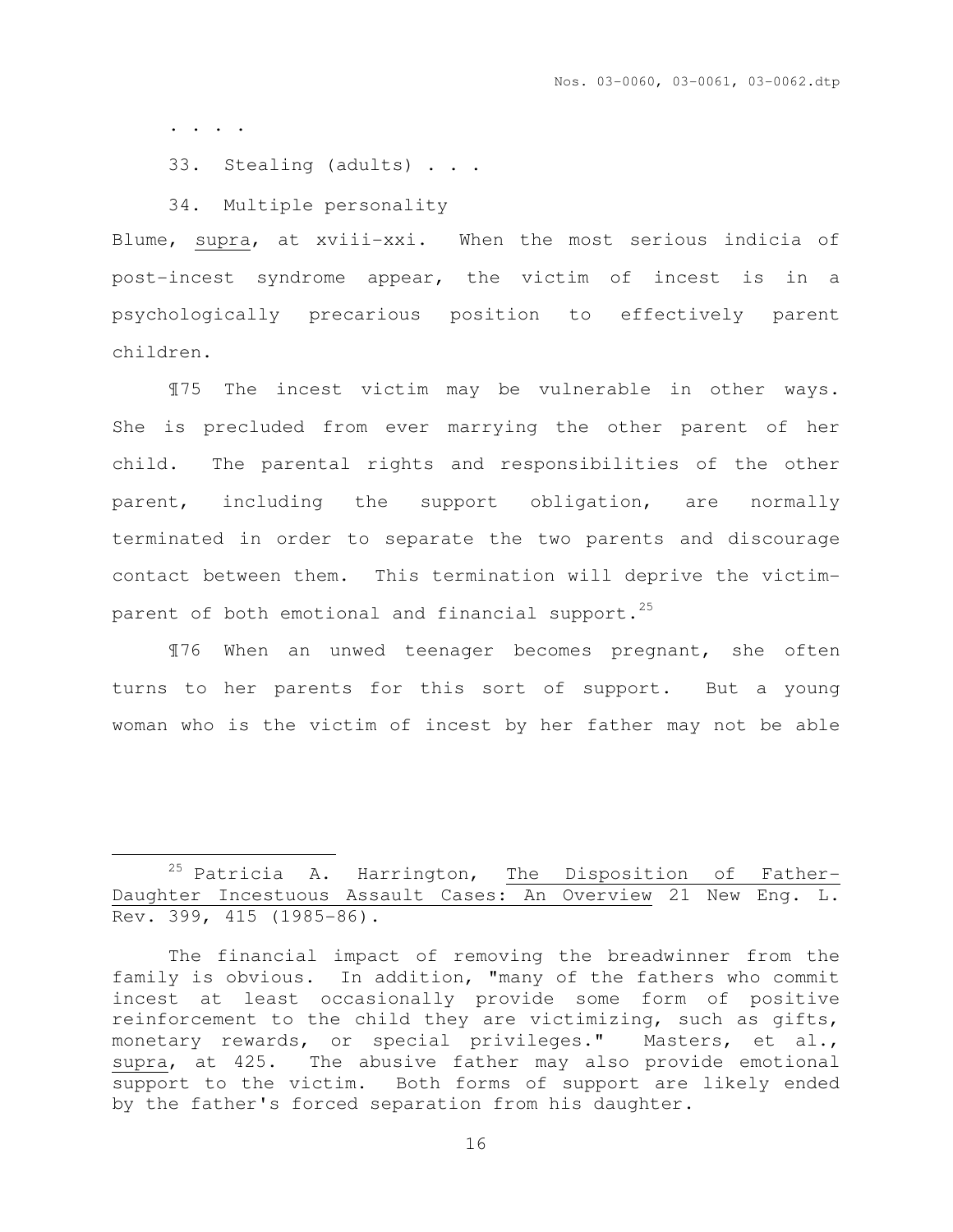to turn to other family members. Her mother may not be present or there may be tension between mother and daughter.<sup>26</sup>

¶77 If the victim's mother knew of the incest and did nothing, she is a potential criminal herself.

<sup>26</sup> In her book Treating Child Sex Offenders and Victims, Anna C. Salter observed that:

The literature on the subject of the mother's responsibility for father-daughter incest is quite sizable and can be divided according to the authors' views of the nature of the mother's culpability. Authors differ as to whether the mother (1) actively encourages the incest to occur, (2) is indirectly responsible, (3) fails to set appropriate limits to prevent the incest, and/or (4) is aware of the incest but does not allow herself to acknowledge it.

Anna C. Salter, Treating Child Sex Offenders and Victims 35

(1988). After describing these theories, Salter concludes:

The most objectionable part of this literature is not that which implies some mothers actively collude with incest; some mothers clearly do. Of more concern is the implication that all mothers know . . . and the assumption that a lack of knowledge would not render them blameless in any case.

Salter, supra, at 40 (emphasis added).

l.

Masters & Johnson comment further:

 Wives of husbands who commit incest were often themselves the victims of sexual abuse as children and tend to be dependent, disenchanted women who withdraw from the family either through depression or outside diversions. The mother may actually force the daughter into assuming her role, relieved at having the daughter as a "buffer" between her and her husband and sometimes pleased to have to deal with her husband's sexual advances no longer.

William H. Masters, Virginia E. Johnson, & Robert C. Kolodny, Masters and Johnson on Sex and Human Loving 424 (1988).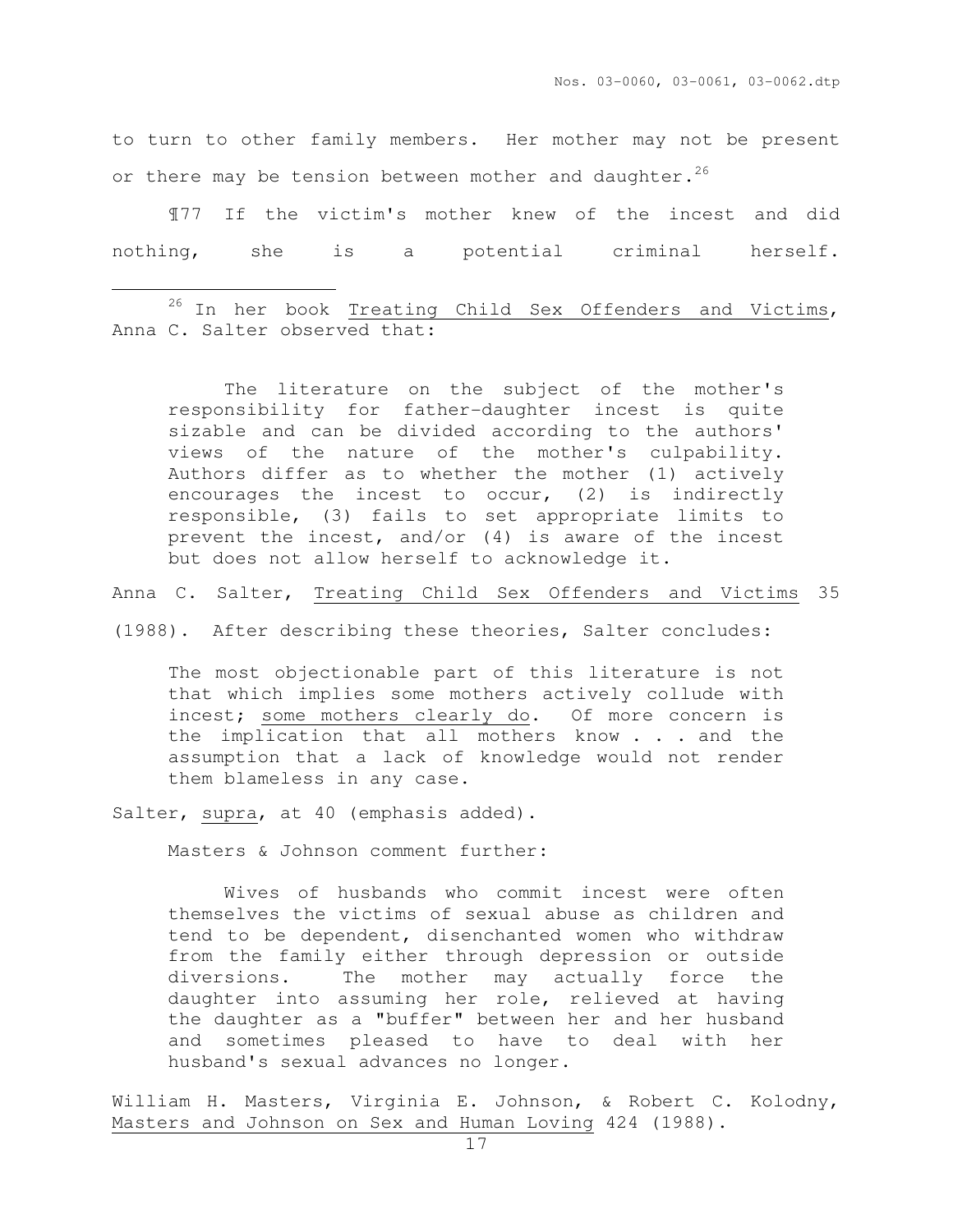Wis. Stat. § 948.02(3); Jennifer J. Freyd, Betrayal Trauma 159-60 (1996); Masters, et al., supra, at 424 (emphasis added) ("Even after incest is discovered by a mother, in more than twothirds of cases she does not try to help or protect her child.").

¶78 If the mother did not know of the incest, the victimdaughter may still believe that the mother knew and should have intervened.<sup>27</sup> Conversely, if the mother did not know, she may resent the daughter's relationship with her husband, leading to the husband's possible prosecution, imprisonment, and removal from the family.<sup>28</sup> The mother may view the daughter's silence as acquiescence or complicity. Thus, a daughter who gives birth to

 $\overline{a}$ 

When I was about thirteen, I couldn't take it anymore-—my stepdad always touching me, molesting me whenever my mom wasn't around. He had threatened that he would beat the living daylights out of me if I told her, so for three years I didn't say anything. But finally I figured that anything would be better than having to live with this kind of fear. So one day, I took a deep breath and told my mom--right in front of him-what had been going on. She slapped me——I couldn't believe it——she slapped me, and they both told me I was a liar.

Steven Farmer, Adult Children of Abusive Parents 19-20 (1989).

<sup>28</sup> Herbert Maisch writes of the "jealous and hostile rivalry" that can develop between mother and daughter. This situation "is particularly sharply accented when the case concerns step-daughter-incest resulting in the birth of a child." Herbert Maisch, Incest 209 (1972).

<sup>&</sup>lt;sup>27</sup> In Adult Children of Abusive Parents, Steven Farmer quotes a case study in which a young woman tried to tell her mother of sexual abuse by her stepfather: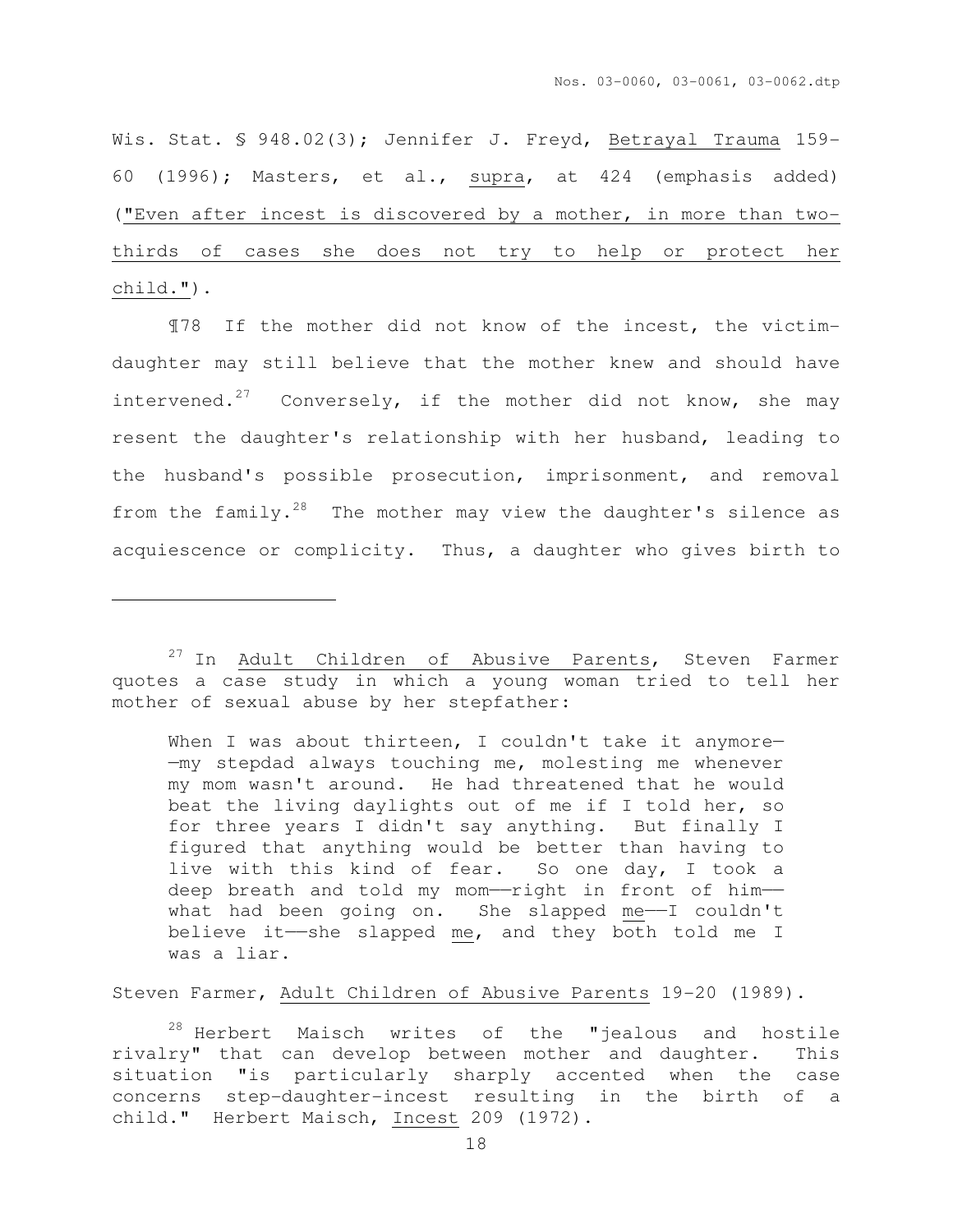an incestuous child may not be able to count on either of her parents for love or support. Other family members have no legal obligation to be helpful, and they may be too embarrassed or resentful to come forward.

¶79 A mother must provide for the emotional, physical, and developmental needs of her children. Adequate finances are integral to this responsibility. However, financial support for the victim of incest is often uncertain. Inadequate finances are only one reason why an incestuous mother may distance her children.<sup>29</sup> These children are the product of criminal acts against the mother. They are a financial drain. They may have costly special needs. And they probably curtail the mother's freedom and her prospects for education, employment, and marriage in the future. Herbert Maisch declares that:

 $29$  Maisch writes about 10 women who gave birth to incestuous children:

Six of the ten girls adopted an absolutely positive attitude, did not want to be parted from their baby in any way, and tried to cope with their maternal duties as best they could. All the same, one of these girls . . . made a serious attempt at suicide in a situation of social and emotional pressure, almost two years after the birth of her child. Two further juveniles gave up their children and had them put in a home and made available for adoption, and the very young mother, whose childish and artless pregnancy was mentioned above, did not want to see her baby at all. . . . Situations of emotional stress, often serious, also arose after the birth from the jealousy, envy and hatred of their own mother (especially in the cases of love relationships with the stepfather), and the negative reactions and actions of the male partner as well as discrimination from people around her.

Maisch, supra, at 213.

 $\overline{a}$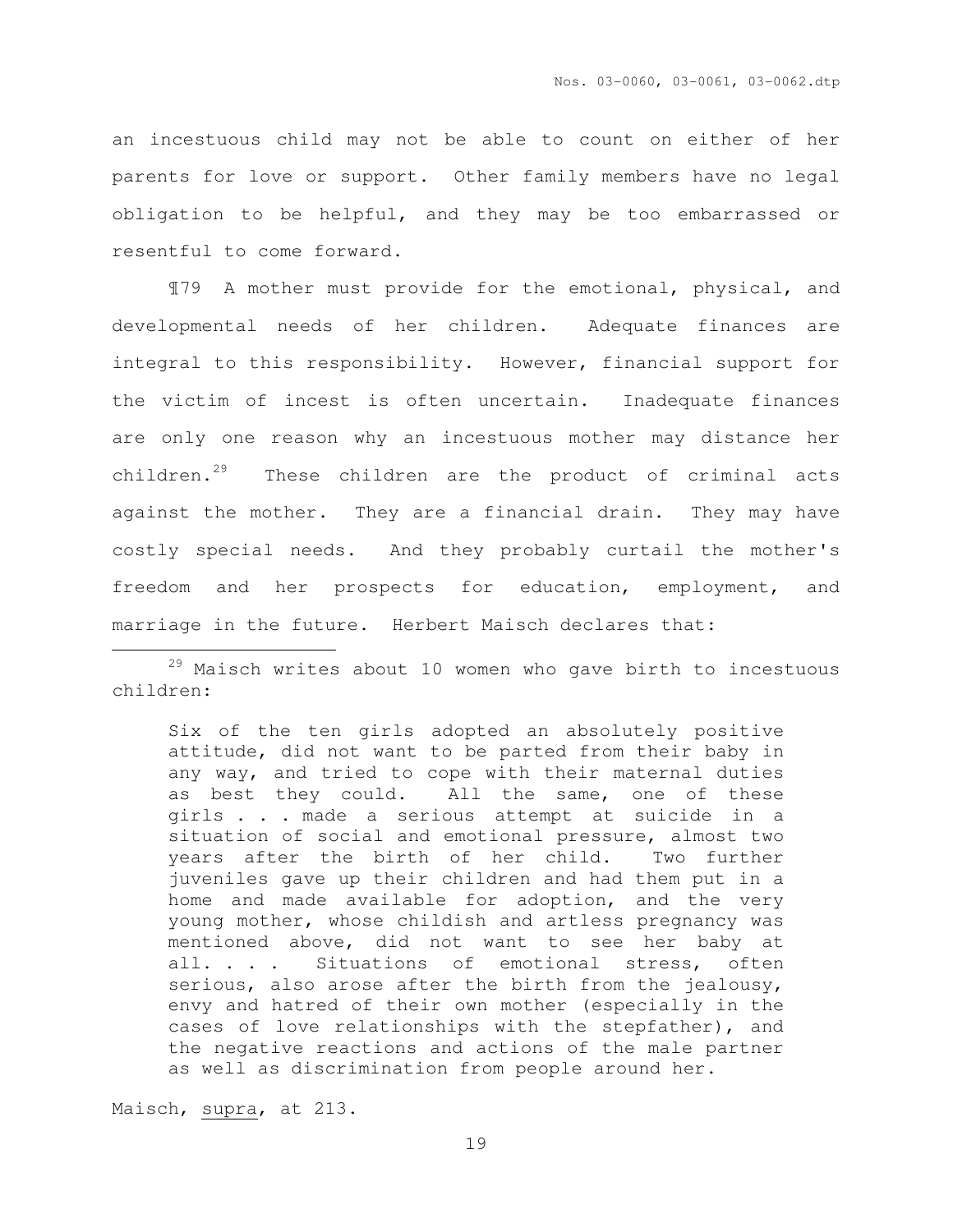Nos. 03-0060, 03-0061, 03-0062.dtp

 Psychiatric work amongst young people offers constant proof of the fact that, among the direct physiological effects of sexual crime on very young girls, pregnancy is the most serious in human and social terms. The damage is less physical——young mothers have no higher rate of birth complications than adults——than psychological as a result of the grave nature of the offence and the discriminatory reactions of people around her which often heighten this.

Herbert Maisch, Incest 210 (1972).

¶80 In these circumstances, the state may be required to step in to provide the dysfunctional single parent with financial assistance, medical assistance, and social services. The children born of the victim-mother's incest may become locked in a long holding pattern of foster care, awaiting the potential but uncertain rehabilitation of their mother. They cannot be adopted until their mother's parental rights have been terminated.

¶81 To sum up, incestuous parenthood is a legitimate ground for termination of parental rights in situations where an incestuous parent shows serious deficiencies in the ability to raise her children as a result of her victimization from incest. The parent's status as a victim should not be permitted to excuse the failure to perform as a responsible parent, sacrificing the best interests of the children in the process. Children of incest have the same right to a decent, fulfilling life as other children. They are innocent victims of their circumstances. The state should not be precluded from protecting these children and promoting their best interest, if necessary, by a termination of parental rights when incestuous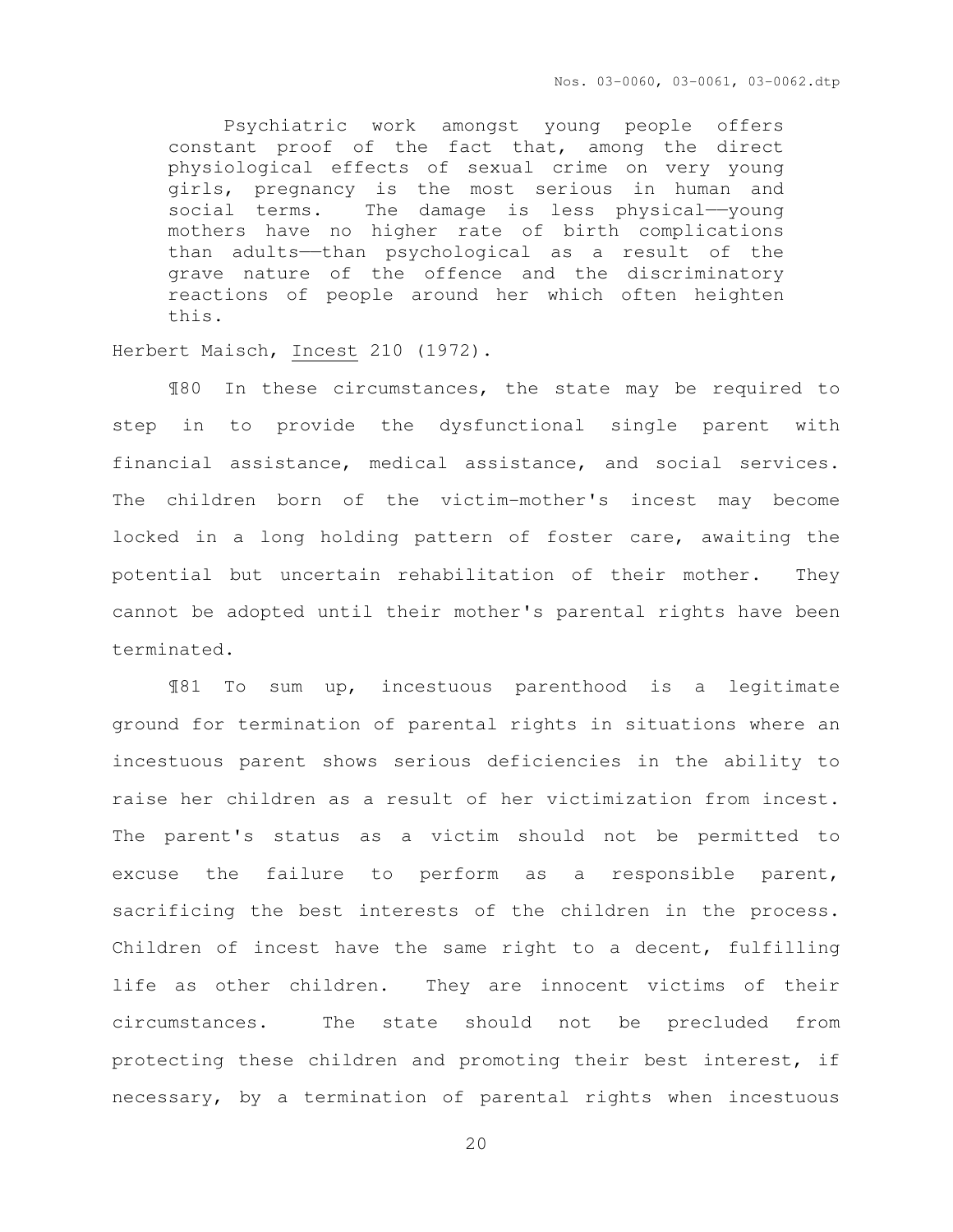parents are unable to discharge their parental responsibilities.<sup>30</sup>

## IV. STRICT SCRUTINY

 ¶82 The majority concludes that Kelli B. has a fundamental liberty interest in parenting her children. Majority op., ¶¶23- 24. As a general proposition, biological parents do have this fundamental liberty interest. A parent's desire for and right to the companionship, care, custody, and management of the parent's child is an important interest that warrants deference and, absent a powerful countervailing interest, protection. Sheboygan County DHHS v. Julie A.B., 2002 WI 95, ¶22, 255 Wis. 2d 170, 648 N.W.2d 402. "This fundamental liberty interest of parents 'does not evaporate simply because they have not been model parents or have lost temporary custody of their child to the State.'" Id. (quoting Santosky v. Kramer, 455 U.S. 745, 753 (1982)).

 ¶83 United States Supreme Court decisions and our own cases suggest that the following classes of parents have a fundamental liberty interest: the biological mother of a child, whether or not she is married; the biological parents of a child who are married or were married at the time the child was born; and the biological father of a child if the father, though never

 $\overline{a}$ 

<sup>&</sup>lt;sup>30</sup> The majority refuses to recognize that the state has a compelling interest in terminating the parental rights of a parent who shows serious deficiencies in the ability to raise her children as a result of her victimization from incest. The majority does not explain why this is not a compelling state interest, and it does not explain what the test is for determining a compelling state interest.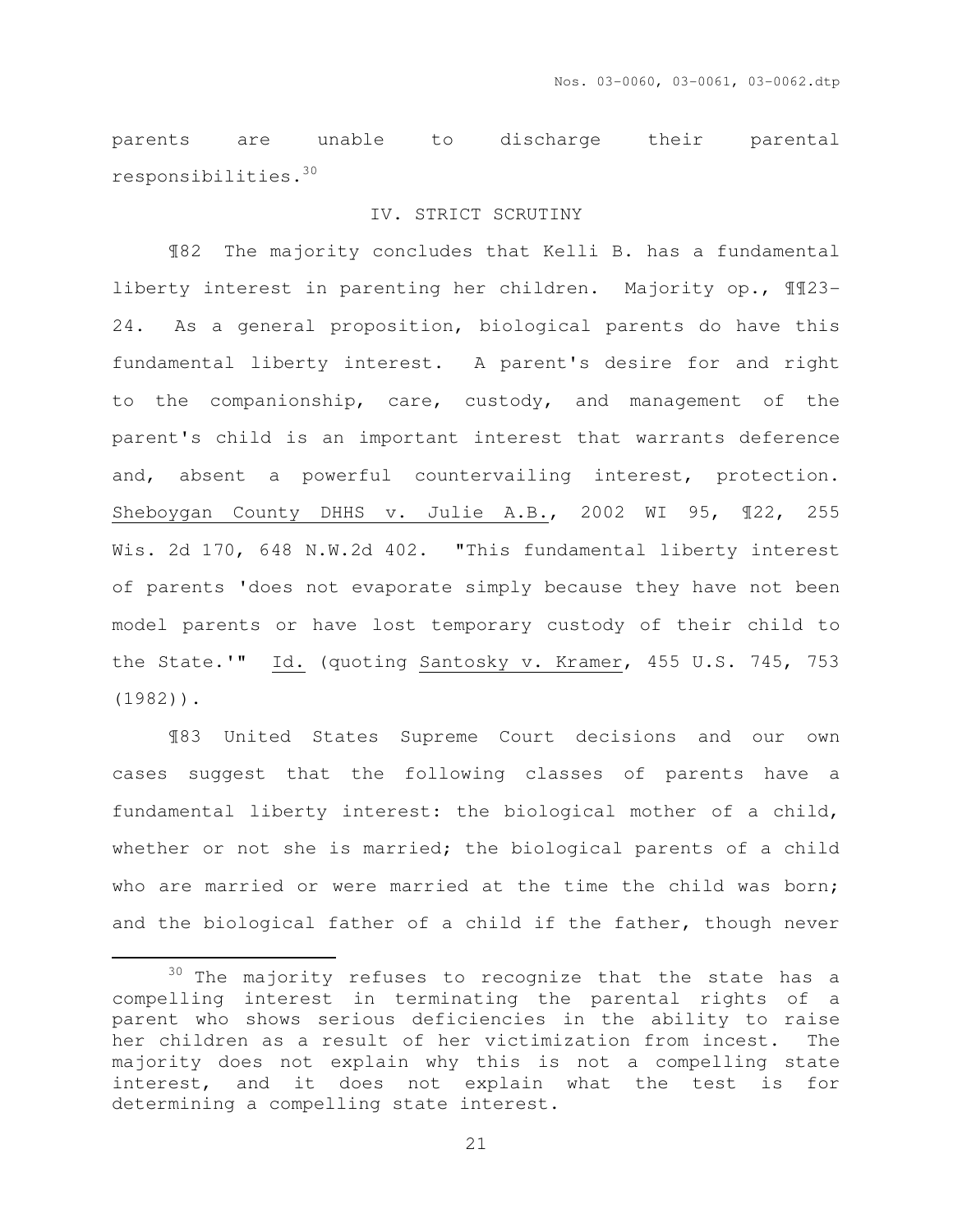married to the mother, has established a substantial relationship with the child. However, an unmarried father who does not have a substantial relationship with his biological child is not likely to have a fundamental liberty interest in parenting the child.

 ¶84 The possession of a fundamental liberty interest in parenting a child does not mean that a parent's rights may not be terminated. It means that the state's action in the termination is subject to strict scrutiny. "[W]hen the state moves to terminate parental rights, 'it must provide the parents with fundamentally fair procedures,'" Id. (quoting Santosky, 455 U.S. at 754), and must assert an interest in termination that is more compelling than the interest of the parent.

 ¶85 Most often a party whose fundamental liberty interest is at stake attacks the statute that authorizes government action, arguing that the statute is not narrowly tailored to advance a compelling state interest. A facial challenge to the statute attempts to invalidate the statute so that it may not be applied to anyone. An "as applied" challenge to the statute seeks to preclude application of the statute in particular circumstances.

 ¶86 In this case, the majority has not ruled that "incestuous parenthood" is a wholly improper ground upon which to base the termination of a parent's rights. In fact, the majority recognizes "a correlation between perpetrators of incest and unfit parents." Majority op., ¶26. In addition, the majority has not overruled State v. Allen M., 214 Wis. 2d 302,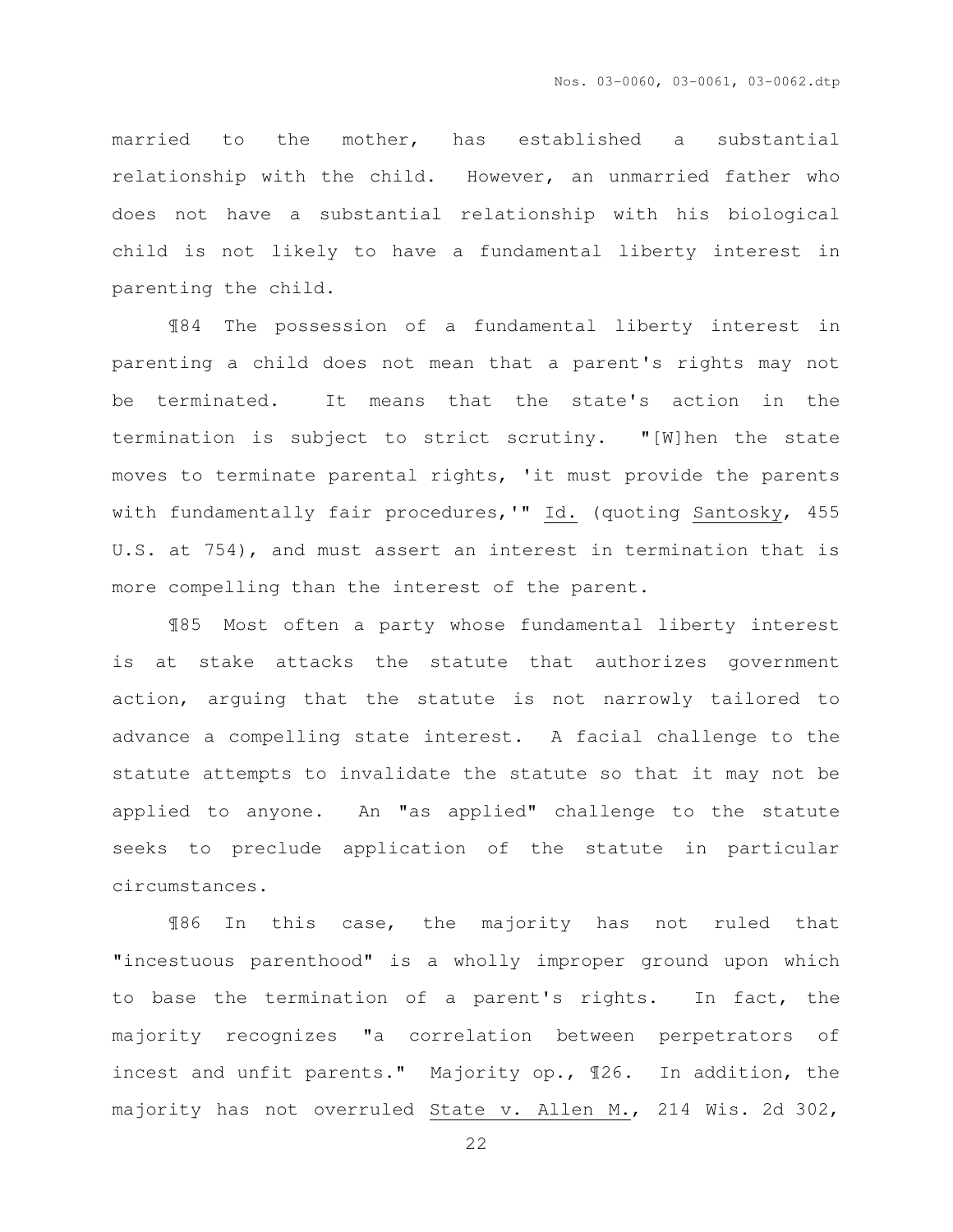571 N.W.2d 872 (Ct. App. 1997), a case in which the court of appeals upheld incestuous parenthood as a ground to terminate the parental rights of a brother and sister who engaged in incest and produced a daughter. Allen M., 214 Wis. 2d at 305.

 ¶87 The majority does not demand that the statute be rewritten. Rather, it appears to find that Kelli B. was a "victim" of incest in each of her three pregnancies and concludes that because she was a "victim," Monroe County could not constitutionally apply the incestuous parenthood ground to her.

 ¶88 This appellate conclusion raises questions. The majority goes through the ritual of saying: "We begin with the presumption that the statute is constitutional and resolve any doubt in upholding its constitutionality." Majority op., ¶16 (emphasis added). By invalidating the statute, as applied, however, the majority indicates either that there is no doubt about Kelli's non-consent to incest or that her non-consent does not matter, and that, in any event, the state has no compelling interest grounded in incestuous parenthood to terminate her parental rights.

 ¶89 First, we must ask how the majority can say there is no doubt about Kelli's non-consent. Kelli B. was an adult in two of her three pregnancies, she was legally capable of giving consent to sexual intercourse in all three of her pregnancies, and she testified under oath that she "wanted it just like [her father] did." Admittedly, she recanted this testimony months later in the termination proceeding when she had a motive to do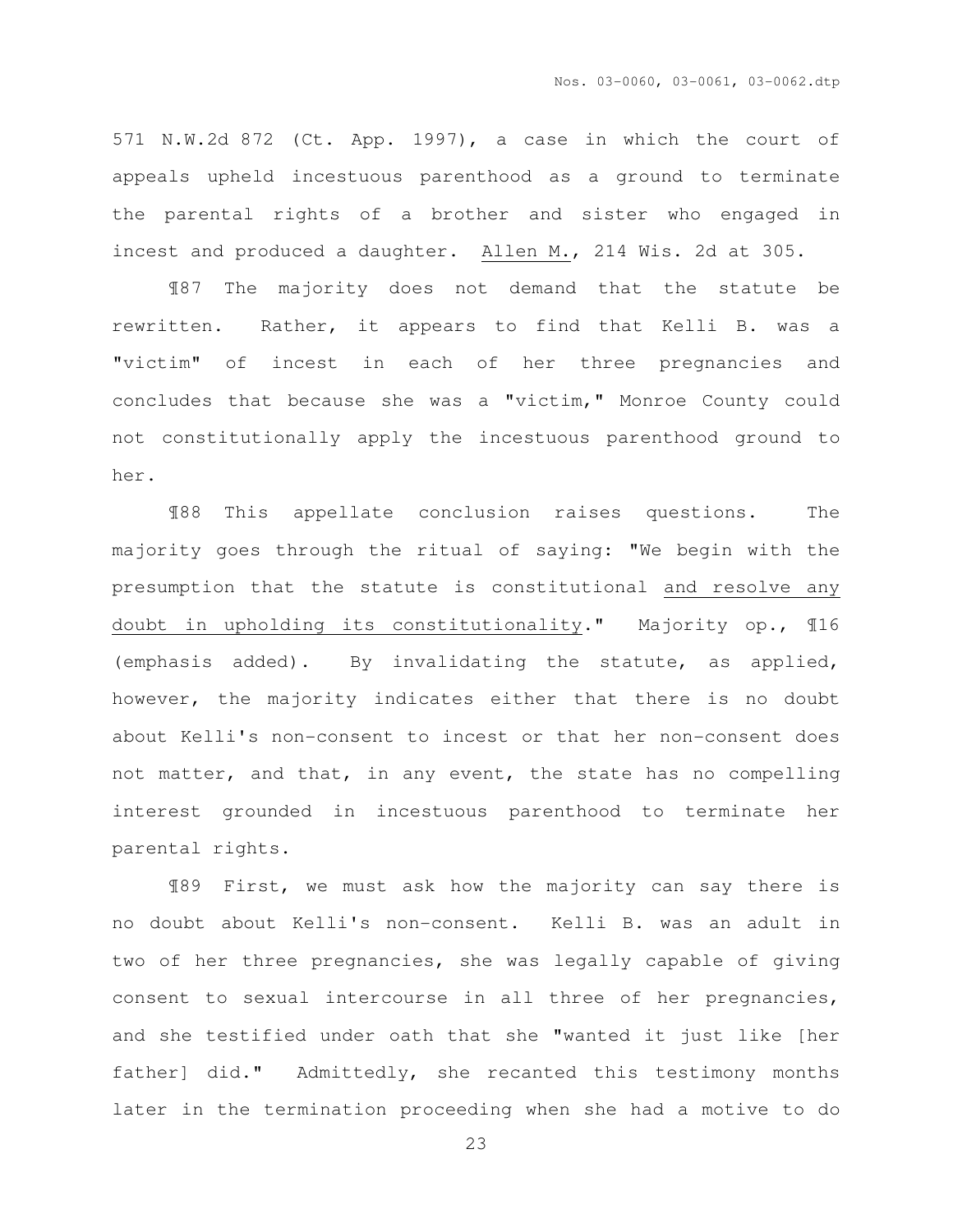so. But Kelli's state of mind could be a disputed fact. The issue here is not whether Kelli actually gave consent to incest. The issue is how the possibility of her consent was ruled out. In short, how did Kelli meet her burden of showing beyond a reasonable doubt that incestuous parenthood could not constitutionally be used in her case?

¶90 An adult biological mother's non-consent to incest is a question of fact. When she puts the constitutionality of the statute at stake, the adult mother has the burden of proving this pivotal fact beyond a reasonable doubt. Is this element established at the fact-finding trial or at the dispositional hearing? I believe it should be established at the factfinding trial.

¶91 The truth is that Kelli's non-consent was not proved at the fact-finding trial. The evidence tending to establish that Kelli was a victim who did not fully consent to incest came in at the dispositional hearing, at the same time the County presented evidence about the consequences of the incest to Kelli and to her children.

¶92 The critical evidence in the Allen M. case also came in at the dispositional stage, 214 Wis. 2d at 308, and this appears to be the direction provided in Steven V. v. Kelley H., 2004 WI 47, \_\_\_ Wis. 2d \_\_\_, \_\_\_ N.W.2d \_\_\_. The majority ought to provide clear guidance on how a person is to satisfy the burden of showing that a statute is unconstitutional "as applied."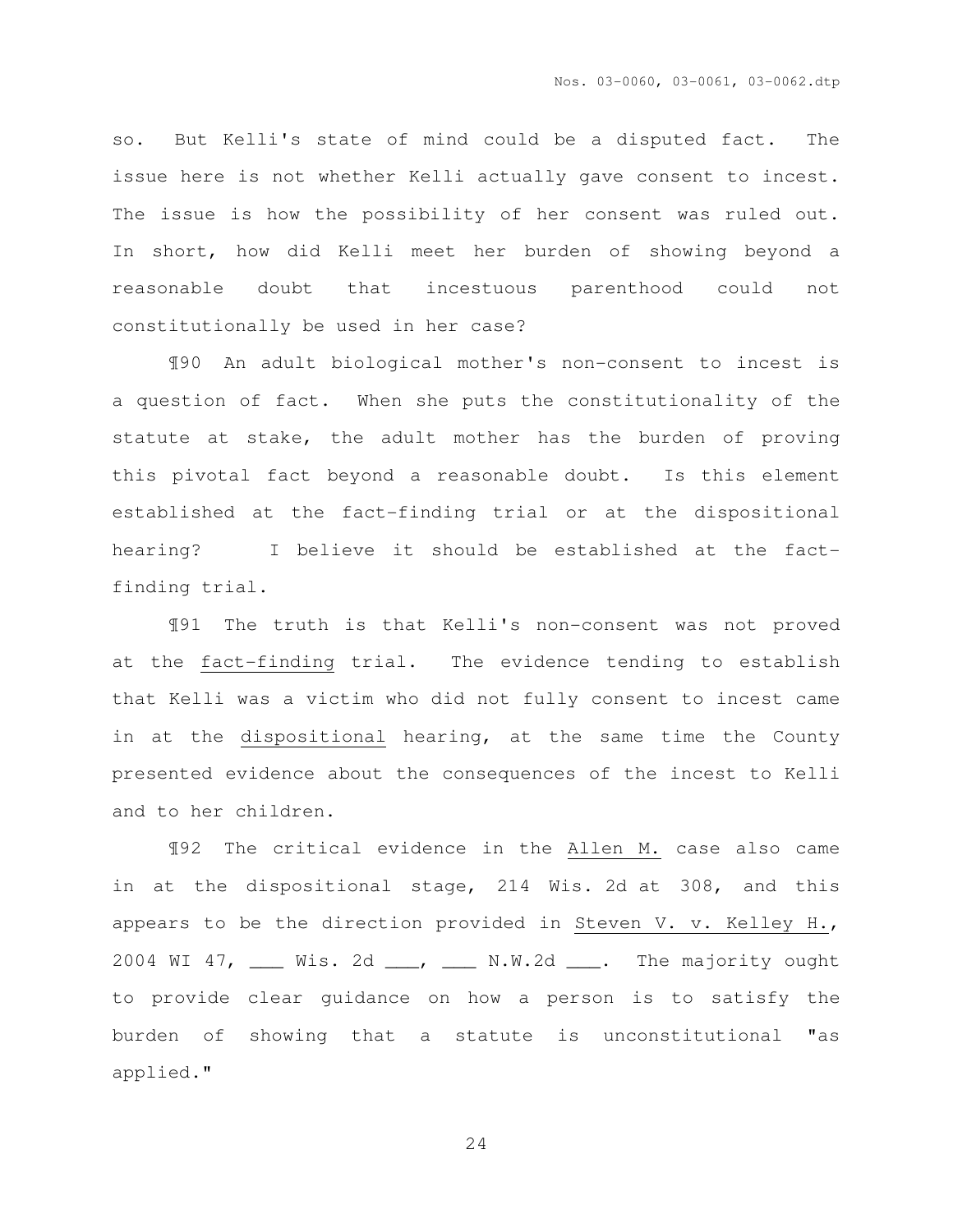¶93 Second, assuming that non-consent to incest is a pivotal element in a termination proceeding, that it is a question of fact, and, for the sake of argument, that the circuit court found that Kelli did not consent to incest, why has this court excluded the circuit court's findings of fact related to the consequences of Kelli's incest victimization? In this "as applied" challenge, why isn't the court bound to consider all the facts? The record in this case is overflowing with evidence that Kelli B. exhibited the indicia of extreme post-incest syndrome and a concomitant unfitness to parent her children.

¶94 Some of the facts are as follows:

¶95 Kelli B.'s third child was born in mid-February 2001. Her father was charged with incest on June 12, 2001, and convicted August 29, 2001. When Roger B. was incarcerated in June 2001, he left Kelli largely on her own.

¶96 The Monroe County Department of Human Services became involved with Kelli and her three children on August 20, 2001, upon receiving a referral that the children were living in an unclean environment and Kelli needed assistance in providing for their care. Several weeks later, on September 9, the Department was advised by law enforcement that Kelli had been arrested and that no one was available to care for her children. When they entered Kelli's residence, County social workers discovered that conditions had deteriorated. They were overwhelmed by a foul smell in the residence. They found "an extremely filthy, dirty, unsanitary and unsafe living condition in the residence,"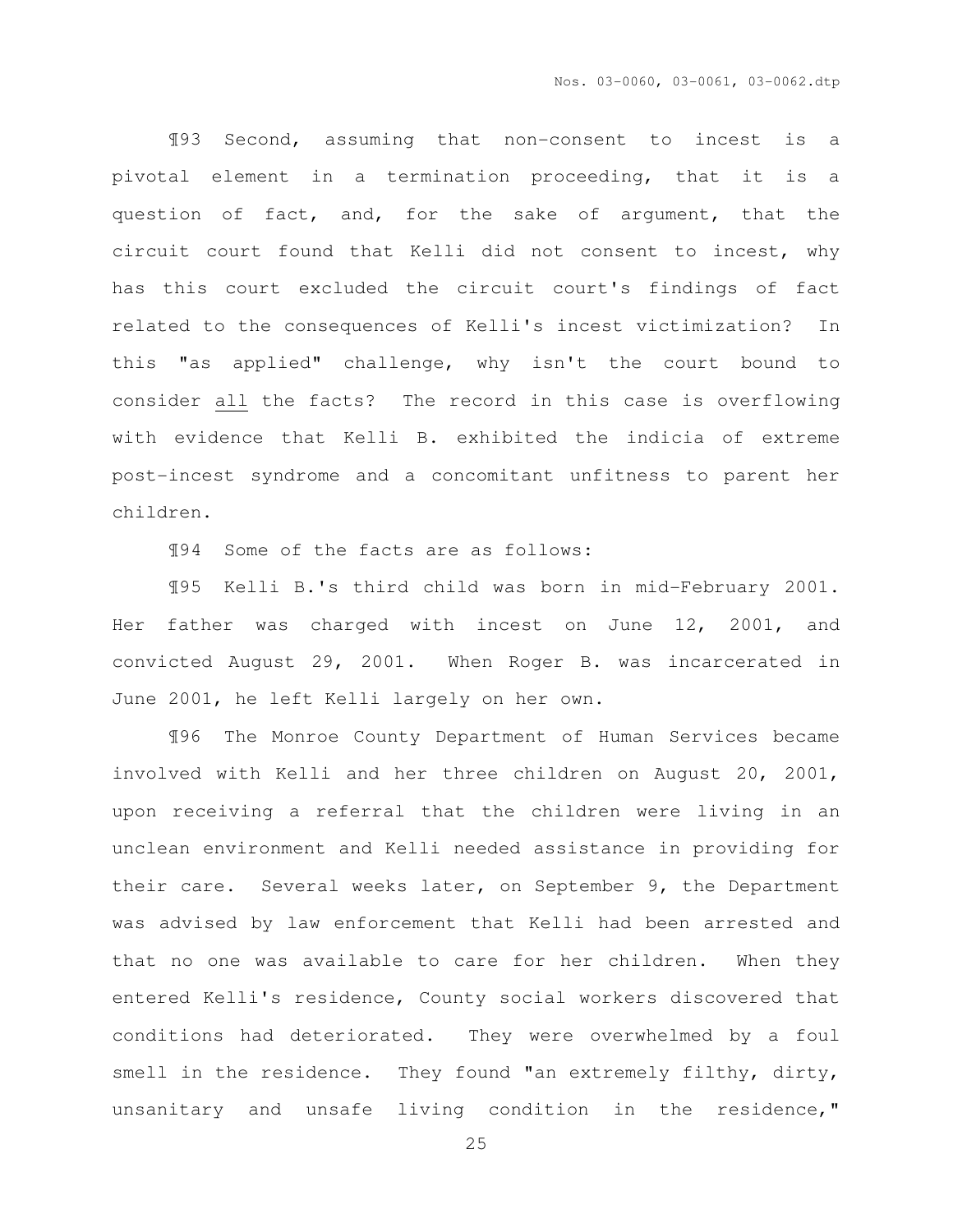including puddles of urine on the floor, smeared feces on the wall, garbage throughout the residence, overturned furniture, old spoiled stale food, and a multitude of flies. The social workers were unable to locate more than one clean diaper. The other diapers were completely filthy and soiled. The baby was laying in a urine-soaked baby seat or car seat. Food was matted in his hair. The social workers could find no clean clothing for the three children. They also noticed that the two older children were non-verbal and appeared to have communication difficulties. Because all three children were having respiratory problems, the social workers sought immediate medical care, and all three children were given medication.

¶97 The children were taken into temporary custody because they needed protection or services. The court held a follow-up dispositional hearing on November 19. The court ordered the continuation of services as well as additional services for Kelli to assist her in reunification with her children. The court established multiple conditions in its dispositional order that were designed to help Kelli get back on her feet and resume the custody and parenting of her boys.

¶98 Ann Garrity, a social worker with the Monroe County Department of Human Services, was Kelli's case manager beginning in December 2001. Ten months later, she prepared a 21-page Court Report and was Monroe County's only witness at the October 9, 2002, dispositional hearing. In her report and in her testimony, Garrity recounted in meticulous detail how Kelli had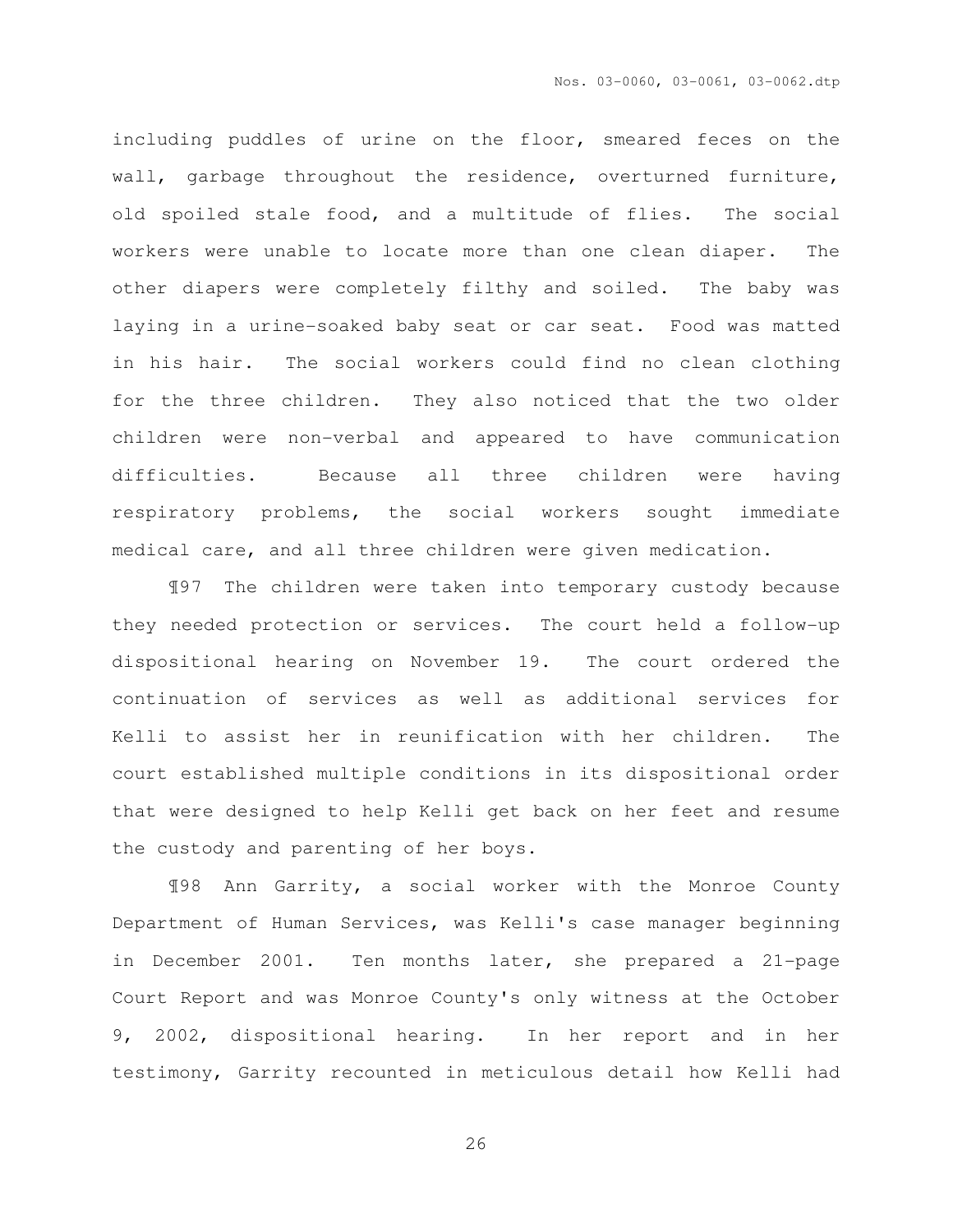failed to satisfy the conditions in the November 19, 2001, court order, thus demonstrating her unfitness as a parent.

¶99 The picture that emerges from this evidence is of an immature young woman with all the earmarks of post-incest syndrome. Kelli failed to complete required psychological evaluation, failed to show up for appointments, switched doctors, then failed to consistently meet with the new doctors. Kelli had depression problems and post-traumatic stress disorder. She herself testified that she had a nervous breakdown.

¶100 Kelli acknowledged having three different "significant others," all women, during the period of the court order. She moved to northern Wisconsin against the advice of her social worker to live with one of these women. This made it very difficult for Kelli to visit her children on a regular basis, and she missed many scheduled visitations. Kelli visited her boys only twice between June 6 and the October hearing. After she left the Monroe County area, she also failed to participate in the children's doctor appointments and in her own parenting assessment appointments.

¶101 Another reason for missed visitations and appointments was that Kelli spent 22 days in jail in February and March 2002, and was jailed again in August and September.

¶102 During the court order, Kelli was unable to settle on consistent living arrangements or employment. She provided no verification of income. She did not demonstrate any stability or ability to manage money effectively as she had little or no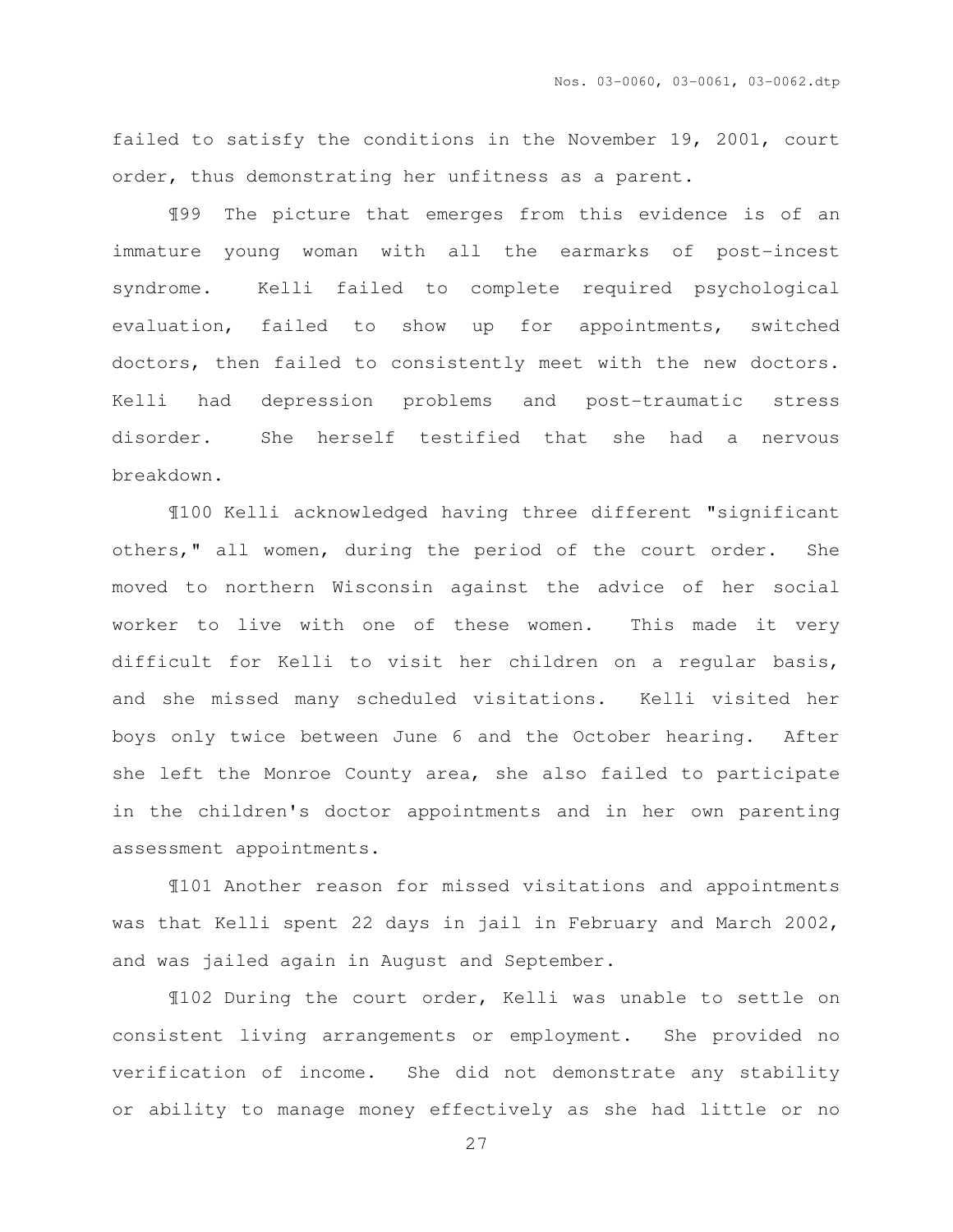money to manage. She was not helped in this by the fact that she left high school before graduation.

¶103 Kelli reported that her family turned their backs on her once her father was sent to prison. She felt she was blamed by family members for tearing the family apart. She told her social worker that both her mother and her brother knew about the incest. At the dispositional hearing she was critical of both of them. "Obviously," Garrity wrote in her report, "given the significant dysfunction, Kelli does not have a strong support network in place with her extended family."

¶104 Garrity described the cool relations between Kelli and her children during her sporadic visitations. She reported that a family support worker noted that early on, when Kelli was visiting her children with her second significant other, the woman "was doing the majority of parenting during the visitation." Garrity wrote that "Kelli is unable to manage all three children effectively at the same time. She appears to focus all of her energy on one of the children, usually . . . the youngest of the three." In her last visit before the hearing, "All three of the boys were described as very reserved and shy, and needed to be prodded into greetings by Kelli in order to give her any welcoming hugs at all."

¶105 In concluding her written report, Garrity wrote:

Although[ ] there is no doubt that Kelli herself has been significantly victimized throughout her life at the hands of her father, she chose to defend his actions and continued a sexual relationship with him in her adulthood. Kelli is in need of significant mental health treatment to address these issues within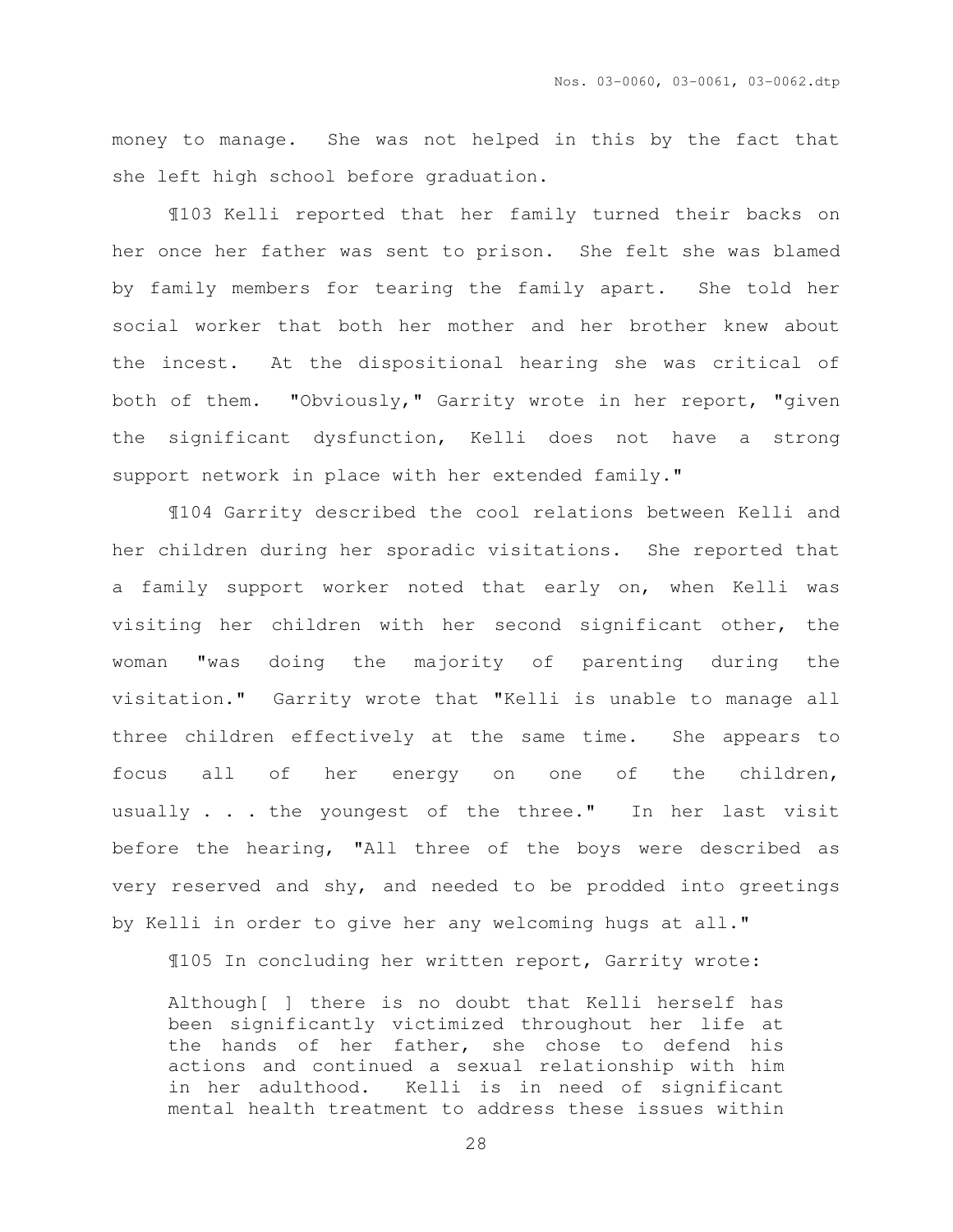Nos. 03-0060, 03-0061, 03-0062.dtp

her own life and she has not demonstrated a readiness to do that, much to the further victimization of her children. Kelli fails to see the ongoing cycle of abuse within her family and therefore has demonstrated no ability to provide a safe and stable home environment for these children.

 ¶106 Circuit Judge Steven Luse Abbott adopted Ann Garrity's report and made his own observations. He said that Kelli had been a victim but so had her children:

[W]hen something happens to you, what you do about what happens to you counts more than what happened to you.

. . . . I have seen improvements . . . at least the way [Kelli] conducts herself. But how much time do we have to wait when we're also dealing with kids who are growing up  $\ldots$  . The time is now we have to move on this. There is no question that we cannot spread this out any longer than we have.

. . . . We have to look at what has happened, not what we think may happen in the future.  $\ldots$  . I think in time [Kelli] is going to mature, and she is going to develop and be a real good person, but we can't make these kids wait until that happens.

¶107 As I see it, Kelli B.'s many problems are a direct result of her victimization by her father. Her serious deficiencies as a parent are a direct and predictable result of her incest and sexual abuse.

¶108 If a biological mother's non-consent to incest is a question of fact that must be established, it is inexplicable why evidence of that fact may be considered but evidence of the direct consequences of that fact upon the fitness of the victim as a parent are excluded.

¶109 Third, if the court were to take the position that a biological mother's consent to incest does not matter in a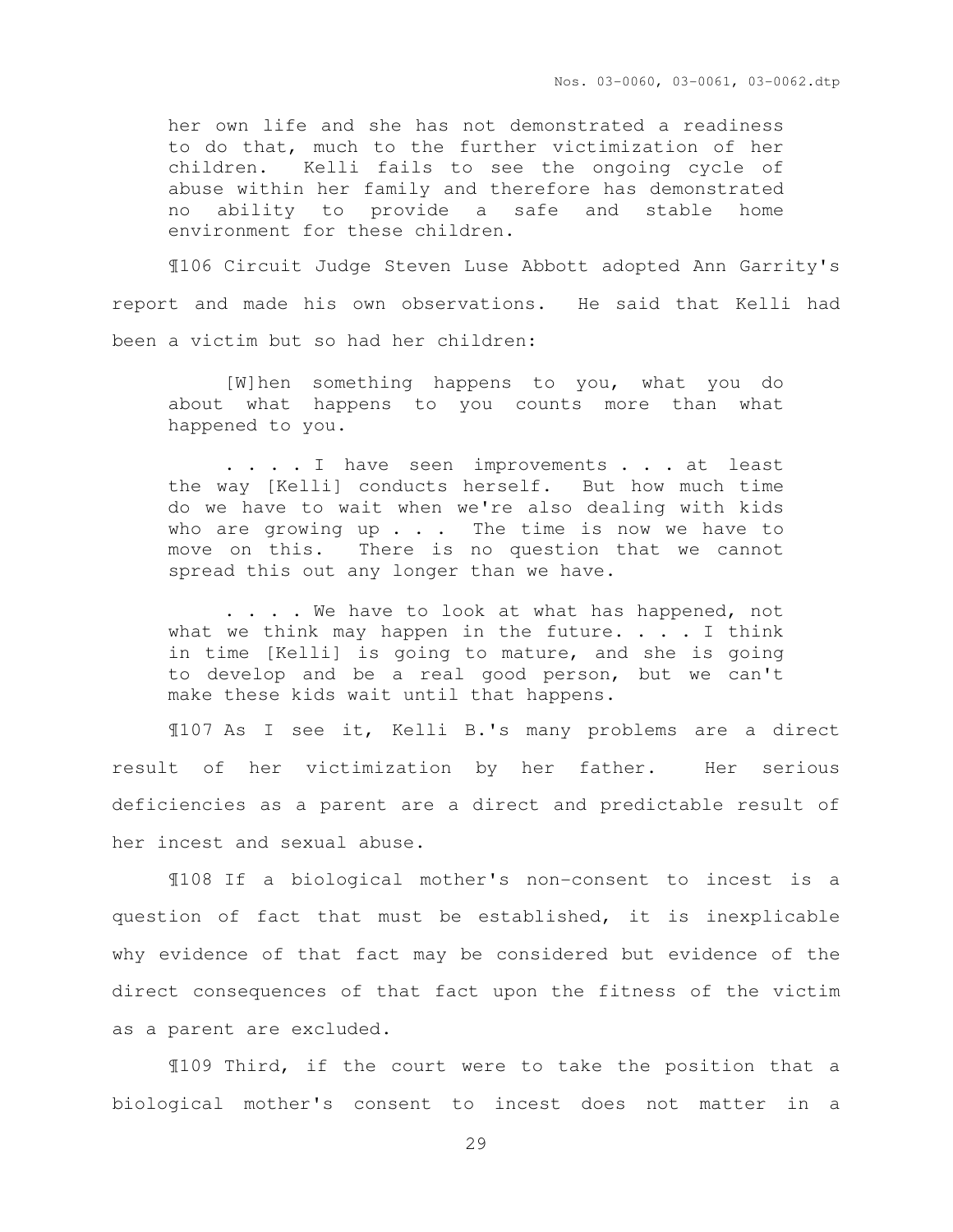termination proceeding, it would open the door to incestuous relationships and undermine part of the basis for the felony incest and marriage limitation statutes.

¶110 There are, of course, theorists who contend that substantive due process sweepingly protects a person's freedom of choice in marriage, family, and procreation. For instance, Professor Carolyn S. Bratt writes that the Supreme Court "has found that the right to marry is a constitutionally protected right. That right is restricted . . . by state incest statutes which impede marriage between adults by making some choices of a marriage partner illegal." Carolyn S. Bratt, Incest Statutes and the Fundamental Right of Marriage: Is Oedipus Free to Marry? 18 Fam.L.Q. 257 (1984).

Because incest statutes make certain adult choices of a marriage partner illegal, they are direct, substantial, and intentional state intrusions upon the individual's constitutionally protected right to marry. The Supreme Court's marriage cases mandate close scrutiny of such statutes in order to determine if they serve a substantial and important state interest and whether they are discriminately tailored to accomplish such a purpose.

Bratt, supra at 296.

¶111 If the state loses its ability to set orderly limits to marriage and sexual intercourse, it may be required to shift its focus to the consequences of these activities instead of the activities themselves. To illustrate, in the Allen M. case, the court terminated the parental rights of a woman who engaged in incest with her brother and produced a daughter. The court considered additional evidence that the mother substantially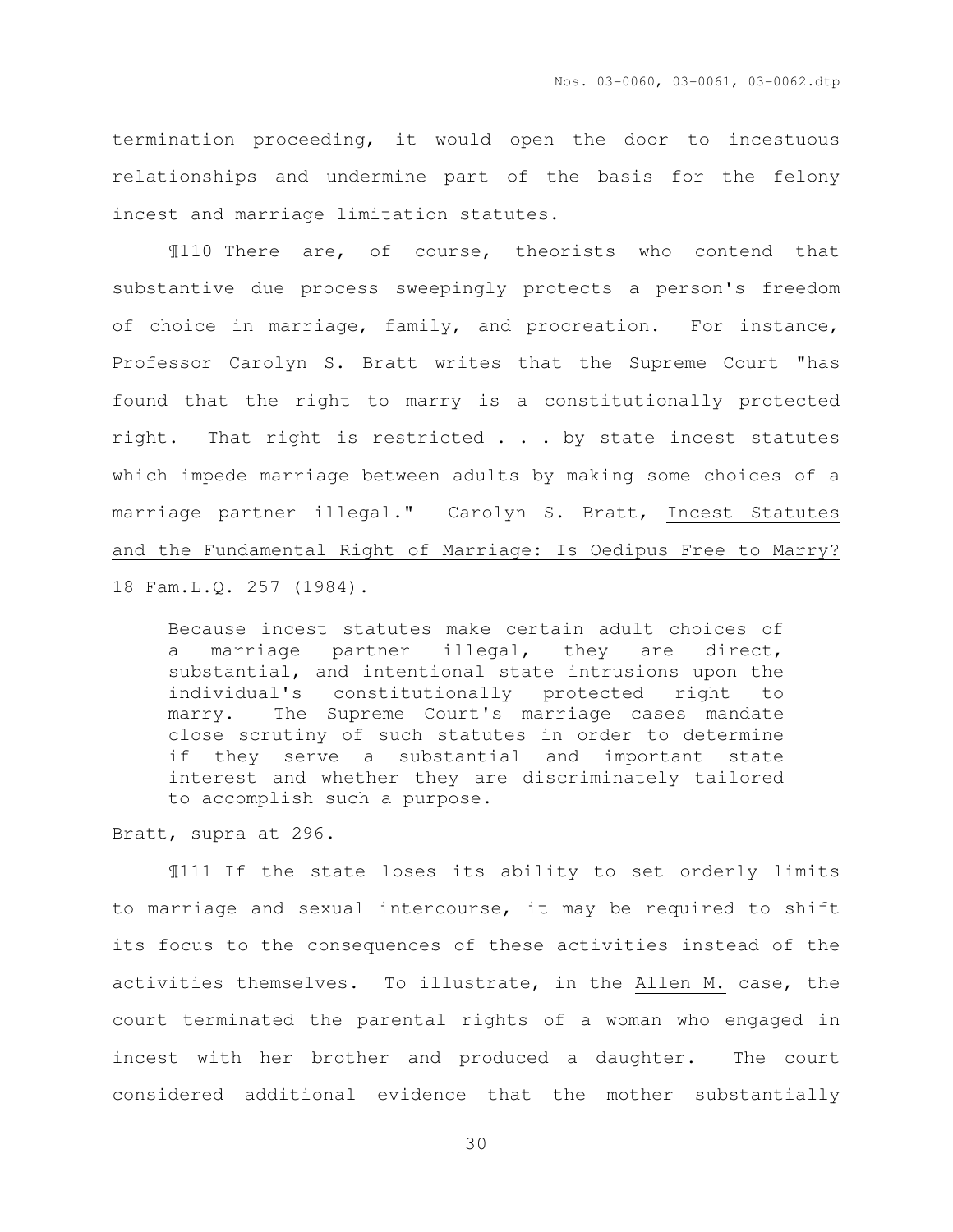abandoned her daughter. In the future, such a case might have to be decided differently unless the state relied on grounds other than incestuous parenthood. The mother might be able to keep her child. $31$ 

¶112 Fourth, accepting the premise that Kelli B. was a "victim" and that she satisfied any test that could be devised for non-consent to incest, the State still had compelling reasons to terminate her parental rights on incestuous parenthood grounds because she evinced many disabling symptoms of post-incest syndrome. Kelli was psychologically damaged by her victimization. She had not recovered at the time the court made its decision and had a long way to go. When Monroe County authorities intervened to take custody of the children, Kelli was in a meltdown and the safety of her children was at risk. All three children were developmentally delayed and needed to participate in early childhood remedial programs.

¶113 In circuit court, the County's corporation counsel, the children's guardian ad litem, and social worker Ann Garrity stressed that incestuous parenthood per se was not the basis for termination. They were concerned about the harmful fallout from incest upon Kelli and the children. At the dispositional hearing, Kelli's attorney attempted to place the blame for Kelli's instability and lack of progress on Monroe County,

 $\overline{a}$ 

 $31$  Suppose a minor son fathered a child with his mother. See Sex contact with kids brings term, Wis. St. J. B1 (Mar. 27, 2004). Would the son's status as a "victim" preclude a termination of his parental rights?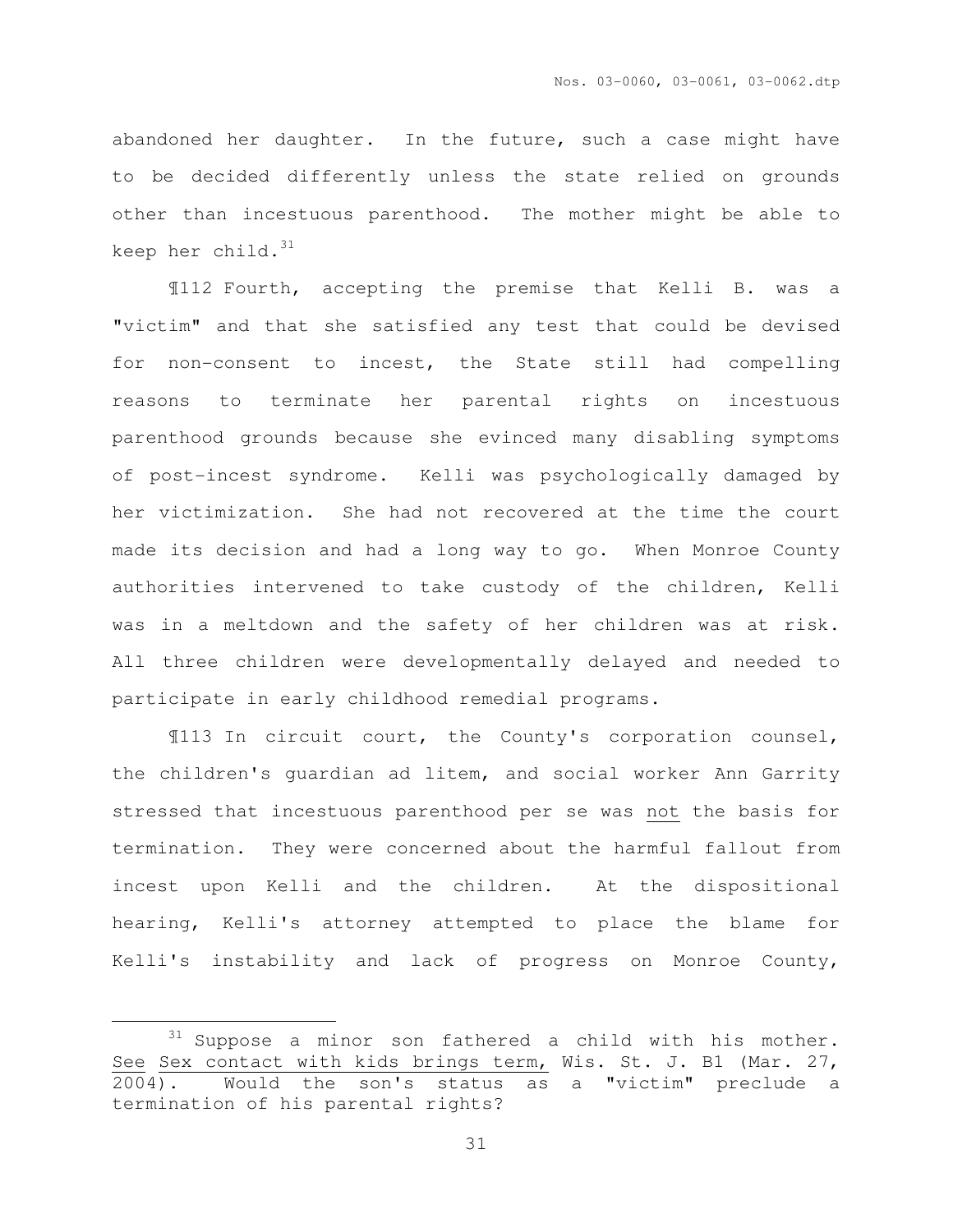suggesting that the County should have done more to help her. In effect, however, counsel's questions to Ann Garrity proved the County's case:

- Q Okay. And Kelli's intellectual capacity is not high functioning, is it?
- A I would say not by my assessment. We don't have an IQ report as one was never completed.
- Q But her education level is, in fact, her father Roger took her out of school at a very early age, didn't he?
- A I believe high school, yes.
- Q Now, when you first came into this . . . Kelli was quite dependent on Roger, wasn't she?
- A Yes.
- Q In fact, Roger pretty much did everything for her?
- A Well, when we first came into the situation on this specific incident, Roger was already out of the house.
- Q But [in] looking into the background of the family, looking into Kelli's background, there was a dependency by Kelli on Roger?
- A Yes.
- Q And . . . basically the family turned their back on her, didn't they?
- A By her report, yes.

. . . .

- Q So to a great extent Kelli was, after Roger was taken away, she was left without much support?
- A Correct. . . .
- Q And the boys were very young at the time?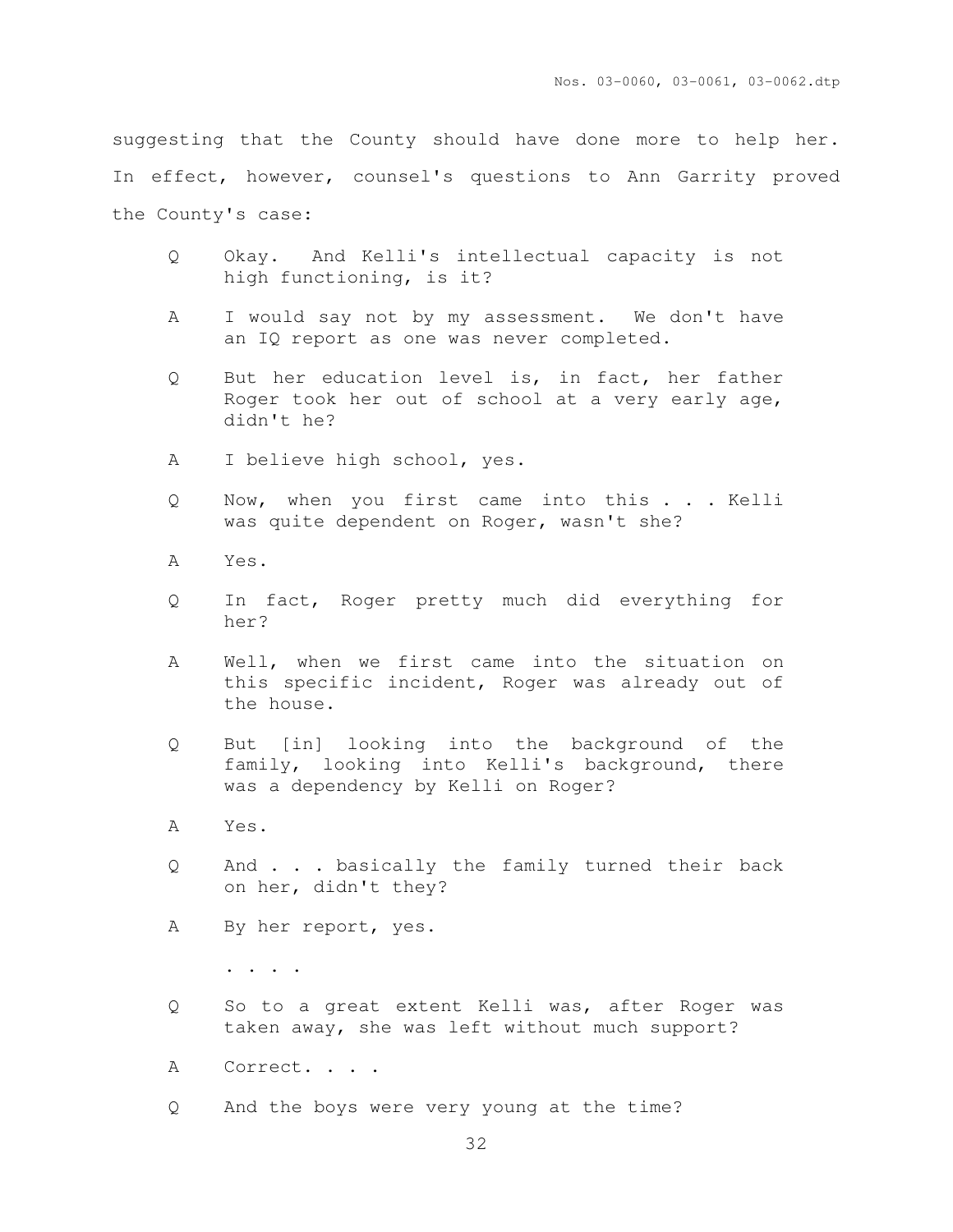A Yes.

Q Three children under the age of three?

A Right.

Q So she needed a lot of support?

A Yes.

Q And probably more support than someone older? She is young, she has been kept very isolated?

A Correct.

Q She has been kept dependent?

A Yes.

. . . .

Q And rather dysfunctional at that point?

A Yes.

This dialogue reinforced Ann Garrity's direct testimony and written report.

 ¶114 Turning to the boys, the children of incest face special challenges, even in the absence of genetic problems. Corporation counsel Kerry Sullivan-Flock explained to the court that "the family issues here cannot be ignored. Any family placement option is going to have that issue to deal with. The parentage of these children, the incest that happened in this family. That is a huge, huge issue for any relative placement to have to tackle." Guardian ad Litem Ellen M. Thorn added that the children had been "born into a house where they have a huge genetic question mark where we don't know what problems they will face medically. . . . They were also born into a house that was so environmentally dysfunctional that they had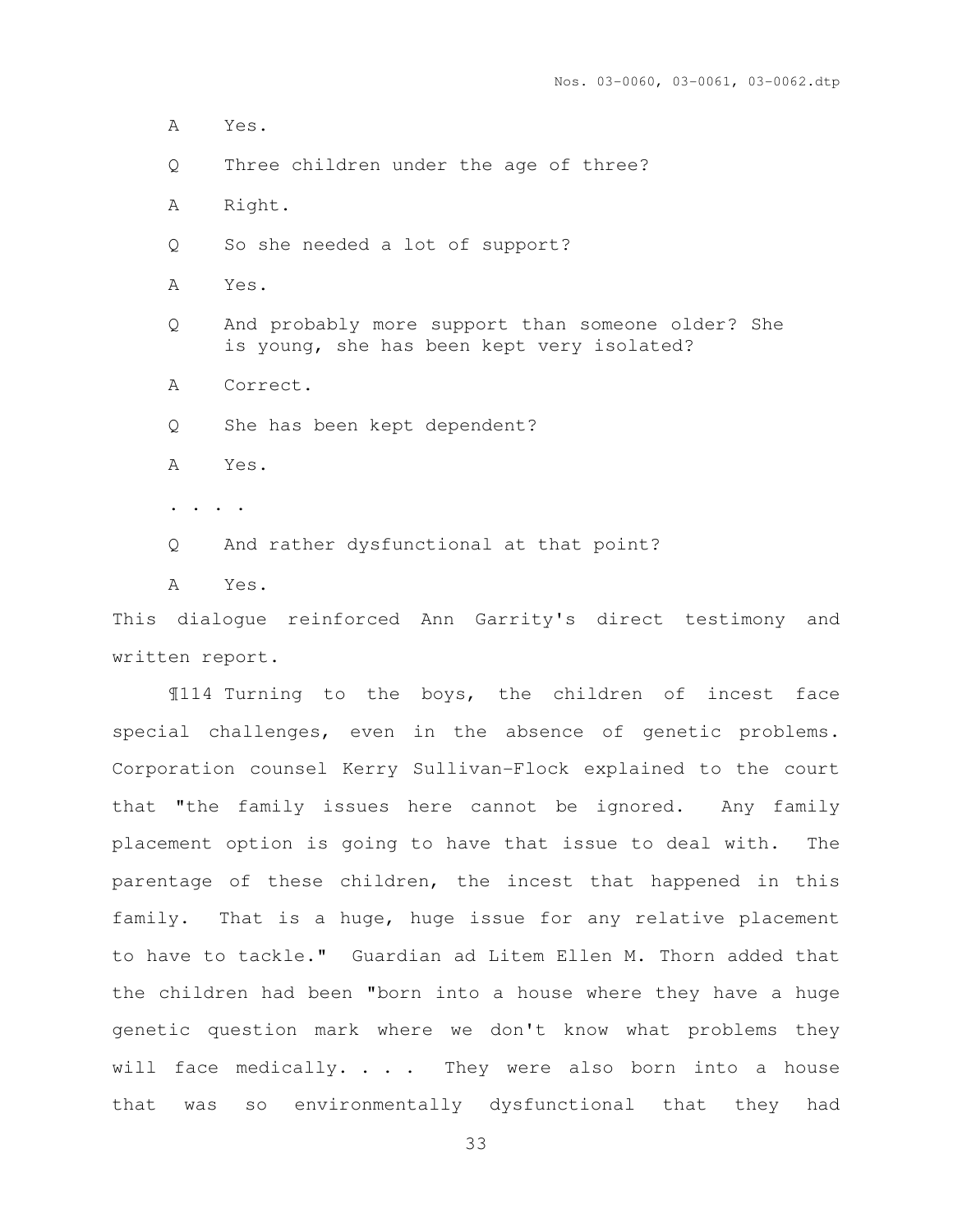significant delays. . . . [The children] were noticeably unable to do the things that other children their age were  $\ldots$ . [W]e need to give these kids a better chance than their mother ever had."

 ¶115 The legislature was entitled to find a link between incestuous parenthood and deficiencies in the ability to raise the children of incest. When these deficiencies are serious and clearly established by the evidence, the state has a compelling interest to move for termination on incestuous parenthood grounds.

 ¶116 It must be emphasized that under Wisconsin's statutory scheme, a finding of unfitness does not terminate parental rights. A finding of unfitness is separate from the subsequent judicial decision to terminate parental rights, and the court may preserve the parent's rights, despite a finding of unfitness, when they are not incompatible with the best interests of the children.

#### V. VICTIMS OF CRIME AMENDMENT

 ¶117 The majority's opinion invokes Article I, Section 9m of the Wisconsin Constitution to support Kelli's position. This is not appropriate and creates a dangerous precedent for the future. See majority op., ¶41. Article I, Section 9m was designed to afford victims of crime certain privileges and protections related to the criminal justice system. These include such things as "notification of court proceedings," "the opportunity to make a statement to the court at disposition," and the right to "information about the outcome of the case."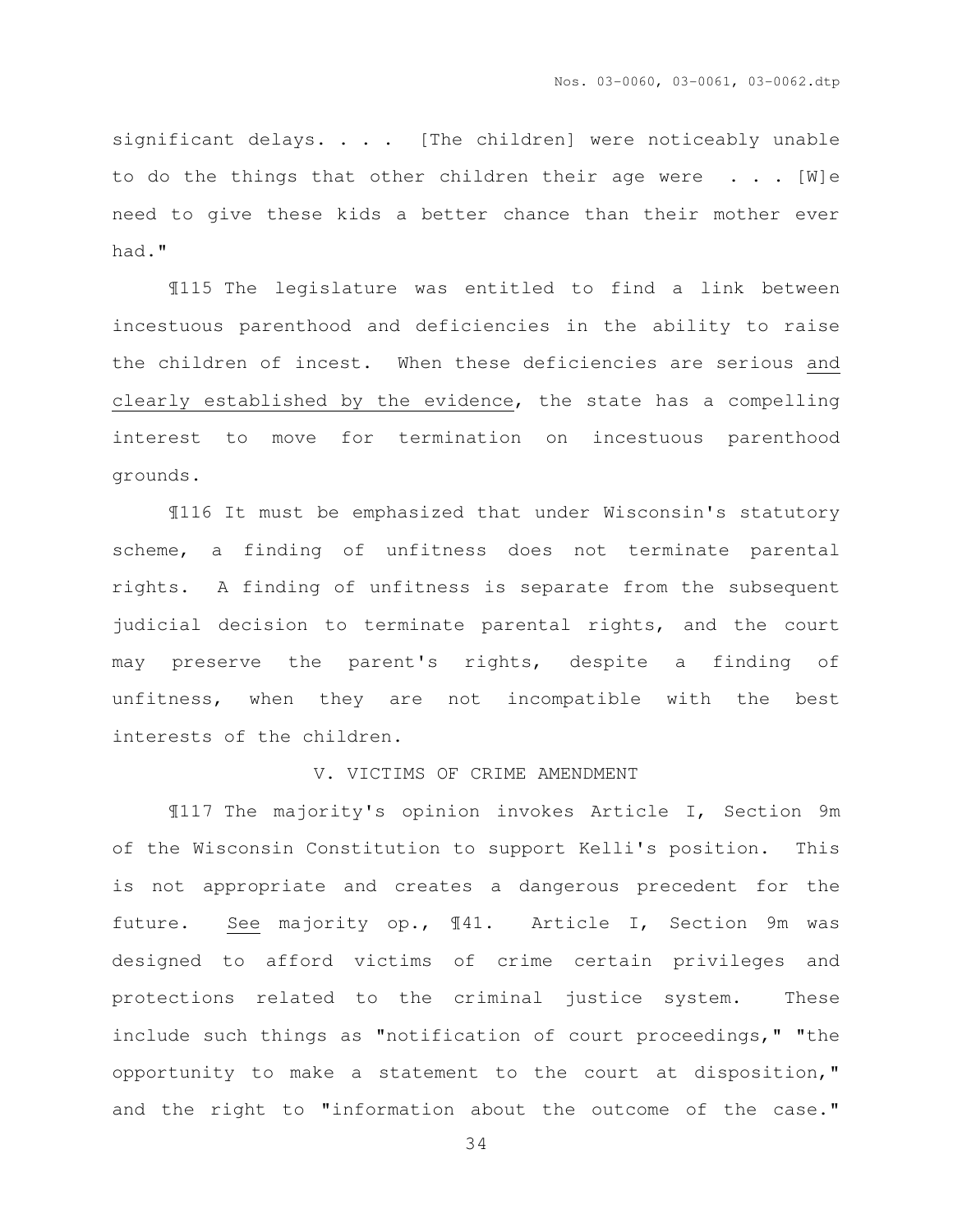The victims of crime amendment may not be used by crime victims as a talisman to excuse wayward conduct.

 ¶118 The majority opinion overlooks the fact that Kelli's three boys are also victims of crime. "The compelling interest underlying the [termination] statute is to protect children from unfit parents." Majority op., ¶25.

#### VI. CONCLUSION

 ¶119 This is a sad case. But, objectively, there is only one reasonable result: the termination of the mother's parental rights. The court is conflicted about this outcome, but ultimately it is struggling over means, not ends. Monroe County authorities have acted with professionalism and compassion. Incestuous parenthood per se was not the basis of their petition for termination. See ¶69, supra. Chastising them and forcing them to start over with a new and different petition for termination if they want to protect three vulnerable children needlessly exacerbates a tragic situation.

 ¶120 The majority has permitted heartfelt sympathy for Kelli B. to displace orderly analysis. After studying the majority opinion, I do not know (1) how a person establishes that he or she is a "victim" of incest so that the state may not constitutionally apply "incestuous parenthood" as a grounds for unfitness; (2) when a person must establish that he or she is a "victim" of incest; and (3) what a compelling state interest is. In addition, I believe the majority has misused Article I, Section 9m of the Wisconsin Constitution to bolster its case. For these reasons, I respectfully dissent.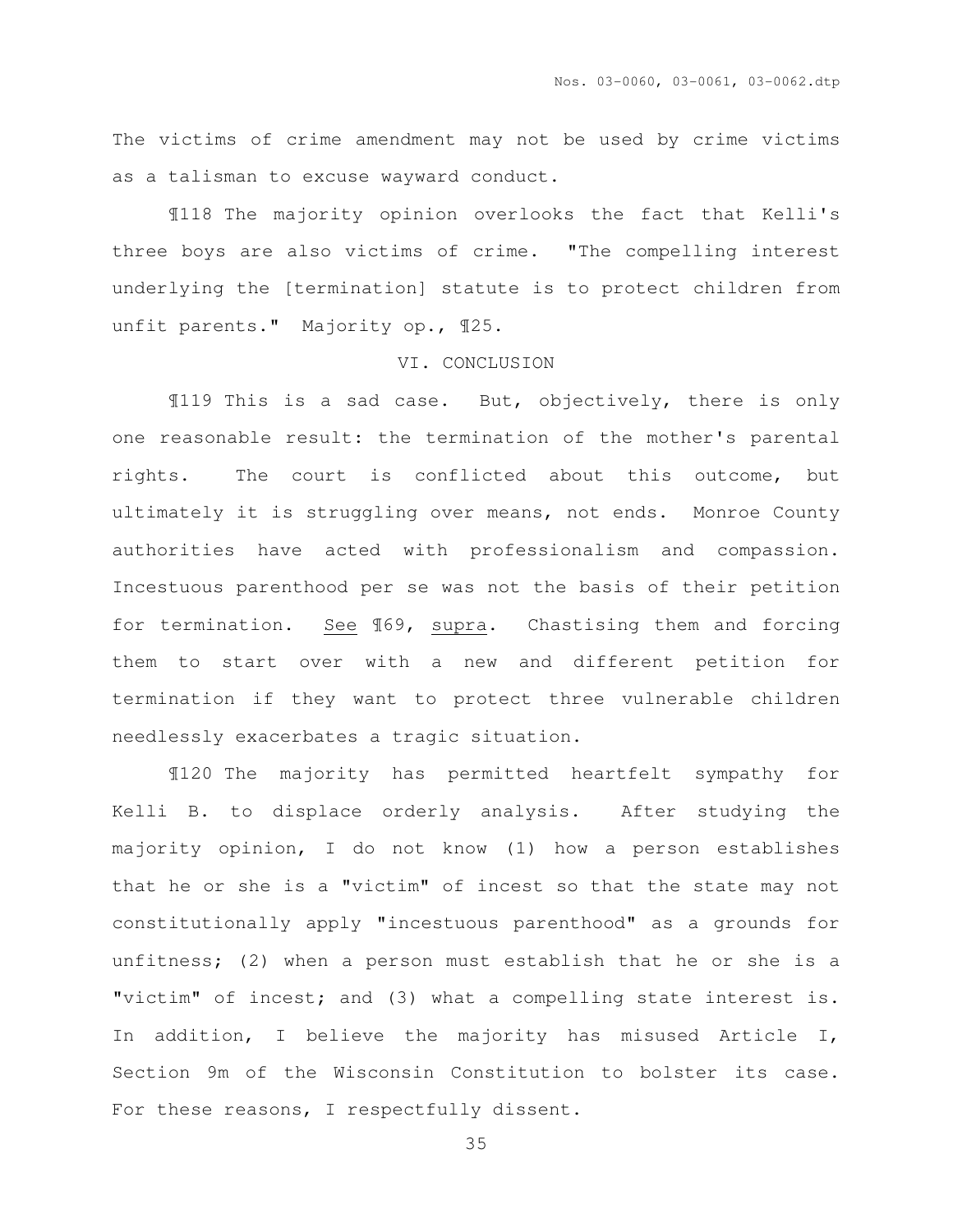¶121 I am authorized to state that Justice JON P. WILCOX joins this dissent.